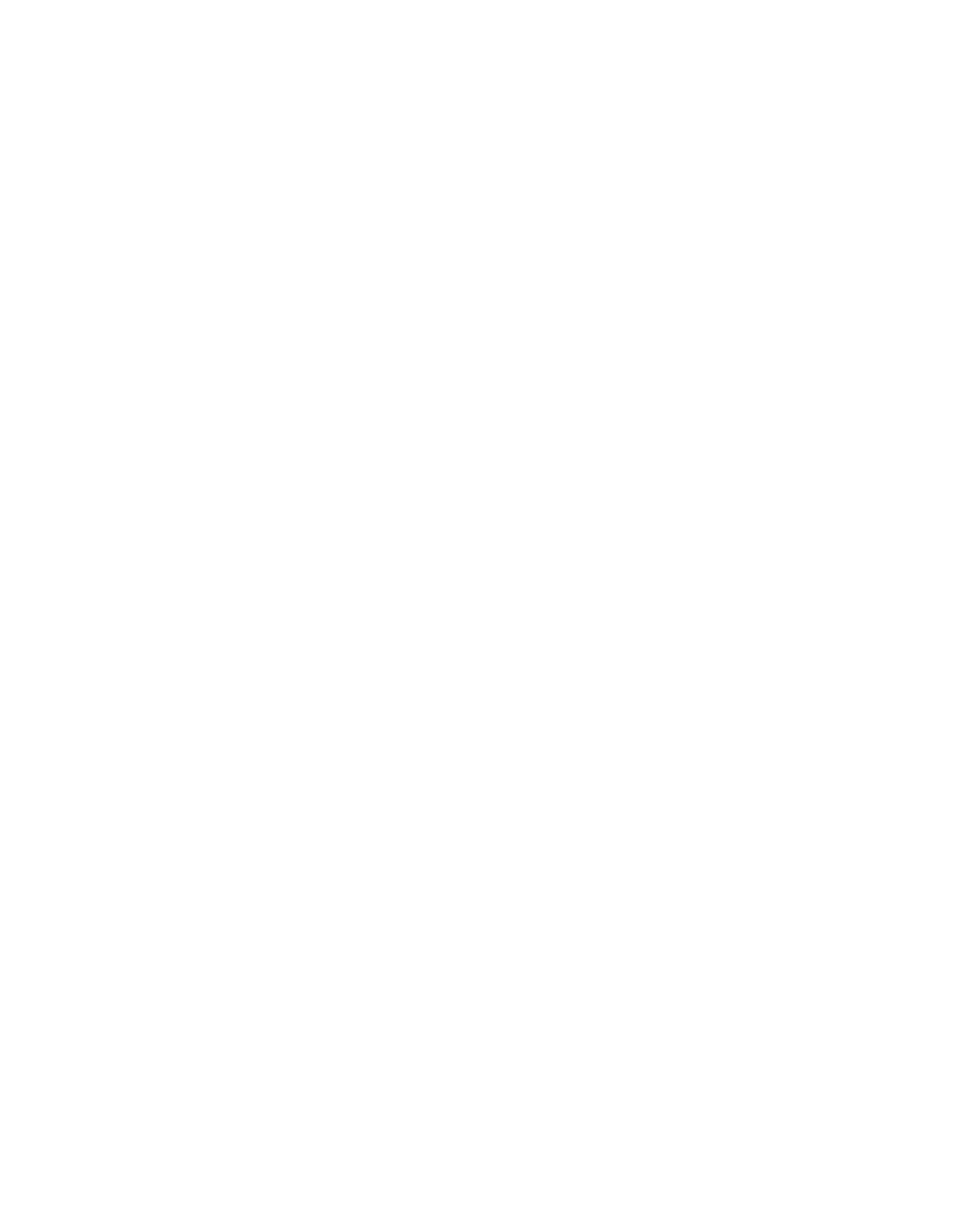## **IMF Working Paper**

## African Department

## **Oil and Growth in the Republic of Congo**

## **Prepared by Rina Bhattacharya and Dhaneshwar Ghura1**

August 2006

## **Abstract**

**This Working Paper should not be reported as representing the views of the IMF.** The views expressed in this Working Paper are those of the author(s) and do not necessarily represent those of the IMF or IMF policy. Working Papers describe research in progress by the author(s) and are published to elicit comments and to further debate.

This paper investigates the linkages between oil and growth in Congo, where there appears to be no evidence of direct spillover effects. The empirical results suggest however that political instability has a negative effect on non-oil growth, and that the presence of oil could have fueled political instability by being associated with weakening institutions. The results also show that fiscal discipline is beneficial for growth. In addition, there are strong linkages between world oil prices and the real effective exchange rate, with movements in the latter having important indirect repercussions for growth.

JEL Classification Numbers: O4; O55

 $\overline{a}$ 

Keywords: Oil, conflicts, economic growth

Author(s) E-Mail Address: dghura@imf.org; rbhattacharya@imf.org

<sup>&</sup>lt;sup>1</sup> The authors would like to thank Bernardin Akitoby, Ulrich Bartsch, Oussama Kanaan, Sarah Lacoche, Rodney Ramcharan, Luca Ricci, and Bert van Selm for very useful comments and discussions, and Francine Nyankiye for providing excellent research assistance on this project.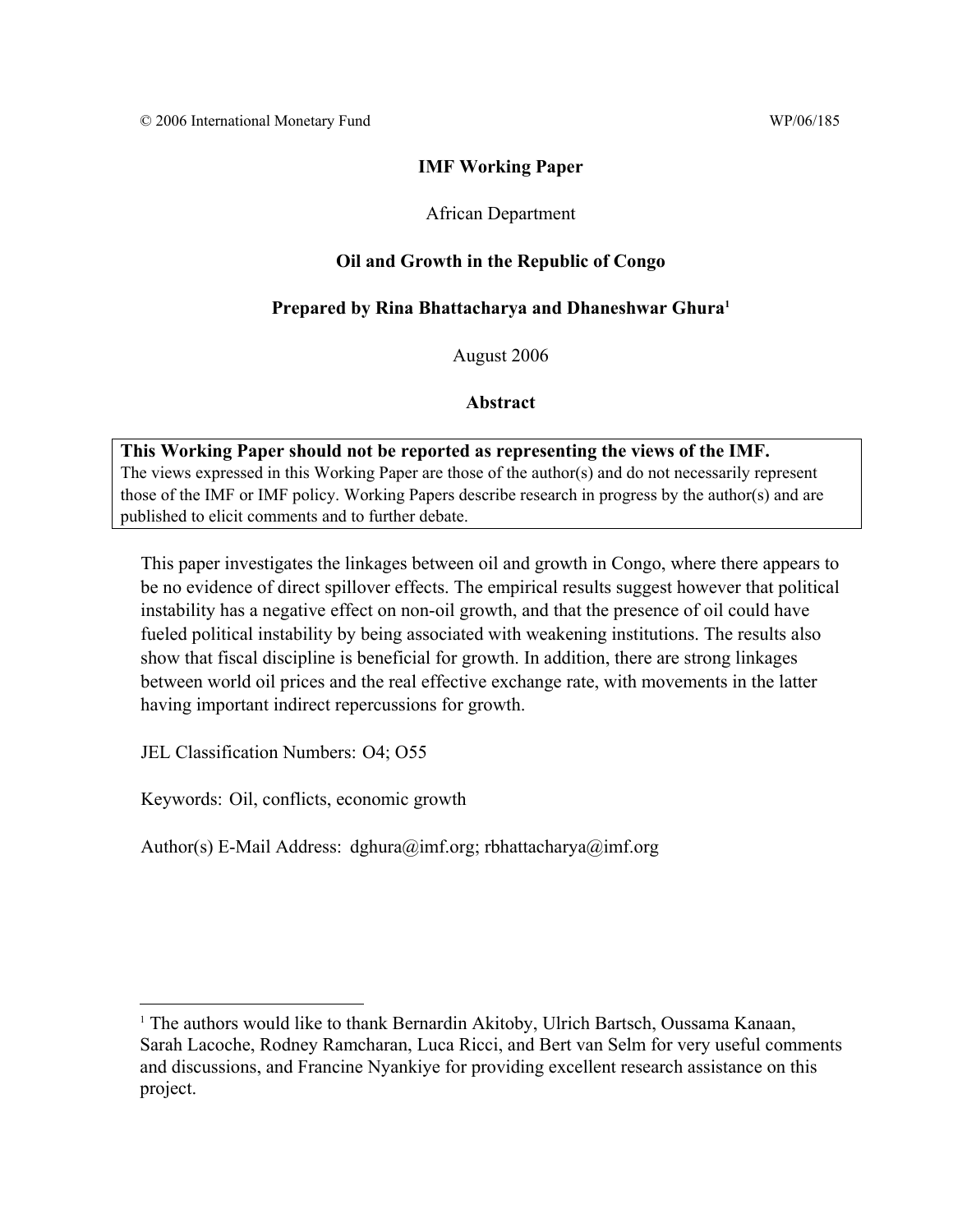| Figures                                                                                                                                                                                                                                                                                                                                                                                                                                                                                                  |  |
|----------------------------------------------------------------------------------------------------------------------------------------------------------------------------------------------------------------------------------------------------------------------------------------------------------------------------------------------------------------------------------------------------------------------------------------------------------------------------------------------------------|--|
| Tables<br>1. Republic of Congo: Selected Economic and Social Performance Indicators, 1980-20046<br>2. Oil-Producing African Countries—Key Oil Sector Parameters, 200312<br>3. Descriptive Statistics of Main Variables Used in Empirical Analysis 17<br>7. Determinants of Real GDP Growth-Two-Stage Least Squares Estimates23<br>8. Determinants of Non-Oil Real GDP Growth-Two-Stage Least Squares Estimates 26<br>10. Johansen Cointegration Test Summary for Real Effective Exchange Rate Analysis30 |  |
|                                                                                                                                                                                                                                                                                                                                                                                                                                                                                                          |  |

# Contents Page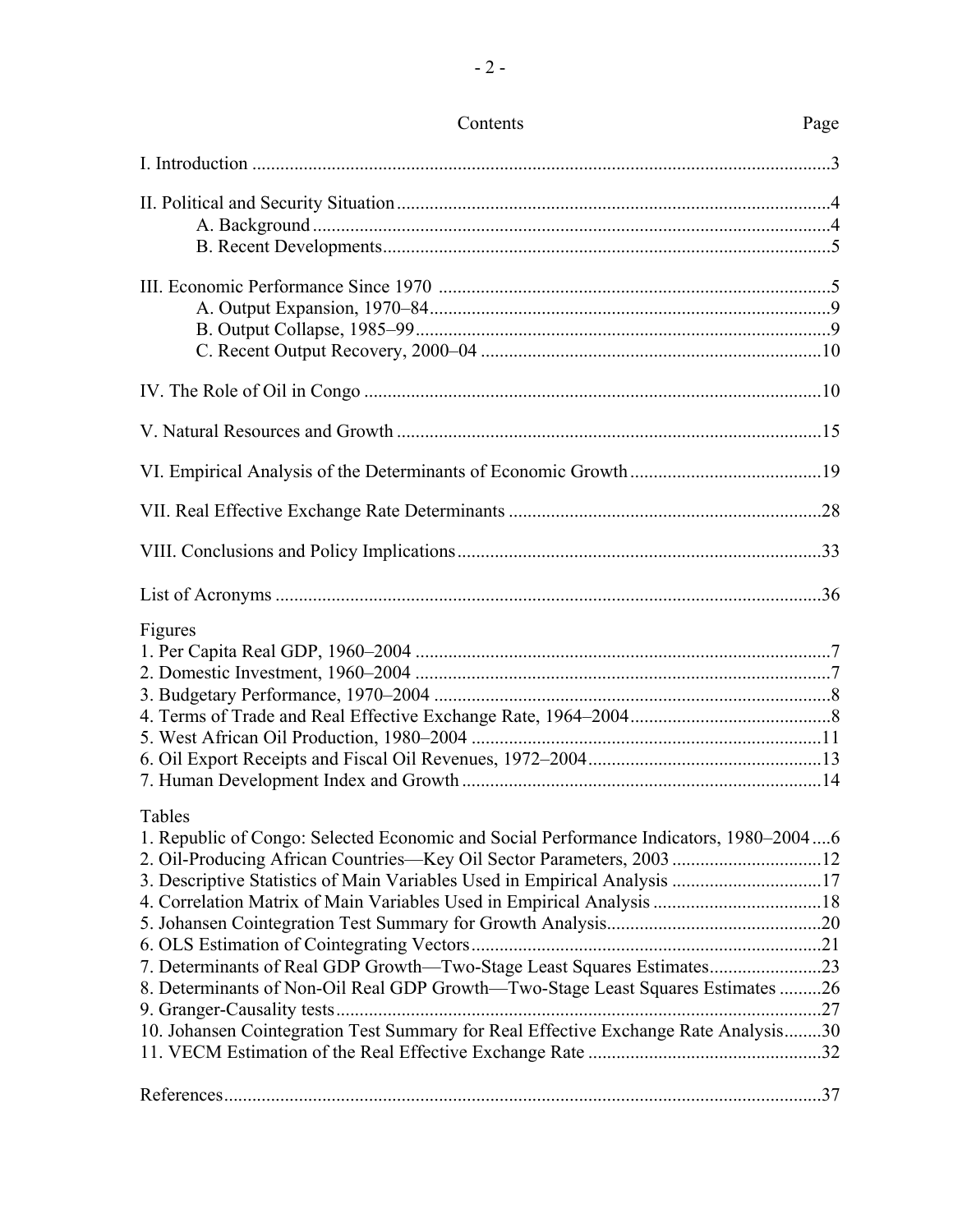## **I. INTRODUCTION**

The Republic of Congo (hereafter "Congo")<sup>2</sup> is the fifth-largest oil producer in sub-Saharan Africa. Once classified as a lower-middle-income economy, Congo experienced an almost continuous decline in per capita income between 1985 and 2000. This negative trend took place in the context of an overvaluation of the CFA franc in the second half of the 1980s and early 1990s, an acceleration of rural-urban migration in the 1980s, and three successive civil conflicts in the 1990s. In addition, Congo's debt burden became very heavy in the 1990s and may have exerted an additional constraint on growth.

Congo was under a socialist one-party system and the economy was centrally planned during 1964–90. The transition to a democratic state came through a tumultuous, conflict-ridden phase in the 1990s; three successive and intense conflicts destroyed physical capital, displaced thousands of individuals, and further weakened institutions. Against this background, recent political developments are encouraging. Under the umbrella of peace, Congo completed a four-year political transition, held democratic elections, and installed the full complement of democratic institutions required by its constitution.

The Congolese economy is dominated by the oil sector, which, in 2004, accounted for over 50 percent of GDP, more than 70 percent of government revenues, and almost 85 percent of merchandise exports. Oil production is mainly located offshore and managed by joint ventures between international companies and the national oil company (Société Nationale des Pétroles du Congo, SNPC). Ancillary oil-related services are dominated by international groups, and the bulk of their supplies are imported.

The non-oil sector is a mixture of forestry, traditional agriculture, services, and a relatively large public administration, which accounts for close to one-fifth of the non-oil economy. The services sector constitutes about 60 percent of non-oil GDP, followed by agriculture and forestry (18 percent), and industry and mining (around 11 percent). Transport and communications, forestry, and industry and mining have been growing rapidly in recent years.

This paper investigates the linkages between oil and growth in Congo during 1960–2004. It also examines empirically how a natural resource (oil) affects, not just overall growth, but also growth in the non-oil sector, both directly and indirectly through its impact on the real effective exchange rate. Most empirical studies have used cross-section data to investigate the linkages between natural resources and growth. This paper uses time-series data to investigate these linkages in Congo, where the share of oil in value-added increased from around 4 percent in 1970 to about 50 percent in 2004.

 $\overline{a}$ 

 $2^2$  Congo is a member of the French franc zone. Its currency, the franc de la Communauté Financière en Afrique Centrale (the CFA franc), is issued by the Banque des Etats de l'Afrique Centrale (BEAC) and is pegged to the euro. The exchange rate of the CFA franc has been fixed against the French franc since 1948, and was devalued by 50 percent in January 1994. Since January 1999, the CFA franc has been pegged at  $\epsilon$ 1 = CFAF 655.957.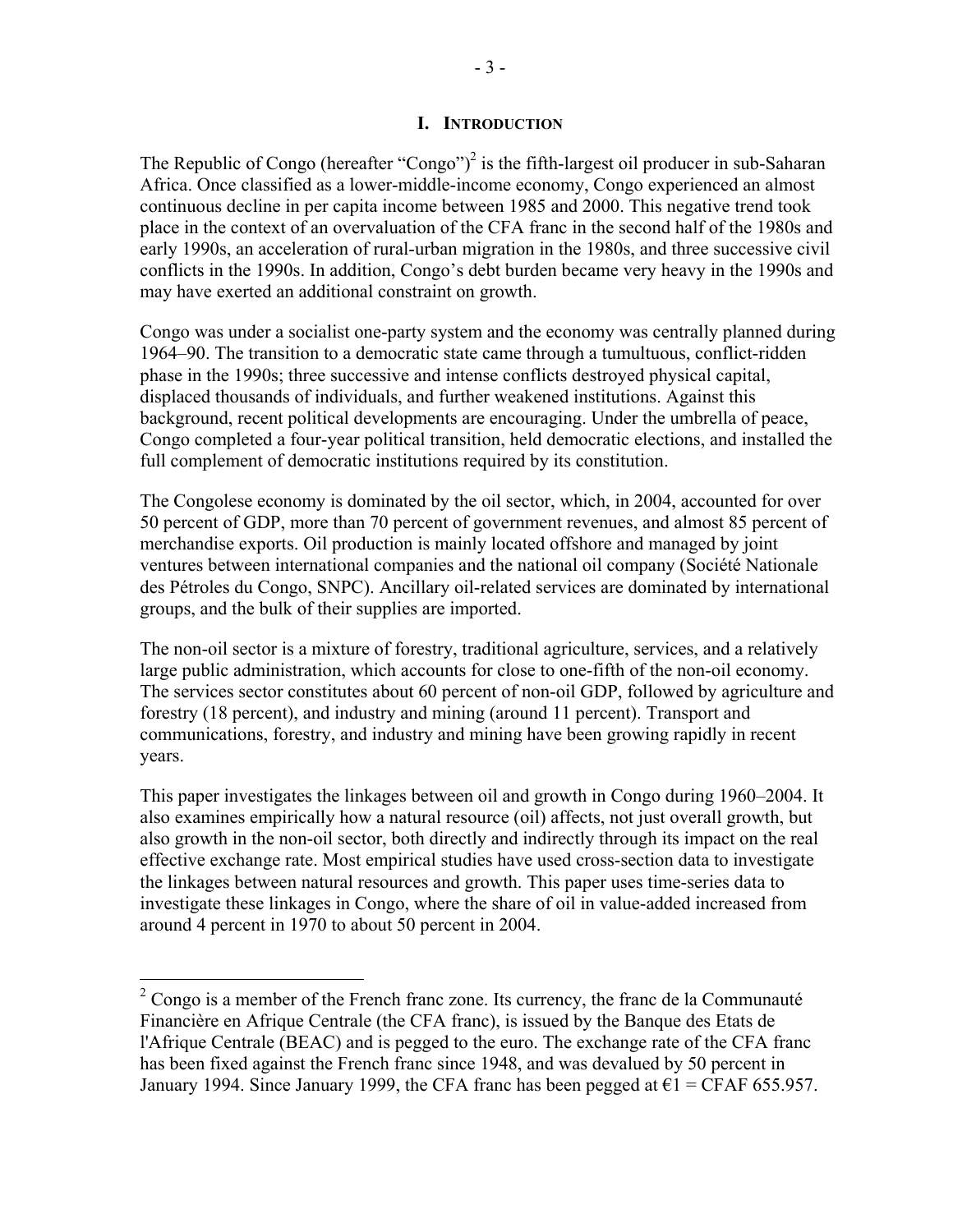The empirical results presented in this paper do not provide evidence that development of the oil sector has had any significant direct effects (positive or negative) on growth of the non-oil sector. However, there are at least two ways in which the oil sector may have indirectly affected non-oil growth. First, the empirical results suggest that political instability has a significant negative effect on growth of the non-oil sector. The presence of oil, in turn, could have fueled political instability in a number of ways, most importantly by being associated with weakening institutions and rising corruption in government, and by providing a source of finance to rebel groups. Second, the empirical results show a strong link between the price of oil in world markets and the real effective exchange rate, both in the short run and in the long run, and appreciations in the real effective exchange rate, in turn, have important adverse implications for both total and non-oil GDP growth.

The rest of this paper is organized as follows: Section II outlines the recent political and economic developments in the political and security situation; Section III reviews economic performance during 1970–2004, including in the context of IMF-supported programs; Section IV provides some background on the role that the oil sector has played in the Congolese economy; Section V reviews the literature on natural resources and economic growth; Section VI discusses and estimates growth in the context of Congo; Section VII estimates models for the real effective exchange rate; and Section VIII presents conclusions.

## **II. POLITICAL AND SECURITY SITUATION**

## **A. Background<sup>3</sup>**

After three relatively peaceful, but coup-ridden, decades of independence, Congo experienced three intense conflicts in the 1990s (1993, 1997, and 1998–99). Following an already turbulent first half of the 1990s, due principally to disputes over elections, political turmoil intensified after 1996 and two civil wars (in 1997 and late 1998) ravaged the southern part of the country. These conflicts reflected, in various combinations, armed opposition between the regular armed forces and three main militias (the "Cobras" of President Denis Sassou Nguesso, the "Coyotes" and the "Zulus" of the former President, Pascal Lissouba, and the "Ninjas" of Bernard Kolelas and Pastor Ntumi). More specifically:

- Fighting erupted in 1993 when disputed parliamentary elections led to ethnic-based fighting between pro-government forces and the opposition. After a cease-fire agreement in 1994–95 some opposition members were included in the government.
- In 1997, ethnic and political tensions exploded into a full-scale civil war, fueled in part by the prize of the country's offshore oil wealth, which may have motivated warlords.
- The conflict of December 1998–October 1999 affected mainly the southern part of the country. Following the 1998–99 conflict, a cease-fire agreement was signed in late 1999 that provided for a national dialogue, demilitarization of political parties, and the reorganization of the army, including the readmission of rebel units into the

 $\overline{a}$ 

 $3$  A major source for this section my be found via the Internet at: [http://news.bbc.co.uk/1/hi/world/africa/country\\_profiles/1076794.stm.](http://news.bbc.co.uk/1/hi/world/africa/country_profiles/1076794.stm)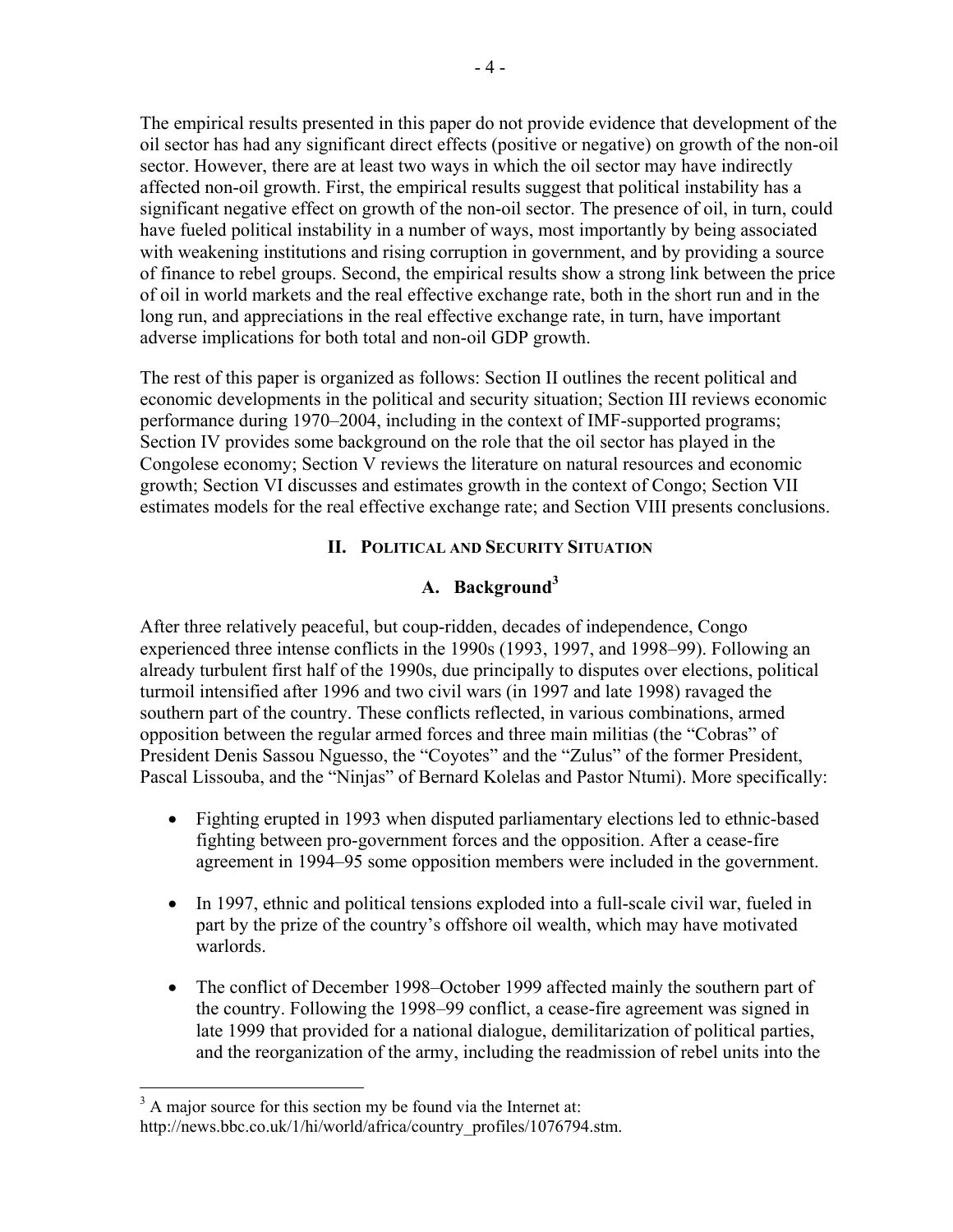security forces.

 $\overline{a}$ 

#### **B. Recent Developments**

The national dialogue that followed the 1999 cease-fire offered an opportunity for drafting a new constitution in 2001. Postwar reconstruction was undertaken, along with the reintegration of former militiamen into the society, with the support of the international community. The new constitution, adopted by referendum in January 2002, strengthened the power of the president. Presidential, legislative, local and senatorial elections were held during March- July 2002, although the main political challengers and former leaders were excluded. The inauguration of President Sassou-Nguesso in August 2002 put a formal end to the transition period. Subsequently, a new government was empowered to implement a policy agenda popularly known as New Hope (*Nouvelle Espérance).*

Renewed rebel activity in 2002 dealt a setback to efforts to consolidate the peace and normalize politics, but on March 17, 2003, a new peace accord was signed that recommitted the government and the Ninja rebel group to the 1999 agreement. The political stability and military peace achieved in the aftermath of the 2002 elections and the 2003 peace accord were consolidated by the approval in August 2003 of amnesty for both rebel and government combatants, and the promulgation in November 2003 of a program for the demobilization, disarmament, and reintegration of former combatants.

With security restored in the Pool region (the area surrounding Brazzaville), the vital rail link between Pointe-Noire (the port city and economic capital) and Brazzaville (the administrative capital) became more reliable, and a concerted effort to improve the train service is underway. However, the security situation is still fragile. In April 2005 rebels attacked a UNDP convoy in the Pool region, though with no casualties, and in October 2005 skirmishes erupted in a suburb of Brazzaville following the return of a rebel leader.

## **III. ECONOMIC PERFORMANCE SINCE 1970**<sup>4</sup>

Per capita output development during 1970–2004 can be divided into three distinct subperiods: 1970–84, when output grew almost continuously; 1985–99, when it declined significantly; and 2000–04, when it generally started to recover (Table 1; Figures 1-4). Notwithstanding the recent rise in output, per capita real GDP in 2003 was less than 75 percent of its level in 1984.

<sup>&</sup>lt;sup>4</sup> The analysis in this section was primarily derived from previous IMF staff reports on Congo.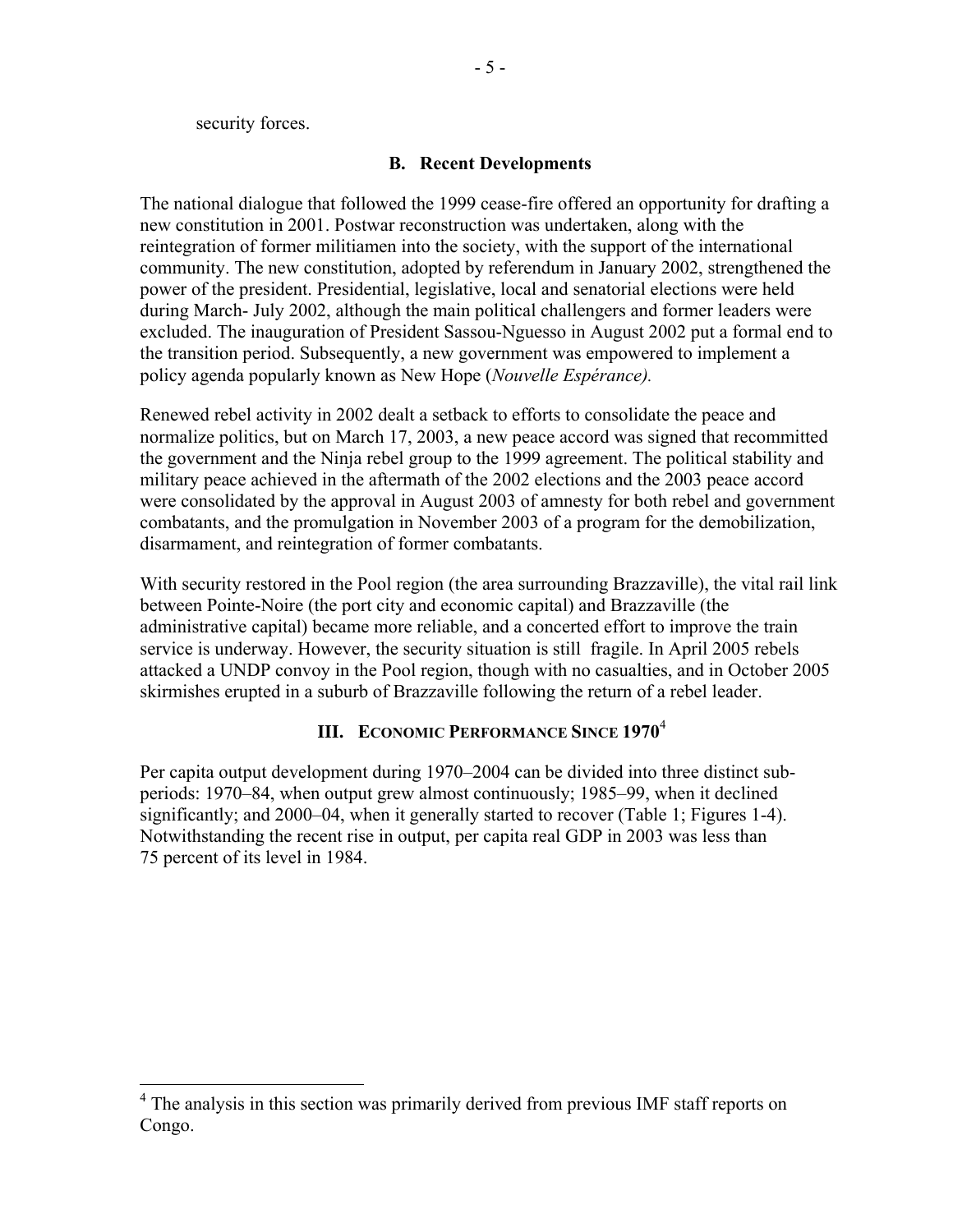|                                                                 | 1980-84 | 1985-89                                  | 1990-94              | 1995-99                                         | 2000-04 |
|-----------------------------------------------------------------|---------|------------------------------------------|----------------------|-------------------------------------------------|---------|
| <b>National Accounts</b>                                        |         | (in percent, unless otherwise indicated) |                      |                                                 |         |
| Per capita GDP (in 1995 US dollars)                             | 982     | 979                                      | 883                  | 796                                             | 795     |
| Real GDP growth                                                 | 14.3    | $-0.7$                                   | $-0.1$               | 1.7                                             | 4.2     |
| Oil                                                             | 12.5    | 9.3                                      | 3.8                  | 9.1                                             | $-3.3$  |
| Non-oil                                                         | 14.9    | $-3.3$                                   | $-1.7$               | $-2.8$                                          | 9.6     |
| Consumer price inflation                                        | 3.7     | $-2.8$                                   | 9.0                  | 7.4                                             | 1.9     |
|                                                                 |         |                                          |                      | (in percent of GDP, unless otherwise indicated) |         |
| <b>Fiscal Accounts</b>                                          |         |                                          |                      |                                                 |         |
| Total domestic revenue (excl. grants)                           | 34.1    | 25.8                                     | 24.3                 | 25.7                                            | 29.1    |
| Primary expenditure and net lending $\frac{1}{1}$               | 24.3    | 22.9                                     | 26.4                 | 21.6                                            | 22.4    |
| Basic primary budget balance                                    | 9.8     | 2.9                                      | $-2.2$               | 4.2                                             | 6.7     |
| <b>External Sector</b>                                          |         |                                          |                      |                                                 |         |
| Trade balance                                                   | 23.3    | 25.6                                     | 24.3                 | 40.1                                            | 53.3    |
| External debt                                                   | 89.6    | 176.6                                    | 217.5                | 236.9                                           | 180.8   |
| Real effective exchange rate (index, 1990=100)                  | 96.7    | 98.8                                     | 92.7                 | 79.3                                            | 80.8    |
| Terms of trade (index, 1990=100)                                | 179.6   | 125.8                                    | 84.1                 | 78.0                                            | 127.4   |
| Oil price (U.S. dollars per barrel)                             | 33.3    | 18.7                                     | 19.2                 | 17.4                                            | 28.9    |
| Social Indicators                                               |         |                                          | (in units indicated) |                                                 |         |
| Adult illiteracy ratio (in percent of people ages 15 and above) | 46      | 38                                       | 30                   | 23                                              | 19      |
| Secondary school enrollment ratio $2^{7}$                       | 74      | 75                                       | 54                   | 53                                              | 42      |
| Immunization ratio <sup>3/</sup>                                | 50      | 70                                       | 67                   | 33                                              | 31      |
| Life expectancy at birth (in years)                             | 50      | 51                                       | 51                   | 51                                              | 51      |

**Table 1. Republic of Congo: Selected Economic and Social Performance Indicators, 1980-2004**

Sources: Congolese authorities, and IMF staff estimates and calculations.

1/ Noninterest current expenditure plus domestically-financed investment.

2/ In percent of the children of secondary school age.

3/ In percent of children under 12 months for immunization against diphtheria, tetanus, and polio.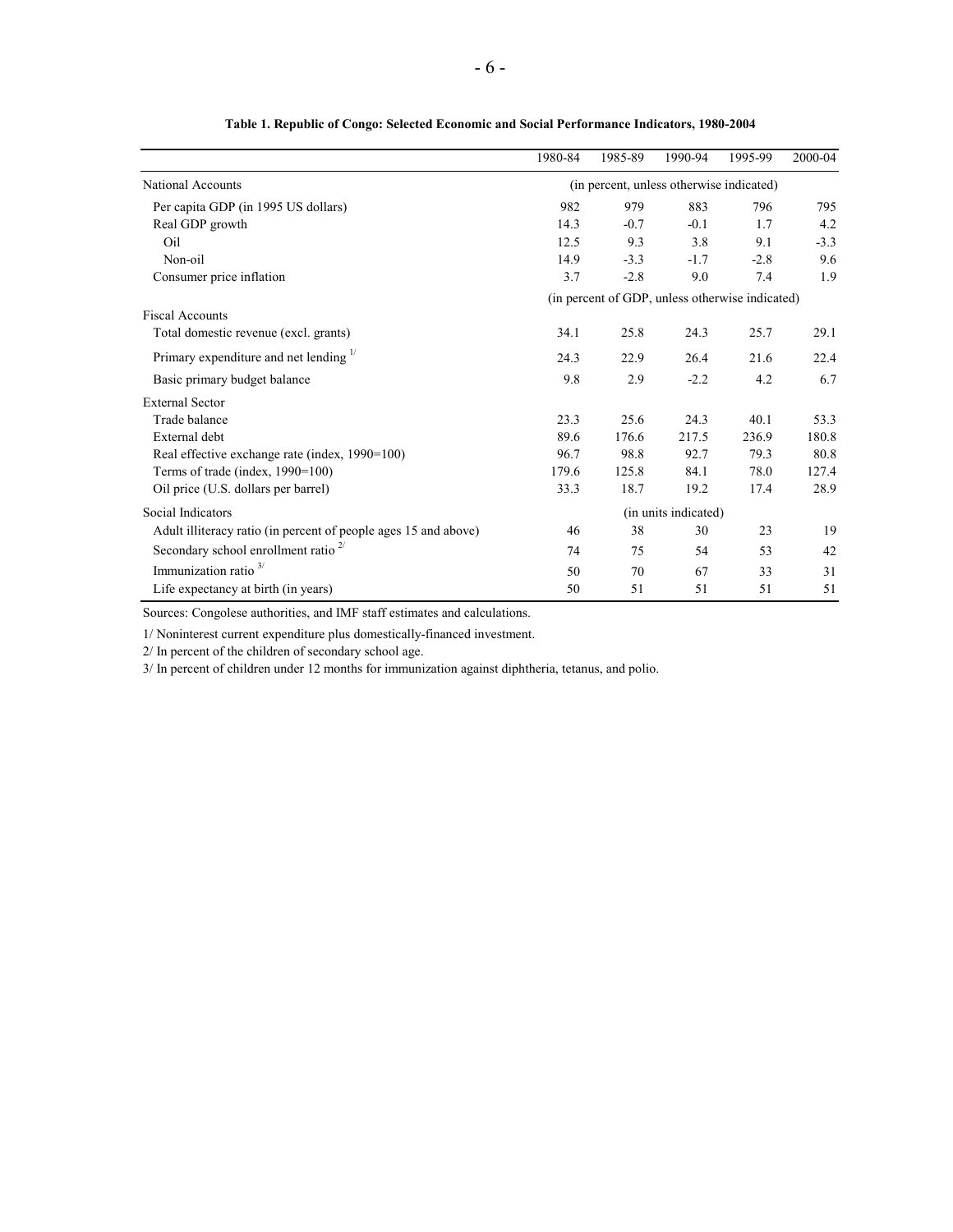

**Figure 1. Republic of Congo: Per Capita Real GDP, 1960–2004 (Index, 1960=100)**

**Figure 2. Republic of Congo: Domestic Investment, 1960–2004 (In percent of GDP)**



Sources: World Bank, *World Development Indicators*; and IMF, *World Economic Outlook* databases.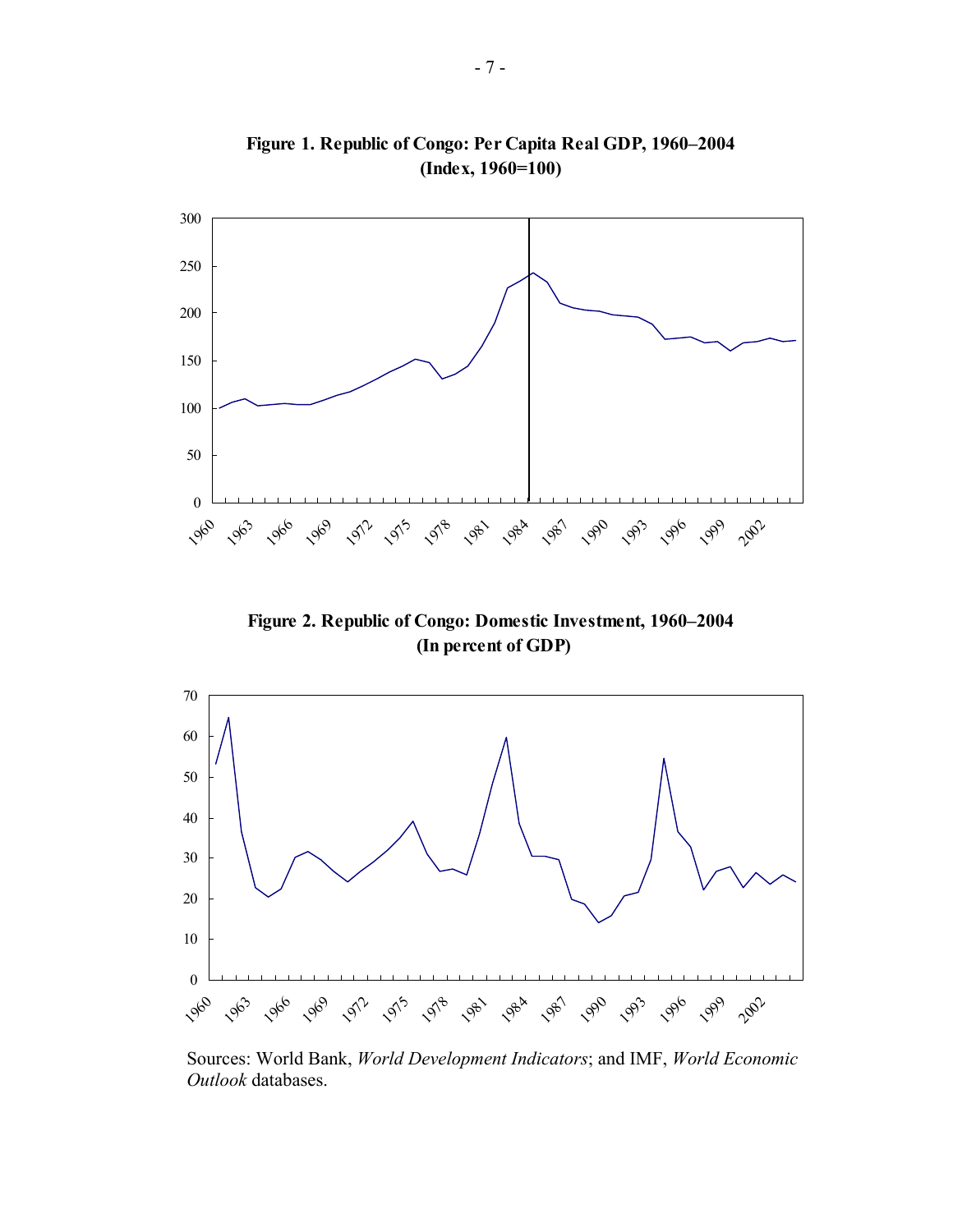

**Figure 3. Republic of Congo: Budgetary Performance, 1970–2004**

**Figure 4. Republic of Congo: Terms of Trade and Real Effective Exchange Rate, 1964–2004 (Index 1990=100)**



Sources: World Bank, *World Development Indicators*; and IMF, Information Notice System.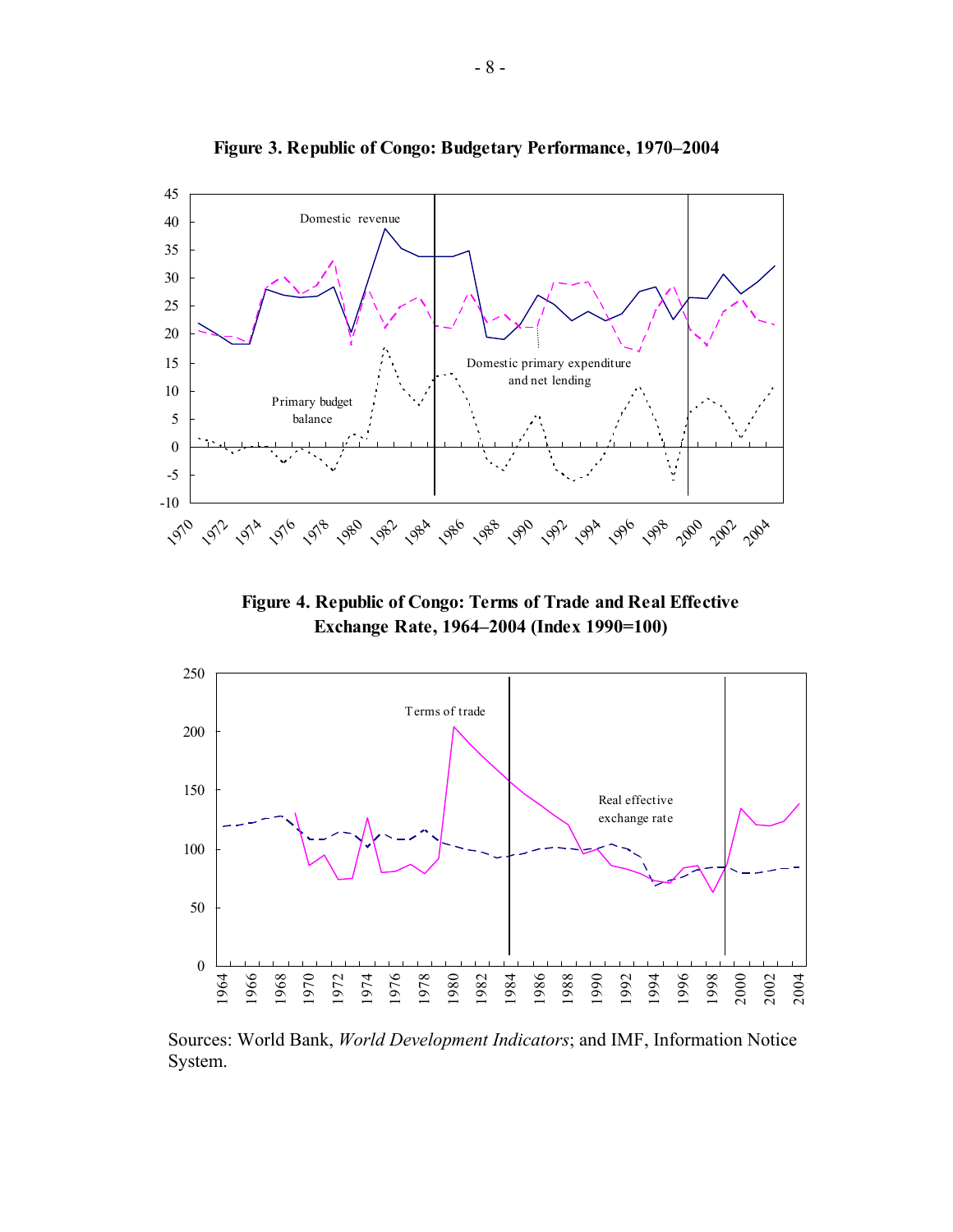Per capita real GDP doubled during this period, with three-fourths of the expansion stemming from the non-oil sector and the remainder from a rapidly developing oil sector. Oil prices rose from an annual average of US\$17 per barrel during 1975-79 to about US\$33 per barrel in the first half of the 1980s. In view of rising oil revenue, government investment increased by an annual average of 2 percentage points of GDP between 1970-74 and 1975-79. Heavy emphasis was given to schooling, and employment was virtually guaranteed for high school and university graduates either in the civil service or in state enterprises. This resulted in serious overstaffing in the government administration and public enterprises.

The Congolese authorities adopted in 1981 an ambitious Five-Year Economic and Social Development Plan, underlying which was an overly expansionary fiscal policy path. Government investment rose by an annual average of 15 percentage points between the second half of the 1970s and the first half of the 1980s.

Even though current expenditure was curtailed, the domestic financial imbalances, which had widened in the second half of the 1970s, continued to deteriorate in the first half of the 1980s. In addition, the country's external indebtedness, which had been growing rapidly in the 1970s and early 1980s to finance domestic investment projects, doubled between 1980-84 and 1985-89.

## **B. Output Collapse, 1985–99**

The rapid rise in the public sector during the oil boom years of the early 1980s, including in the form of massive public employment creation, partly provided the seeds for the subsequent long decline in output. The oil bonanza came to an end in the second half of the 1980s, when oil prices declined to an annual average of about US\$18½ per barrel during 1985-89 (from an annual average of about US\$33 per barrel during 1980-84). In view of the associated significant decline in oil revenues, the government took internal adjustment measures, including in the context of a 20-month Stand-By Arrangement launched in August 1986.

However, the government's policy response to the collapse in the terms of trade in the second half of the 1980s was slow and limited, relying mainly on cuts in government investment spending and limited structural reforms. As a result, economic activity stagnated, public sector and external imbalances widened markedly, and the external public debt and debtservice burdens grew to unsustainable levels. In addition, large domestic and external payment arrears accumulated. The CFA franc became overvalued in the early 1990s because, even though the terms of trade had declined almost secularly between 1980-84 and 1990-94, the real effective exchange rate remained virtually unchanged.

Given the magnitude of the macroeconomic imbalances in the late 1980s and early 1990s, it became clear by 1993 that strategies based solely on internal adjustments would be insufficient to restore external competitiveness, as nominal domestic prices showed considerable downward rigidity. The adjustment strategy was broadened in January 1994, with a 50 percent devaluation of the CFA franc—decided at the CFA franc zone level—to restore competitiveness and boost exports. Successive economic programs supported by the IMF went off track, owing to political instability, weak fiscal discipline and insufficient resolve to implement structural reforms, especially in the oil sector.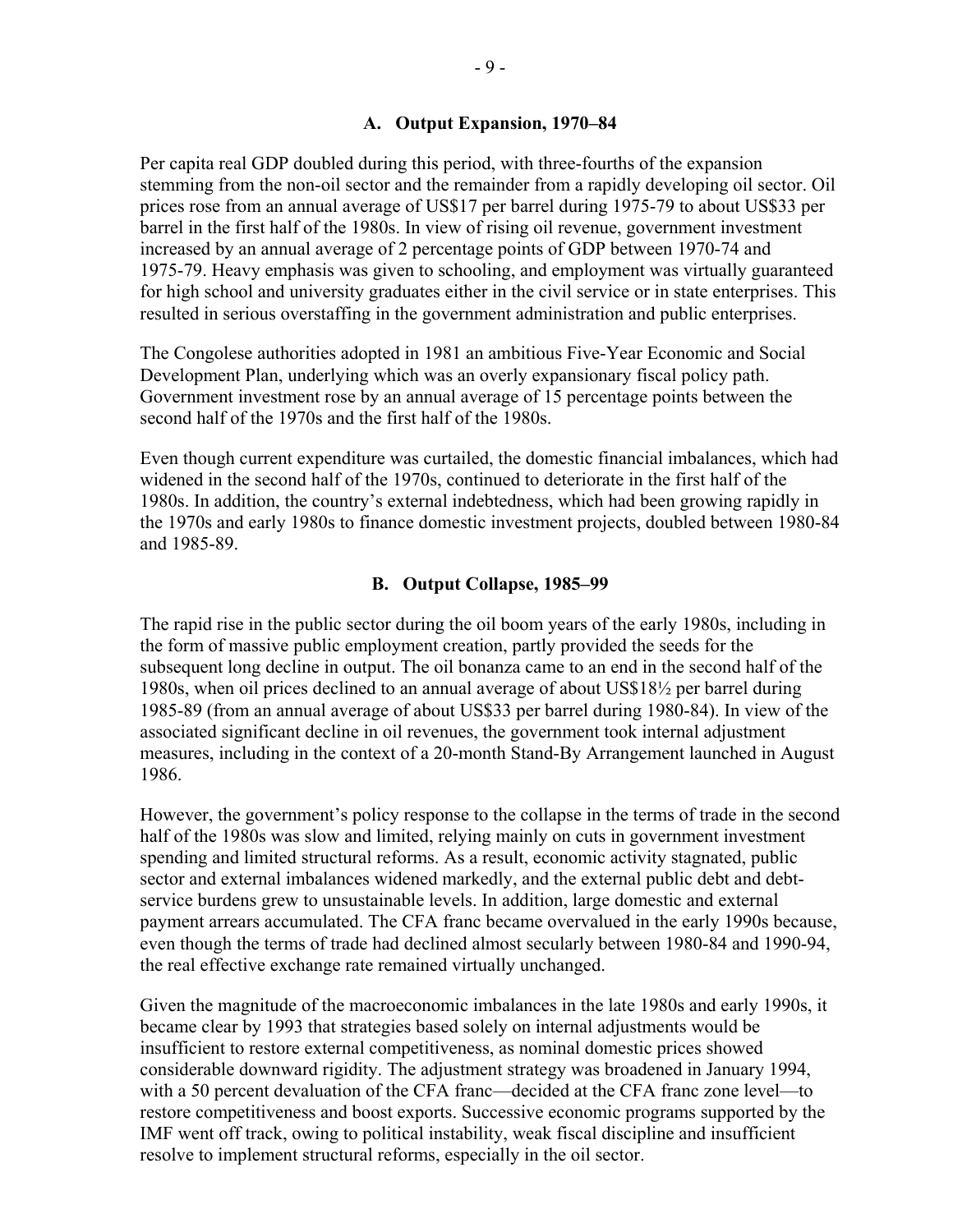#### **C. Recent Output Recovery, 2000–04**

The onset of peace in 1999–2000 boosted economic activity and contributed to macroeconomic stability. Non-oil real GDP increased by about 9½ percent per annum on average during 2000-04. Consumer price inflation has been brought under control, helped by a more reliable supply line from Pointe-Noire to Brazzaville and a strengthening of the euro, although sporadic attacks on the railway during the last few months of 2004 led to a spike in inflation. The overall fiscal situation has been improving, and important steps have been taken to enhance transparency in the oil sector and to strengthen public finance management. Progress on both the political and economic fronts led to the Executive Board of the International Monetary Fund approving a three-year arrangement under the Poverty Reduction and Growth Facility (PRGF) for the Republic of Congo in December 2004.

#### **IV. THE ROLE OF OIL IN CONGO**

As mentioned above, Congo is the fifth largest petroleum producer in sub-Saharan Africa (after Nigeria, Angola, Gabon, and Equatorial Guinea: Figure 5).<sup>5</sup> Oil production commenced in 1957 from the onshore Pointe Indienne field, which reached a peak output of about 2,500 barrels per day in the mid-1960s. During the 1980s and 1990s Congo's crude production quadrupled, from 65,000 barrels per day in 1980 to an average of 280,000 barrels per day in 2000. Since then production has been falling, largely due to a decline in production of mature fields, and delays in bringing several new fields online. Crude oil production fell from an average of 275,000 barrels per day in 2001 to 225,000 barrels per day in 2004. However, oil production is expected to rebound over the short- and medium-term as new fields come online and offset declining output from more mature fields.

At end-2003, proven oil reserves in Congo were estimated at 1.5 billion barrels, implying a life reserve index of around 18 years at the 2004 production rate of nearly 85 million barrels per annum. Based on geological data, undiscovered reserves are estimated at 5.8 billion barrels on a risk-weighted basis. Total oil reserves are thus currently estimated at 7.3 billion barrels (proven plus unproven sources).

Congo's petroleum resources were developed by international companies, which still continue to dominate oil production. With the creation in 1998 of the national oil company, SNPC, the government aimed at developing a homegrown operational, technical, and marketing expertise. SNPC has a share of about 10 percent in the country's oil production through equity participation in various fields, although it does not operate any field at present. The industry structure is more diversified at the exploration and development stages, where a number of international companies have been active in recent years.

 $\overline{a}$ 

 $<sup>5</sup>$  Aggregate data comprise production of crude oil and natural gas liquids (NGLs).</sup>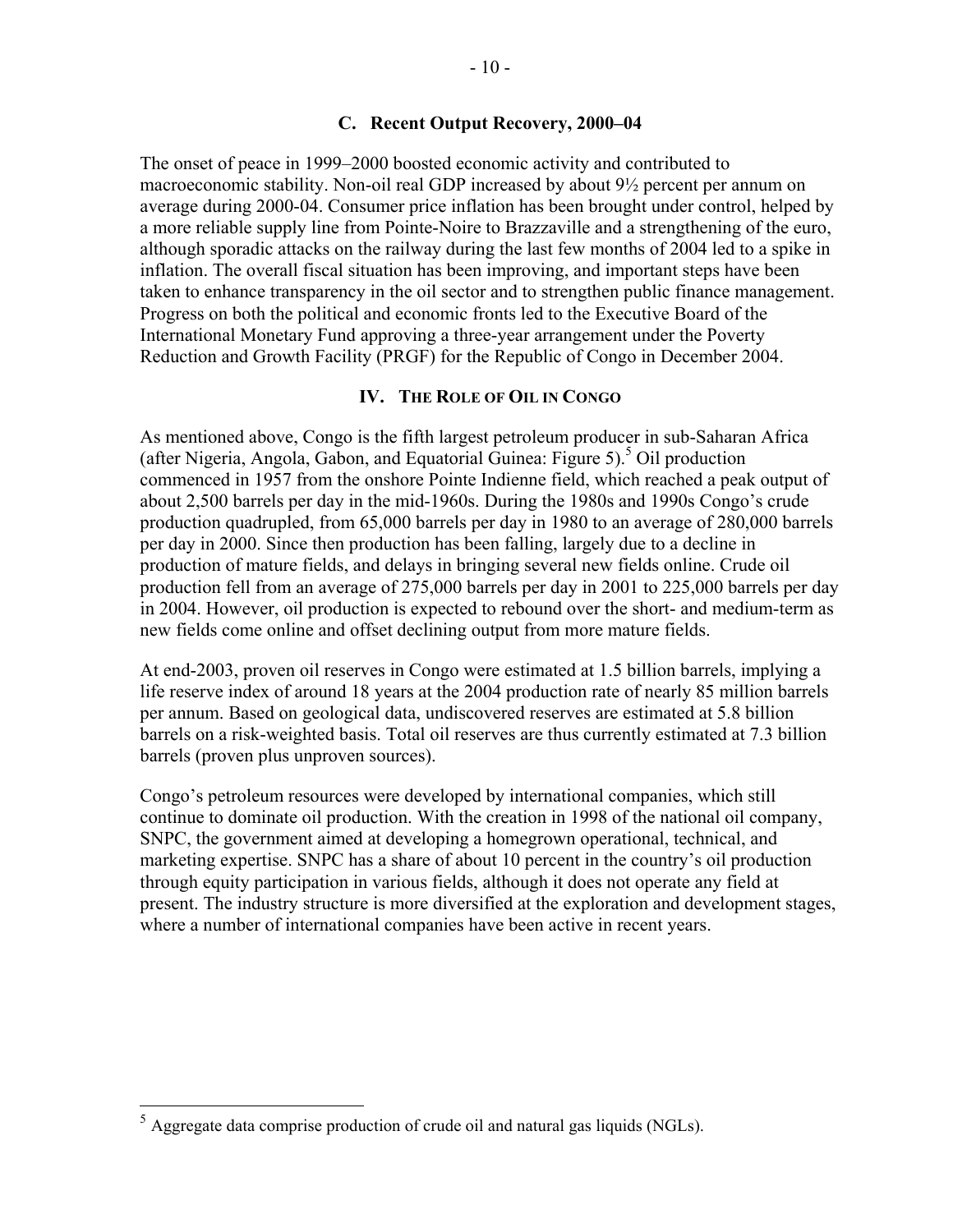

Figure 5. West African Oil Production, 1980–2004 (In thousands of barrels per day)

Source: IMF staff estimate.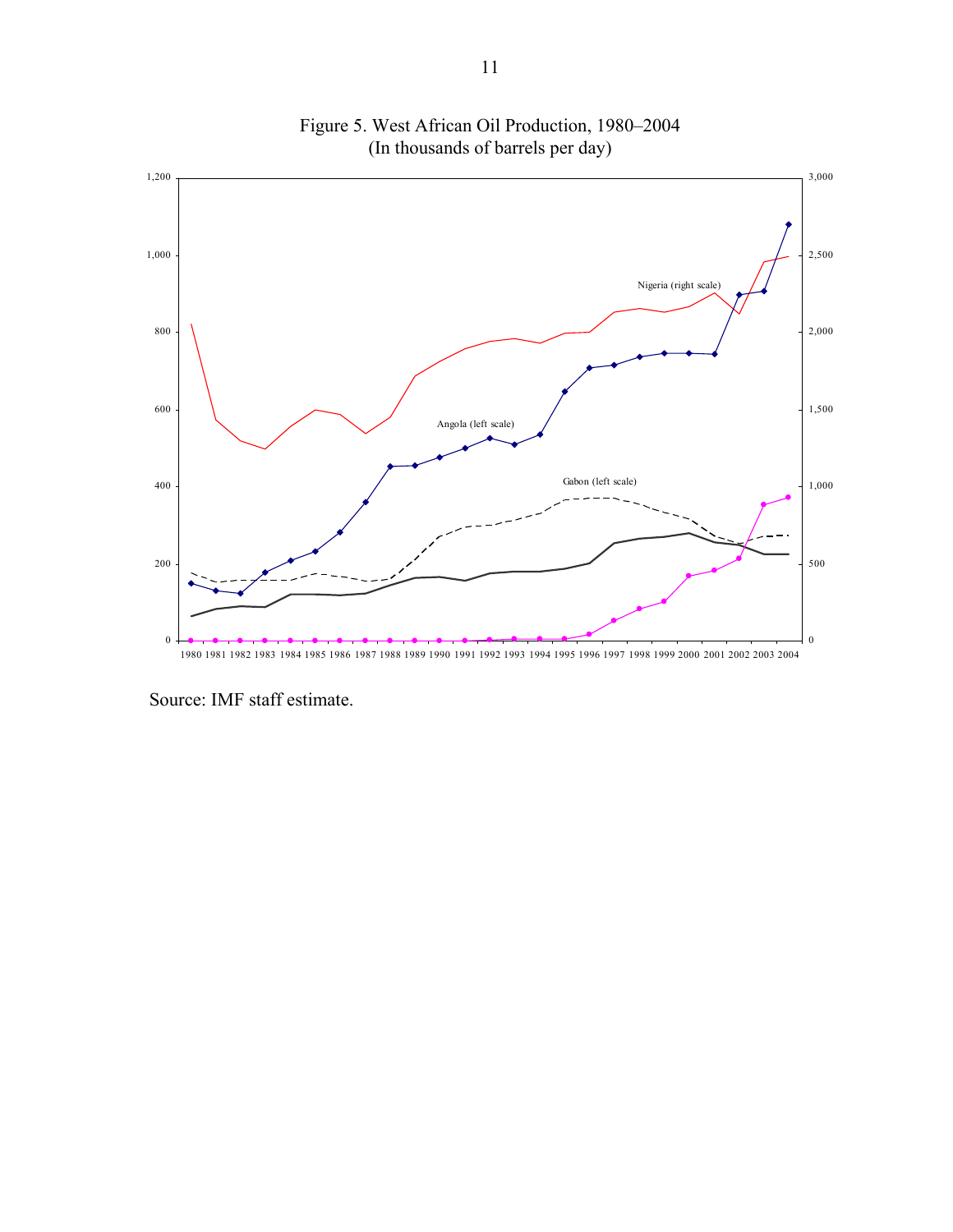The oil sector's share in fiscal revenues and export receipts has been increasing more-or-less steadily over time. The oil sector currently accounts for about 70 percent of total government revenues and over 80 percent of merchandise export receipts (Figure 6). As Table 2 shows, among the main African oil producers only Equatorial Guinea has a higher share of oil in GDP (at constant prices), but the Congo is less dependent on the oil sector for its export receipts and, with the exception of Gabon, for its fiscal revenues.

| Country                  | Oil sector output   | Oil fiscal revenue    | Oil export revenues            |
|--------------------------|---------------------|-----------------------|--------------------------------|
|                          | (percent of GDP     | (percent of of total) | (percent of of total)          |
|                          | at constant prices) | government revenues)  | export receipts) $\frac{1}{1}$ |
| Angola                   | 32.3                | 75.1                  | 91.3                           |
| <b>Equatorial Guinea</b> | 71.8                | 84.4                  | 95.8                           |
| Gabon                    | 28.2                | 54.4                  | 84.1                           |
| Nigeria                  | 30.9                | 75.4                  | 97.3                           |
| Congo, Republic of       | 33.7                | 68.7                  | 81.9                           |

| Table 2. Oil-Producing African Countries-Key Oil Sector Parameters, 2003 |  |  |  |
|--------------------------------------------------------------------------|--|--|--|
|                                                                          |  |  |  |

Source: IMF staff estimates.

1/ Revenues from exports of merchandise goods.

However, available information indicate that Congo has had limited success in utilizing its oil resources to significantly advance the welfare of its people. Even though Congo's human development index is higher than the average for sub-Saharan Africa and for (oil- and non-oil producing) PRGF-eligible countries, it has been falling steadily since 1985.<sup>6</sup> Moreover, poverty remains widespread: according to the United Nations Development Program, 70 percent of the population live below the poverty line, unemployment and underemployment affect 50 percent of the active population, and only 30 percent of the population has access to adequate medical care. Over the past decade Congo has also fallen significantly behind other developing countries, including oil-producing PRGF-eligible countries, in per capita GDP growth performance (Figure 7). The question that arises, and that this paper seeks to address, is how has the country's dependence on oil affected economic growth, both directly and indirectly.

 6 PRGF-eligible countries are low-income countries that are classified as eligible for the IMF's Poverty Reduction and Growth Facility (PRGF).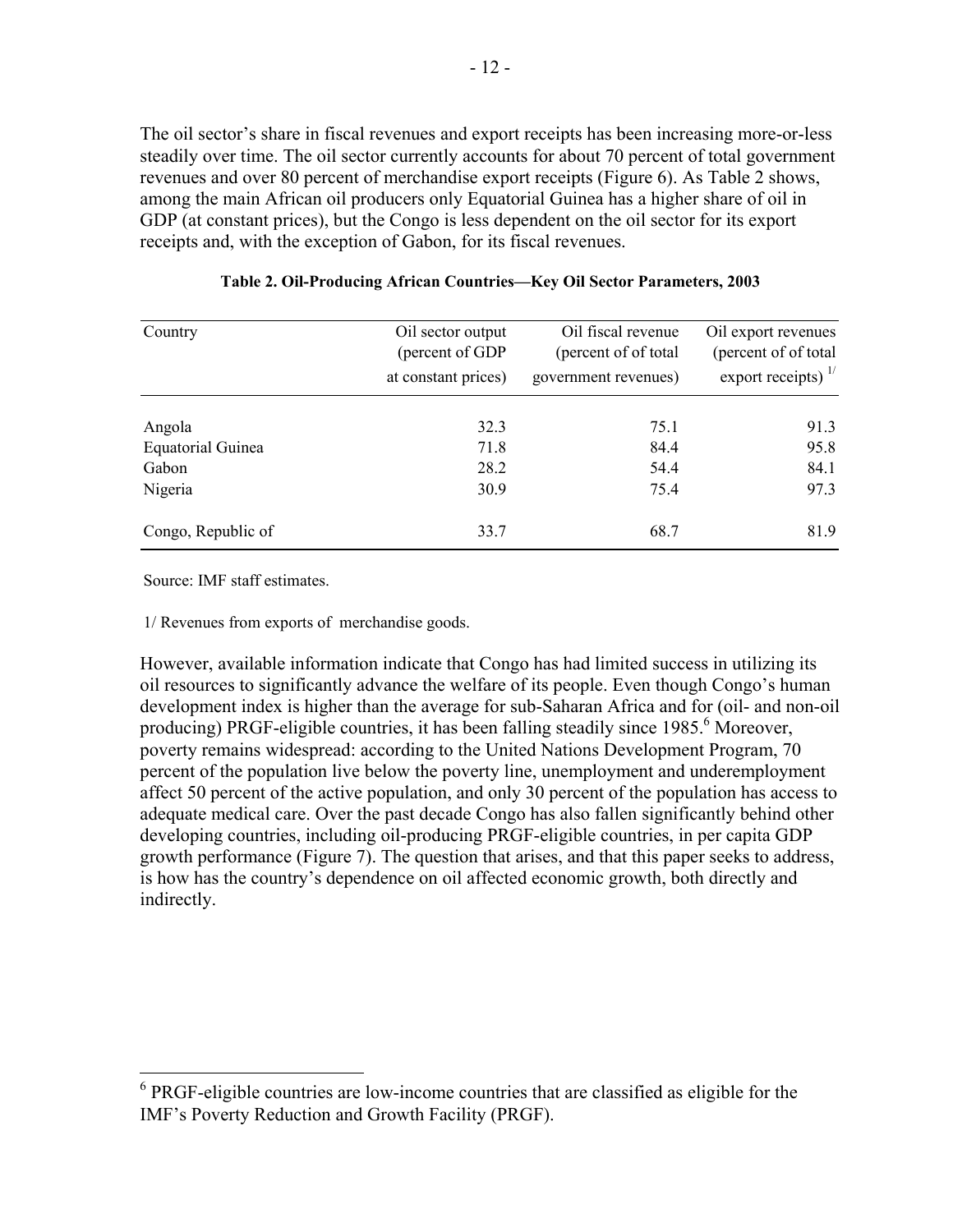

Figure 6. Republic of Congo: Oill Export Receipts and Fiscal Oil Revenues, 1972-2004 (In percent)

Source: IMF staff estimates.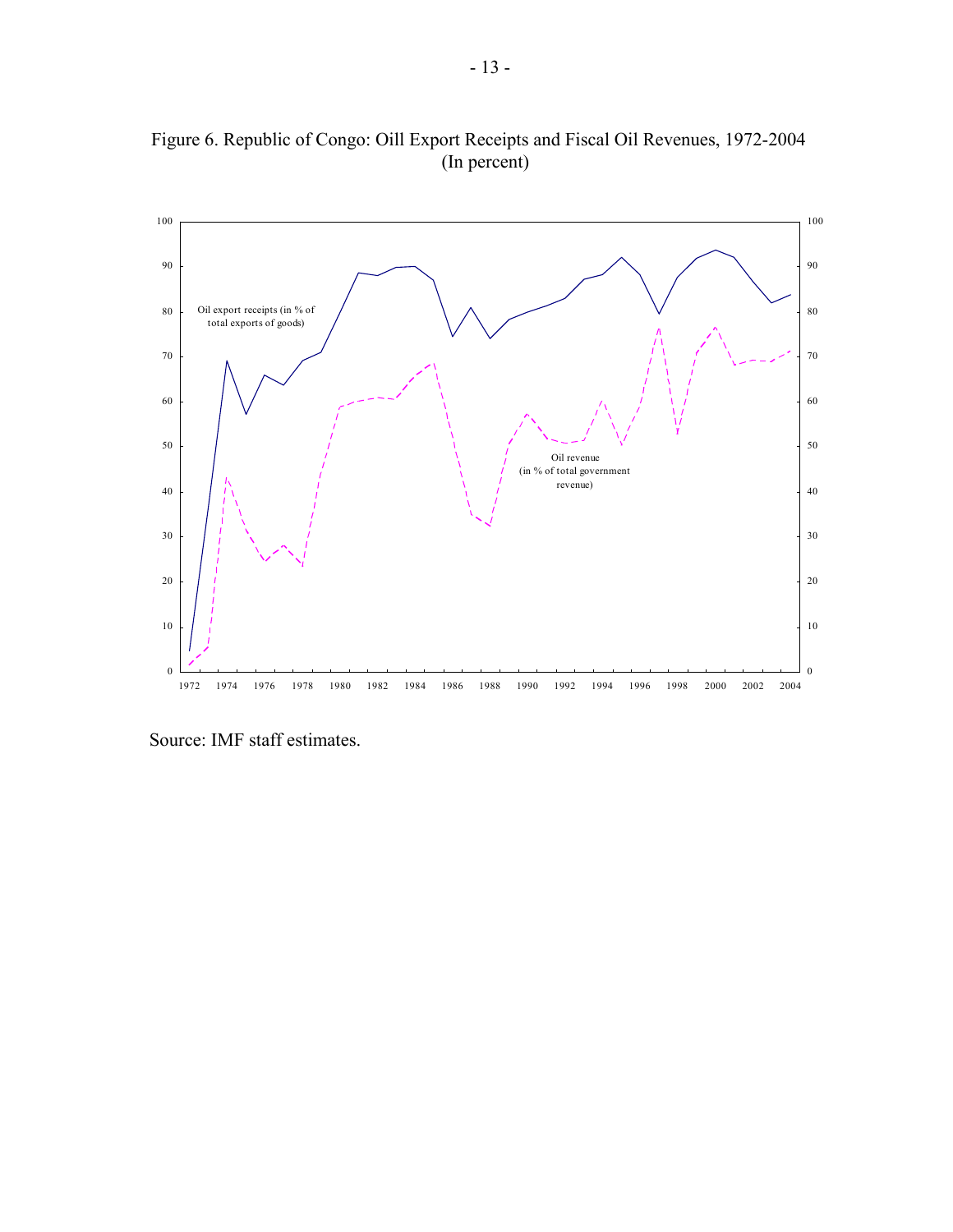

**Figure 7. Republic of Congo: Human Development Index and Growth** 

Sources: IMF, *World Economic Outlook*; and United Nations Development Program.

1/ Includes only countries for which data are available for all periods.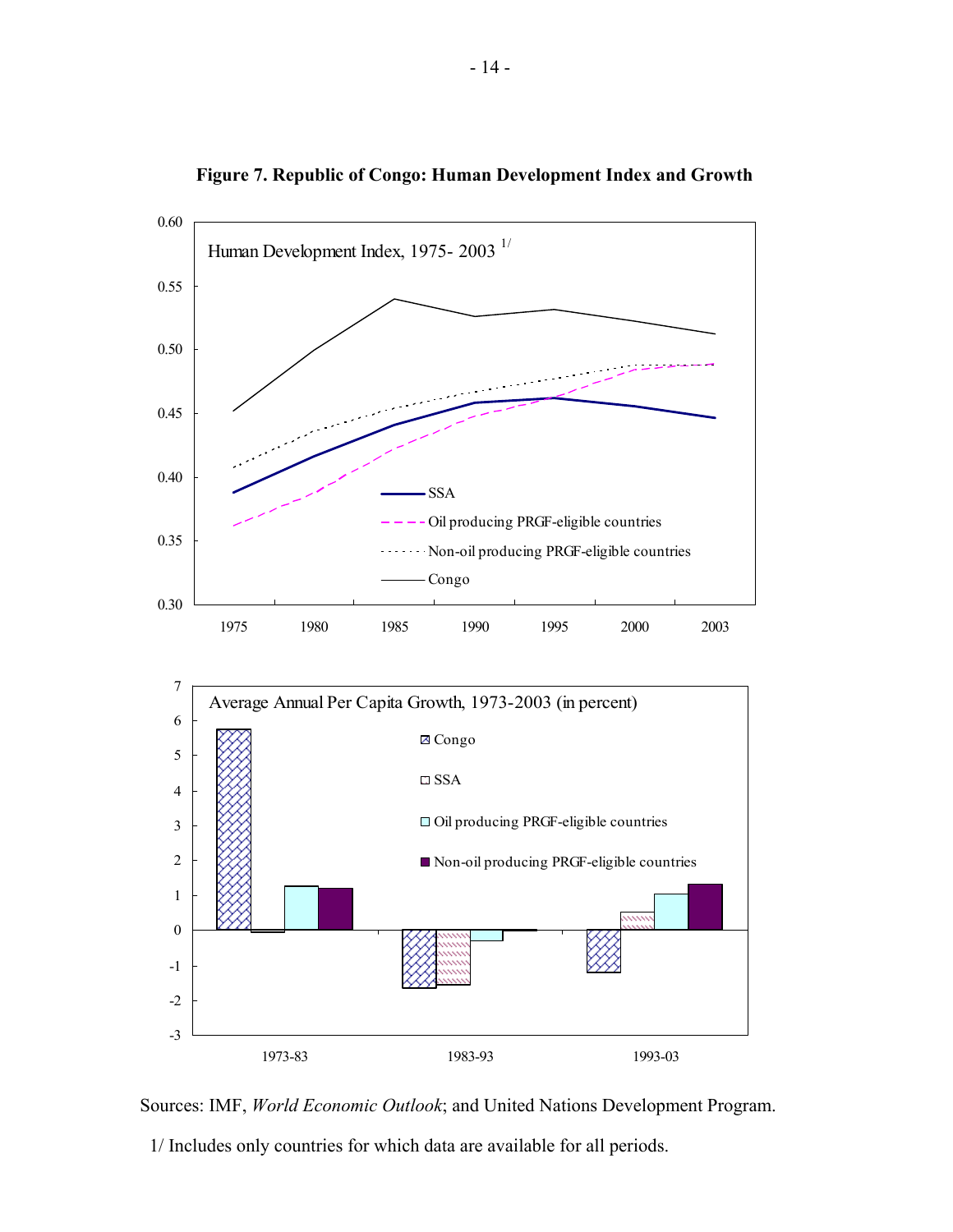#### **V. NATURAL RESOURCES AND GROWTH**

The literature suggests three main channels through which natural resource abundance can affect growth. One channel highlights political economy effects, whereby natural resources generate rents which in turn leads to rapacious rent-seeking (the "voracity" effect, as in Tornell and Lane, 1999) and to increased corruption (Mauro, 1995: Leite and Weidmann, 1999) with adverse effects on long-term growth. Second, heavy dependence on natural resources exposes countries to volatility, particularly with regard to commodity prices, which could have an adverse effect on growth. Finally, there is the well-known "Dutch disease" problem, whereby exploitation of natural resources leads to real exchange rate appreciation, and this in turn results in a contraction of the tradable sector. As argued by Sala-i-Martin and Subramanian (2003), this outcome, combined with the proposition that the tradable sectors generate higher growth owing to learning-by-doing and other positive externalities, leads to the conclusion that natural resource abundance exerts a drag on growth over the long run. At the same time, it could be argued that the Dutch disease is not a 'disease' per se, but simply reflects the healthy functioning of the price mechanism (including on factor prices) in a general equilibrium framework. Moreover, in many oil-producing countries nonprice factors (including lack of basic infrastructure, and government corruption and red tape) often pose more formidable obstacles to growth in the non-oil sector than price-related factors, including developments in the real effective exchange rate.

In general, empirical work provides support for the hypothesis that heavy dependence on natural resources tends to have a negative effect on growth. Sachs and Warner (1995) find, on the basis of cross-section growth regressions, that the curse of natural resource dependence is substantial, with countries dependent on natural resources growing, on average, about 1 percent a year slower during the period 1970-89. More recent empirical studies have suggested that natural resource abundance negatively affects economic growth mainly through its adverse effect on institutions.<sup>7</sup>

Collier and Hoffler (2002) brought a new dimension to the existing literature by arguing that natural resources considerably increase the chances of civil conflict.<sup>8</sup> They suggest that exports of natural resources can increase the risk of civil conflict in four ways: by providing a source of finance for rebel groups, worsening corruption in government, increasing the incentive for secession, and increasing exposure to shocks. According to their estimates using cross-section data, the effect of natural resources on conflict is strong and non-linear. A country that has no natural resources faces a probability of civil conflict of 0.5 percent, whereas a country with a 26 percent share of natural resources in GDP faces a probability of 23 percent. Collier and Hoffler (2002) rationalize this by noting that, in countries heavily dependent on exports of natural resources, income from these natural resources becomes a very significant source of revenue for the government. This revenue can be used to strengthen the state militarily, and this in turn serves as a disincentive for armed conflict by

<sup>&</sup>lt;sup>7</sup> See, for example, Isham and others (2003), Sala-i-Martin and Subramanian (2003), and Yartley (2004).

<sup>&</sup>lt;sup>8</sup> Gudmundsson (2004) provides an excellent survey of the literature on the causes and consequences of civil conflicts.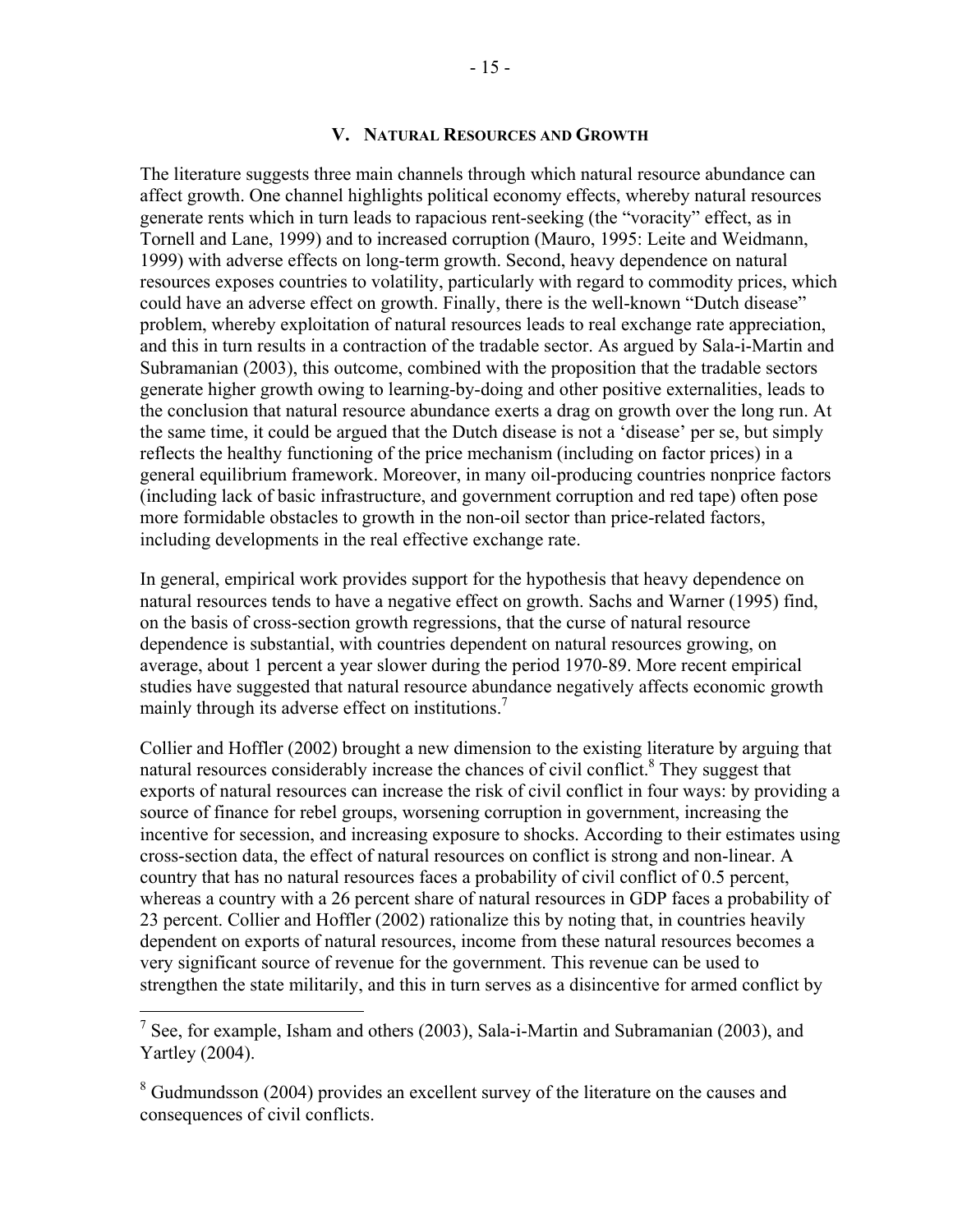rebel groups. This paper was followed by a number of other interesting empirical studies on this subject.<sup>9</sup> Yartey (2004), using cross-section data, finds that the inclusion of institutional variables in the Collier and Hoeffler model makes the share of primary commodity exports in GDP, and its square, statistically significant at the 10 percent level, providing support for a quadratic relationship between primary commodity exports and the risk of civil war.

Empirical research on the impact of civil war on economic growth has yielded mixed results. Many of the earlier empirical studies found no statistically significant relationship between economic growth and the incidence of civil war.<sup>10</sup> More recent studies have tended to find a significantly negative growth effect of civil war.<sup>11</sup>

This paper applies a time-series analysis to examine how developments in the oil sector affect growth in the non-oil sector, both directly and indirectly through the real effective exchange rate and political economy effects.<sup>12</sup> The data used for the analysis were taken from the IMF *World Economic Outlook* and *International Financial Statistics* databases and the World Bank's *World Development Indicators* database. The capital stock series was derived by assuming a capital stock-to-output ratio of 1.5 in 1960 and then applying the perpetual inventory method with an assumed constant rate of depreciation of 5 percent a year. An index of real per capita GDP relative to the Congo's trading partners as an explanatory variable in estimating the real effective exchange rate was calculated using per capita GDP data (in constant 2000 U.S. dollars) for Congo and her trading partners from the *World Development Indicators* database and applying the same country weights as used in the IMF Information Notice System calculation of the real effective exchange rate for Congo. Data on the value of Congo's oil exports as a share of total exports was spliced from series obtained from the *World Economic Outlook* and past issues of the IMF Recent Economic Developments: Republic of Congo. Table 3 presents descriptive statistics for the main variables used in the empirical analysis; Table 4 presents the correlation matrix of these variables.

<sup>&</sup>lt;sup>9</sup> See, for example, Collier (1999), Collier and others (2003), Easterly and Levine (1997), Elbadawi and Sambanis (2000), and Sambanis (2003).

 $10$  See, for example, Easterly et al (1993), Barro and Lee (1994) and Caselli et al (1996).

 $11$  See, for example, Sachs and Warner (1997), Easterly and Levine (1997), Sala-i-Martin (1997), Murdoch and Sandler (2002), Artadi and Sala-i-Martin (2003), and Gyimah-Brempong and Corley (2005).

 $12$  Sala-i-Martin and Subramanian (2003) examine the impact of the oil sector on growth and institutions in Nigeria; the approach they take is to add a country dummy variable for Nigeria in panel data estimations.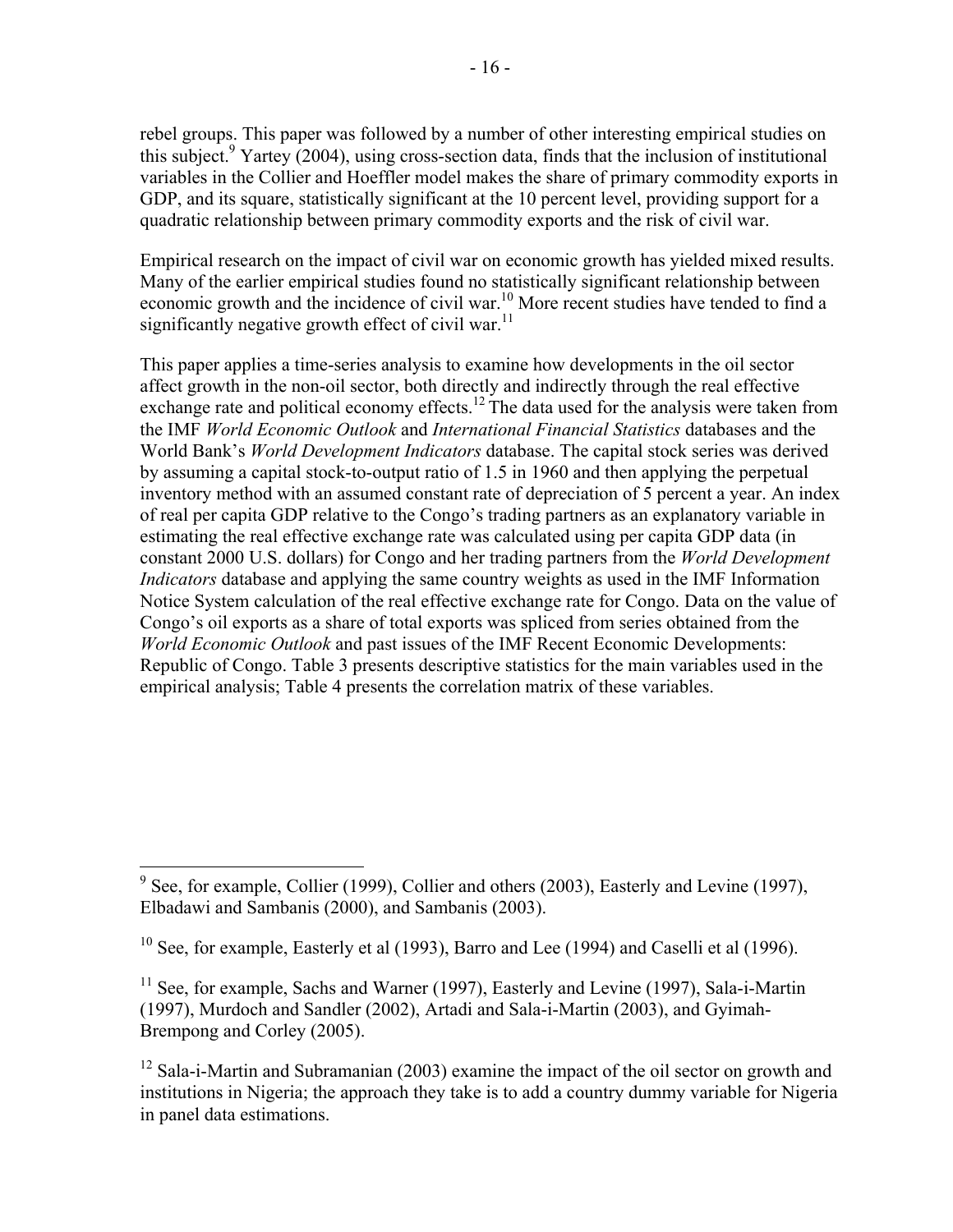| Variable              | No. of<br>observations | Mean     | Median   | Maximum | Minimum  | Standard<br>Deviation |
|-----------------------|------------------------|----------|----------|---------|----------|-----------------------|
| $BudY_t$              | 35                     | 0.028    | 0.011    | 0.179   | $-0.062$ | 0.061                 |
| $DOLX_t$              | 35                     | 0.019    | 0.014    | 0.126   | $-0.075$ | 0.051                 |
| $DOLY_t$              | 40                     | 0.007    | 0.004    | 0.140   | $-0.068$ | 0.035                 |
| $GEXP_t$              | 35                     | 0.342    | 0.350    | 0.494   | 0.213    | 0.068                 |
| $GPRIEXP_t$           | 35                     | 0.237    | 0.233    | 0.330   | 0.168    | 0.042                 |
| $Kg_t$                | 40                     | 0.021    | 0.020    | 0.132   | $-0.054$ | 0.052                 |
| $K^{\rm NO}g_{\rm t}$ | 40                     | 0.011    | 0.027    | 0.174   | $-0.171$ | 0.076                 |
| LOILPRICER,           | 39                     | 2.933    | 2.911    | 3.753   | 2.000    | 0.515                 |
| $LREXR_t$             | 40                     | 4.579    | 4.602    | 4.850   | 4.214    | 0.157                 |
| $LRPCGDP_t$           | 33                     | 0.314    | 0.335    | 0.707   | $-0.016$ | 0.212                 |
| $NFAMGS_t$            | 35                     | $-0.010$ | 0.006    | 0.256   | $-0.228$ | 0.114                 |
| $OPEN_t$              | 35                     | 0.596    | 0.551    | 1.031   | 0.195    | 0.275                 |
| $RERg_t$              | 40                     | $-0.009$ | 0.006    | 0.114   | $-0.319$ | 0.070                 |
| $TOTg_t$              | 35                     | 0.002    | $-0.051$ | 0.798   | $-0.456$ | 0.240                 |
| $Yg_t$                | 40                     | 0.014    | 0.009    | 0.184   | $-0.120$ | 0.059                 |
| $Y^{\rm NO} g_t$      | 40                     | 0.005    | 0.001    | 0.178   | $-0.164$ | 0.082                 |

**Table 3. Descriptive Statistics of Main Variables Used in Empirical Analysis**

Sources: *World Economic Outlook, International Financial Statistics,* 

*World Development Indicators, Recent Economic Developments.*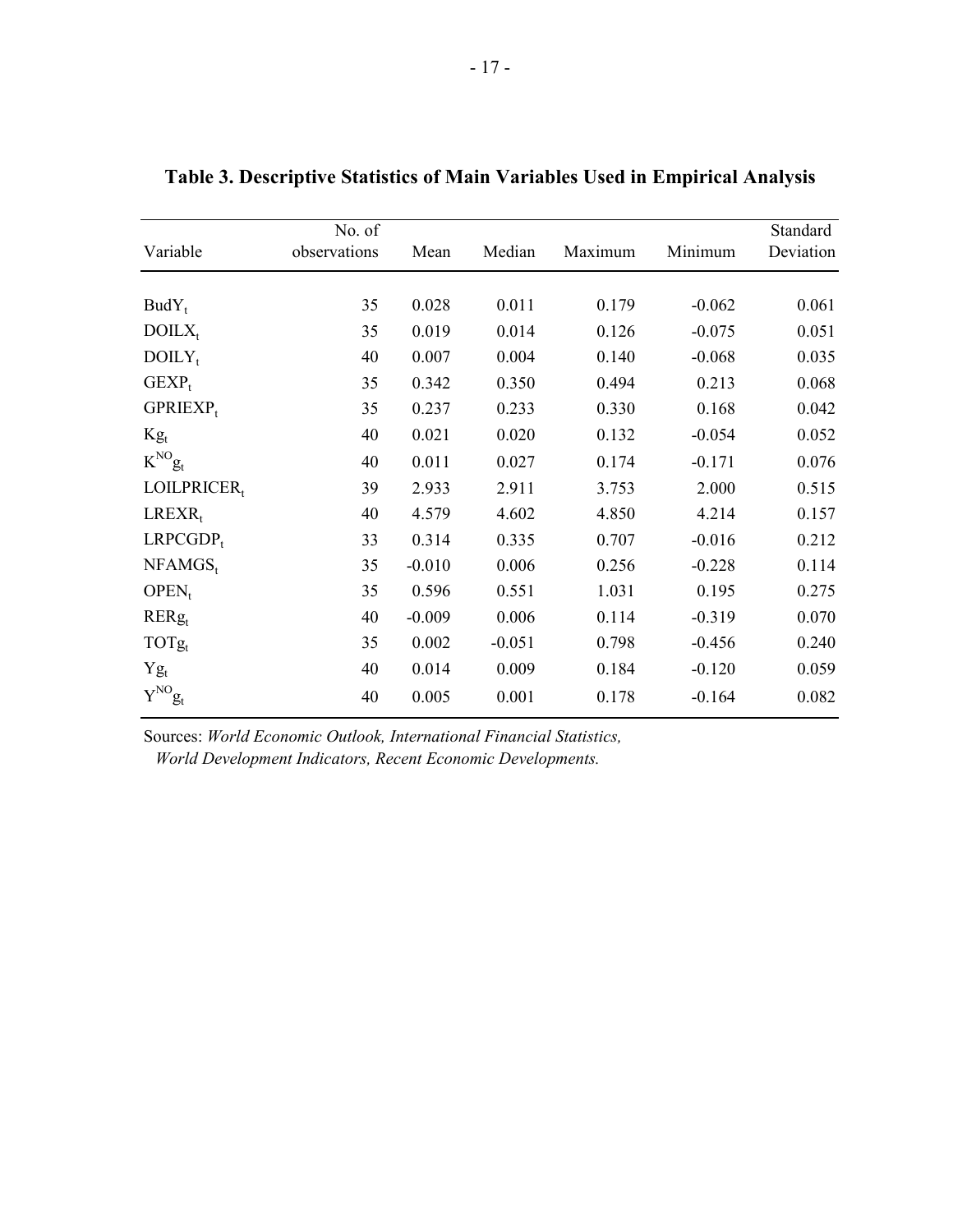| Variable                                                                                                                       |           |           |          |                          | BudY <sub>t</sub> DOILX, DOILY, GEXP, GPRIEXP, |          |          | Kg, K <sup>NO</sup> g, LOILPRICER, LREXR, LRPCGDP, NFAMGS, OPEN, RERg, TOTG, |          |          |          |          |           |                   | $Yg R V^{{NO}}g$ |
|--------------------------------------------------------------------------------------------------------------------------------|-----------|-----------|----------|--------------------------|------------------------------------------------|----------|----------|------------------------------------------------------------------------------|----------|----------|----------|----------|-----------|-------------------|------------------|
| $\mathbf{BudY}_\mathfrak{t}$                                                                                                   | $1.000\,$ |           |          |                          |                                                |          |          |                                                                              |          |          |          |          |           |                   |                  |
| $\mathrm{DOLX}_\mathrm{t}$                                                                                                     | 0.003     | $1.000\,$ |          |                          |                                                |          |          |                                                                              |          |          |          |          |           |                   |                  |
| $\mathrm{D}\mathrm{O}\amalg Y_t$                                                                                               | $-0.181$  | 0.078     | 1.000    |                          |                                                |          |          |                                                                              |          |          |          |          |           |                   |                  |
| $\mbox{GEXP}_\mbox{t}$                                                                                                         | 0.179     | 0.136     | $-0.229$ | 1.000                    |                                                |          |          |                                                                              |          |          |          |          |           |                   |                  |
| <b>GPRIEXP</b>                                                                                                                 | $-0.532$  | $-0.194$  | $-0.218$ | 0.534                    | 1.000                                          |          |          |                                                                              |          |          |          |          |           |                   |                  |
| Кg<br>И                                                                                                                        | 0.319     | 0.085     | $-0.112$ | $\geq$<br>$\overline{c}$ | $-0.002$                                       | 1.000    |          |                                                                              |          |          |          |          |           |                   |                  |
| $K^{\infty}$ ox                                                                                                                | 0.327     | 0.009     | $-0.745$ | $\overline{\Box}$        | 0.122                                          | 0.748    | 1.000    |                                                                              |          |          |          |          |           |                   |                  |
| LOILPRICER,                                                                                                                    | 0.558     | 0.071     | $-0.530$ | 0.377                    | 0.072                                          | 0.315    | 0.552    | 1.000                                                                        |          |          |          |          |           |                   |                  |
| REXR <sub>t</sub>                                                                                                              | $-0.318$  | 0.208     | 0.191    | $-0.161$                 | 0.298                                          | 0.277    | 0.065    | 0.018                                                                        | 1.000    |          |          |          |           |                   |                  |
| LRPCGDP                                                                                                                        | 0.215     | $-0.019$  | 0.084    | 0.338                    | 0.087                                          | 0.549    | 0.299    | 0.320                                                                        | 0.566    | 1.000    |          |          |           |                   |                  |
| NFAMGS <sub>t</sub>                                                                                                            | 0.318     | 0.334     | $-0.218$ | $-0.243$                 | $-0.319$                                       | 0.391    | 0.409    | 0.061                                                                        | 0.170    | $-0.151$ | 1.000    |          |           |                   |                  |
| OPEN <sub>1</sub>                                                                                                              | 0.197     | 0.011     | $-0.178$ | 0.165                    | $-0.185$                                       | $-0.547$ | $-0.253$ | $-0.060$                                                                     | 0.900    | -0.686   | 0.057    | 1.000    |           |                   |                  |
| RERg                                                                                                                           | 0.076     | 0.594     | 0.044    | 0.062                    | 0.034                                          | $-0.156$ | $-0.138$ | $-0.110$                                                                     | 0.266    | 0.009    | $-0.148$ | $-0.025$ | $1.000\,$ |                   |                  |
| ТОТа                                                                                                                           | 0.174     | 0.552     | $-0.105$ | 60<br>$\overline{Q}$     | $-0.144$                                       | $0.007$  | 0.073    | 0.327                                                                        | $-0.112$ | $-0.173$ | 0.403    | 0.027    | $-0.299$  | 1.000             |                  |
| Yы                                                                                                                             | 0.251     | 0.214     | $-0.122$ | 0.071                    | $-0.127$                                       | 0.574    | 0.479    | 0.404                                                                        | 0.246    | 0.322    | 0.438    | $-0.312$ | 0.058     | 0.194 1.000       |                  |
| $\mathbf{v}^{\text{NO}}$                                                                                                       | 0.286     | 0.115     | $-0.670$ | $\frac{43}{5}$           | 0.016                                          | 0.493    | 0.798    | 0.593                                                                        | 0.079    | 0.184    | 0.451    | $-0.138$ | 0.010     | 0.199 0.813 1.000 |                  |
| Sources: World Economic Outlook, International Financial Statstics, World Development Indicators, Recent Economic Developments |           |           |          |                          |                                                |          |          |                                                                              |          |          |          |          |           |                   |                  |

Table 4. Correlation Matrix of Main Variables Used in Empirical Analysis **Table 4. Correlation Matrix of Main Variables Used in Empirical Analysis**

- 18 -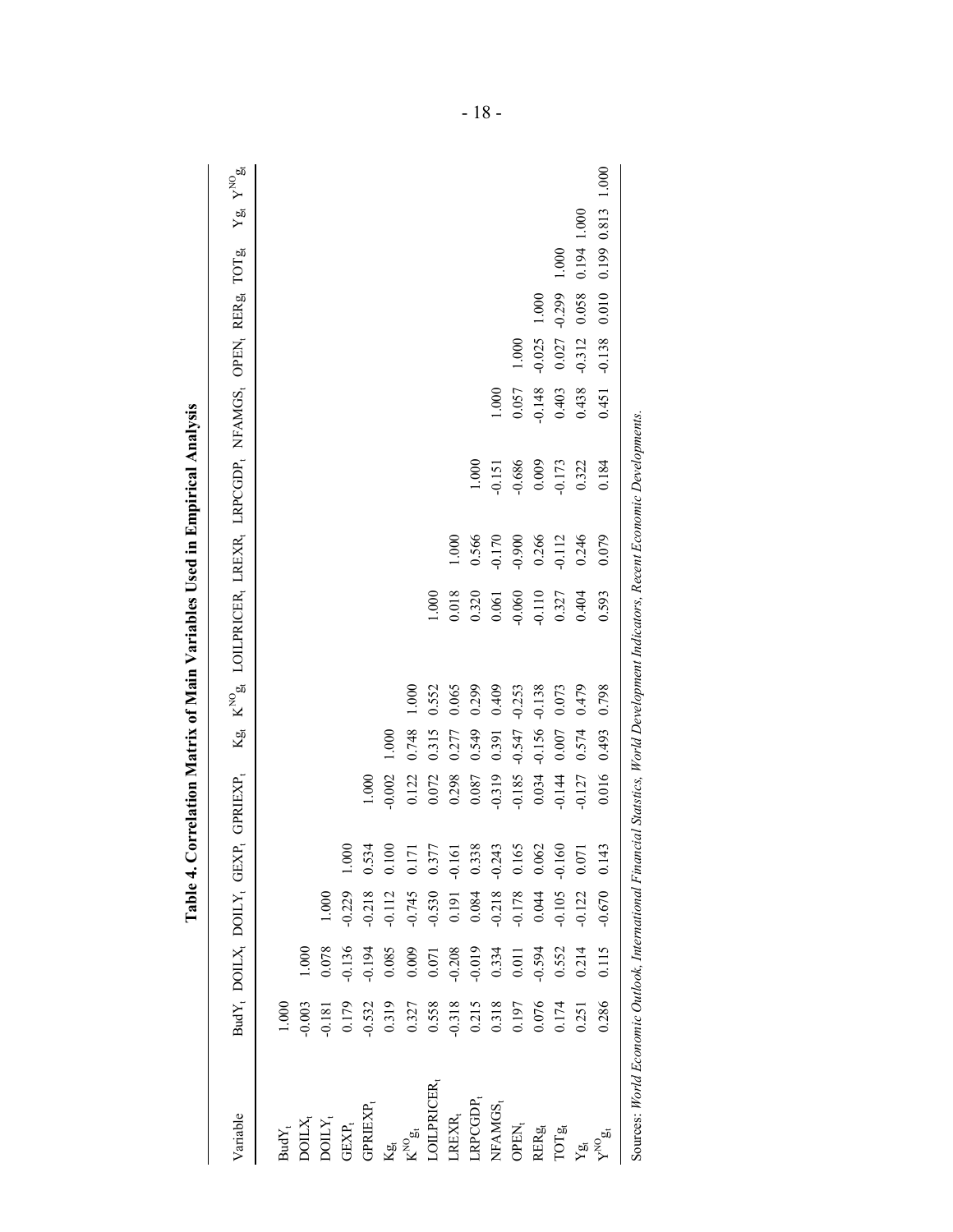#### **VI. EMPIRICAL ANALYSIS OF THE DETERMINANTS OF ECONOMIC GROWTH**

1. The starting point for our empirical analysis of the determinants of growth in Congo is a standard constant-returns-to-scale Cobb-Douglas production function of the form

$$
Y_t = A K_t^{\alpha} L_t^{(1-\alpha)} \tag{1}
$$

where  $Y_t$  is output (GDP at constant prices),  $K_t$  is physical capital,  $L_t$  is labor, and A is the total factor productivity. Taking natural logarithms, and expressing (1) in units per worker, gives

$$
y_t = \alpha_0 + \alpha k_t \tag{2}
$$

where  $y_t$  is (the natural log of) output per worker,  $k_t$  is (the natural log of) physical capital per worker, and  $\alpha_0$  is  $log(A)$ .

Unit root test results (augmented Dickey-Fuller and Phillips-Perron) on  $y_t$  and  $k_t$  could not reject the hypothesis that these variables are non-stationary at any of the standard significance levels.<sup>13</sup> However, the Johansen trace and maximum eigenvalue tests, reported in Table 5, do not provide conclusive evidence in favor of a unique co-integrating relationship between these two variables, either for overall GDP or for non-oil GDP. This may be due to the low power of these tests.

1

<sup>&</sup>lt;sup>13</sup> Augmented Dickey-Fuller and Phillips-Perron unit root test results on the empirical variables used in this paper are not reported here for the sake of brevity.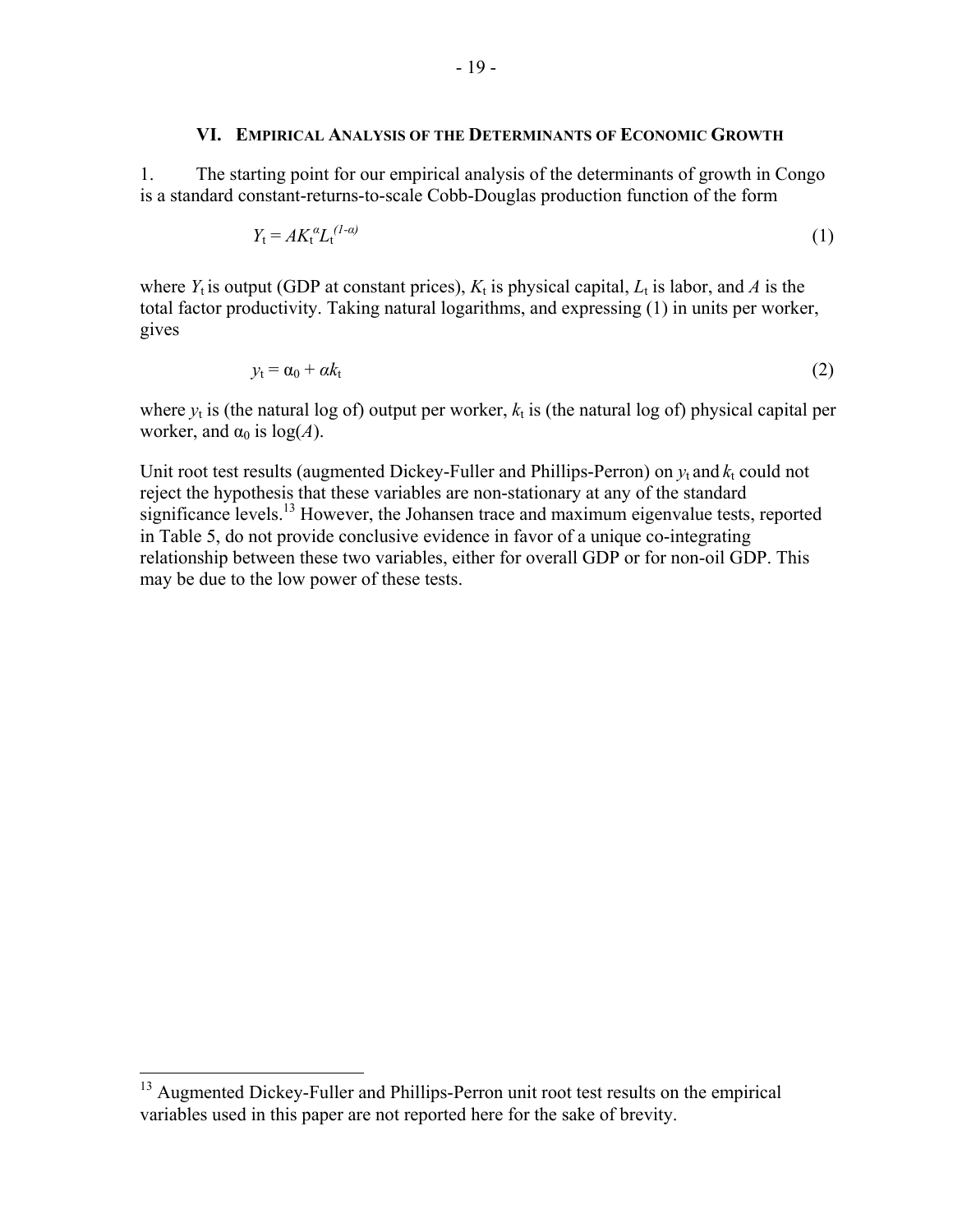## **Table 5. Johansen Cointegration Test Summary for Growth Analysis**

Sample: 1965-2004

Series: (Logs of) GDP per worker at constant 1990 prices and capital stock per worker Lag interval: 1 to 1

| Data Trend:<br>Test Type:                    | None<br>No Intercept<br>No Trend | None<br>Intercept<br>No Trend | Linear<br>Intercept<br>No Trend | Linear<br>Intercept<br>Trend | Quadratic<br>Intercept<br>Trend |
|----------------------------------------------|----------------------------------|-------------------------------|---------------------------------|------------------------------|---------------------------------|
| <b>Trace Test</b><br>Maximum Eigenvalue Test |                                  |                               |                                 |                              | 2<br>0                          |

Selected (at 5 percent significance level) number of cointegrating relations by model  $1/$ 

1/ Critical values based on MacKinnon-Haug-Michelis (1999)

Sample: 1965-2004 Series: (Logs of) Non-oil GDP per worker at constant 1990 prices and non-oil capital stock per worker Lag interval: 1 to 1

Selected (at 5 percent significance level) number of cointegrating relations by model  $1/$ 

| Data Trend:<br>Test Type:                    | None<br>No Intercept<br>No Trend | None<br>Intercept<br>No Trend | Linear<br>Intercept<br>No Trend | Linear<br>Intercept<br>Trend | Quadratic<br>Intercept<br>Trend |
|----------------------------------------------|----------------------------------|-------------------------------|---------------------------------|------------------------------|---------------------------------|
| <b>Trace Test</b><br>Maximum Eigenvalue Test |                                  | $\theta$                      | 0                               | 0                            | 0<br>$\boldsymbol{0}$           |

1/ Critical values based on MacKinnon-Haug-Michelis (1999)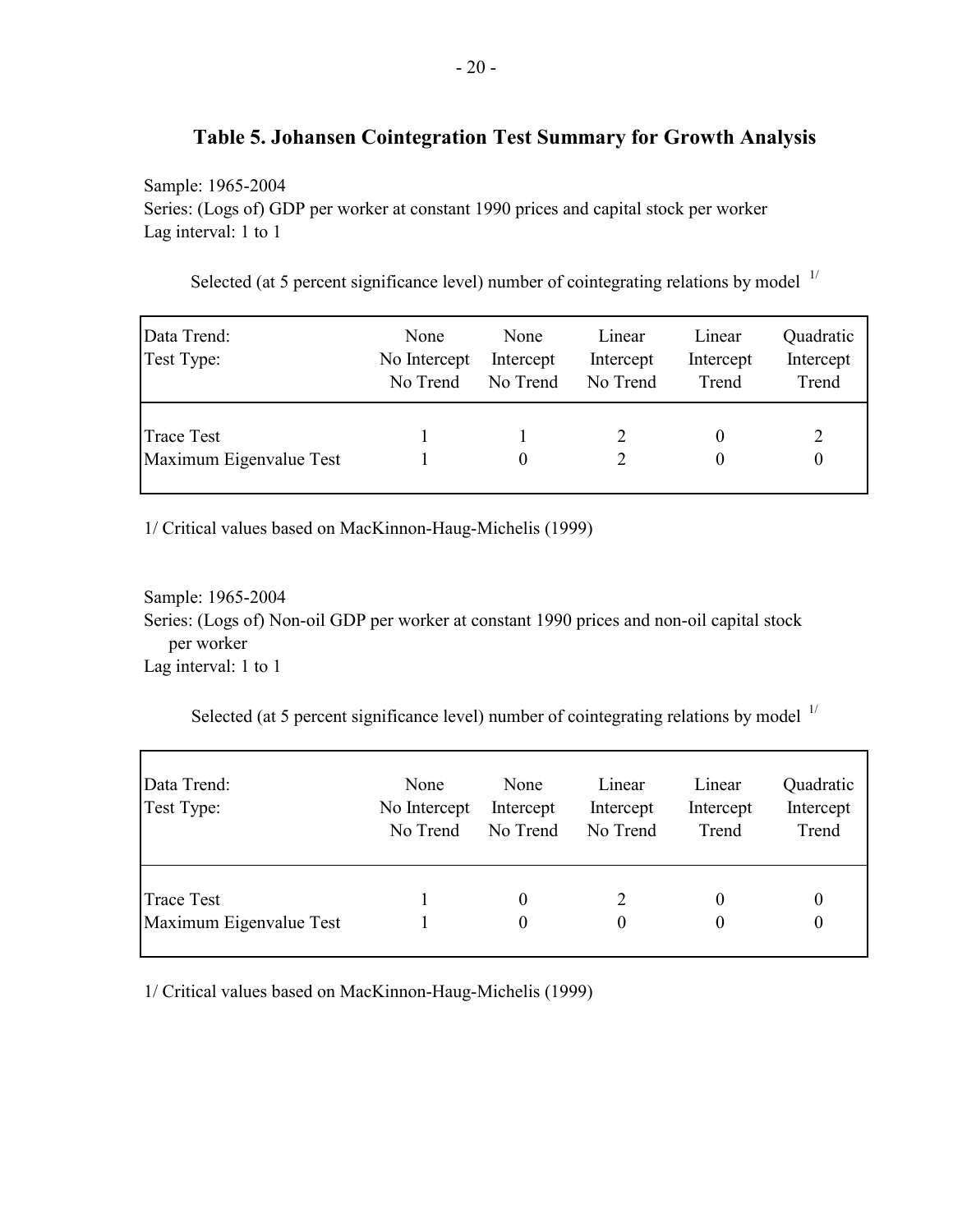Since only two non-stationary variables are involved, the Engle-Granger approach is used to estimate a cointegrating relationship. Applying this two-step approach gives an estimate of *α* of 0.83 for total GDP, and of 0.79 for non-oil GDP (Table 6).<sup>14</sup> This implies a share of income from physical capital in total GDP of around 80 percent; this compares with an estimate by Senhadji (2000) of an average share of physical capital in total output of 43 percent for sub-Saharan Africa, and of 55 percent for the world as a whole.<sup>15</sup>

|                                                | Equation 3                                          | Equation 4                                                  |
|------------------------------------------------|-----------------------------------------------------|-------------------------------------------------------------|
| Variable                                       | Dependent Variable:<br>(Log of) Real GDP per worker | Dependent Variable:<br>(Log of) Real Non-oil GDP per worker |
| Constant                                       | 0.022                                               | 0.227                                                       |
| (Log of) Capital stock per worker              | 0.828                                               |                                                             |
| (Log of) Non-oil capital stock per worker      |                                                     | 0.794                                                       |
| <b>Estimation period</b><br>Adjusted R-squared | 1965-2004<br>0.888                                  | 1965-2004<br>0.862                                          |
| Unit root tests on residuals: $1/$             |                                                     |                                                             |
| Augmented Dickey-Fuller t-statistic:           | $-3.281$<br>$-0.023$                                | $-3.53$<br>$-0.010$                                         |
| Phillips-Perron Adjusted t-statistic:          | $-2.709$<br>$-0.082$                                | $-2.990$<br>$-0.040$                                        |

#### **Table 6. OLS Estimation of Cointegrating Vectors**

1/ MacKinnon (1996) one-sided p-values in brackets.

 $\overline{a}$ 

The unit root test results presented in Table 6 indicate that the residuals from the estimated long-run equations are stationary, while the coefficients on the residuals from these equations

 $14$  The long-run co-integrating relationships were also estimated with a trend term to allow for autonomous technological progress, but the estimated coefficients on the trend terms were close to zero, and using the residuals from these equations made very little difference to the growth results presented in this paper.

<sup>&</sup>lt;sup>15</sup> Senhadji's empirical results for 66 countries show a wide variation in estimates of  $\alpha$  for African countries, varying from 0.91 in the case of Ghana to 0.13 in the case of Ethiopia.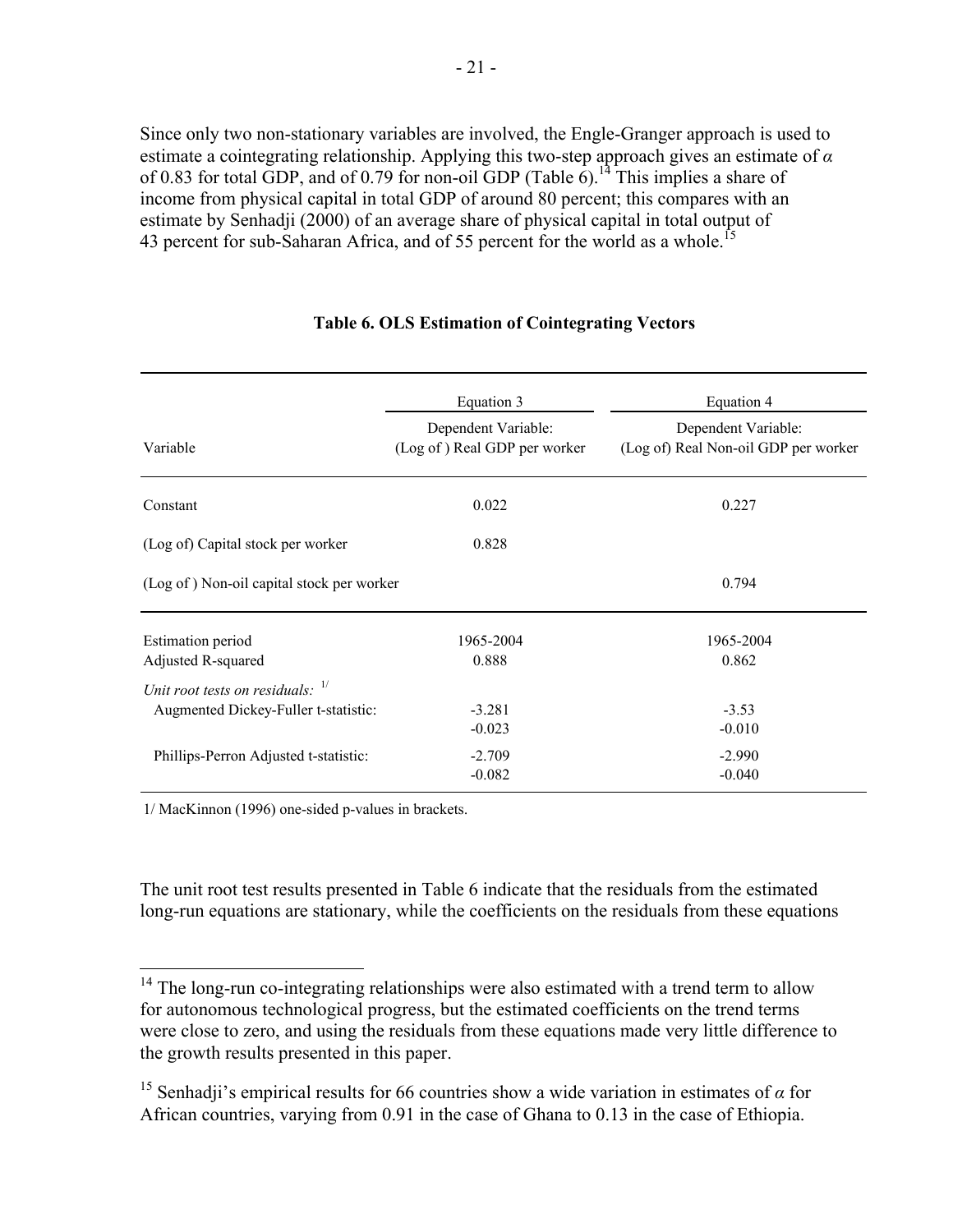are negative and statistically significant in the estimated growth equations reported below, providing validity to the application of the Engle-Granger approach.

Moving to the second stage, the following neoclassical growth equation for total real GDP is estimated using standard explanatory variables that are commonly used in most cross-country growth regressions:

 $Yg_t = \beta_0 + \beta_1 Kg_{t-1} + \beta_2 ECT_{t-1}^T + \beta_3 BudY_t + \beta_4 BudY_{t-1} + \beta_5 BudY_{t-3} + \beta_6 TOTg_t + \beta_7 TOTg_{t-1} +$  $\beta_8 \text{TOTg}_{t-2} + \beta_9 \text{RERg}_{t-1} + \beta_{10} \text{RERg}_{t-2} + \beta_{11} \text{PI}_{t-1} + \nu_t$  (5)

where

1

 $Yg_t$  is the first difference of the natural log of real GDP per worker;

 $Kg_t$  is the first difference of the natural log of physical capital per worker;

 $ECT<sup>T</sup><sub>t-1</sub>$  is the error correction term (the estimated residuals from Equation 3, lagged one period);

Bud $Y_t$  is the central government basic primary fiscal balance as a ratio to GDP;

TOT $g_t$  is the first difference of the natural log of the terms of trade;

 $RERg<sub>t</sub>$  is the first difference of the natural log of the real effective exchange rate;

 $PI<sub>t</sub>$  is a dummy taking the value of 1 in years where there is a coup or armed civil conflict; and

 $v_t$  is a random disturbance term.

Unit root tests indicate that these explanatory variables are stationary.

The results of estimating Equation (5) using two-stage least squares are presented in Equation (6) in Table 7. Among the explanatory variables only the terms of trade and the error correction term are taken to be exogenous; the terms of trade is taken to be exogenous since Congo is a small economy with little influence on world market prices. The instruments used are the dependent variable and the endogenous explanatory variables, all lagged four periods to take account of serial correlation. Since the political instability variable turned out to be statistically insignificant, although of the expected negative sign, the equation was reestimated excluding this as an explanatory variable. Equation (7) in Table 7 present the results of this re-estimation. The estimated equations pass the standard diagnostic tests.<sup>16</sup>

 $16$  The Jarque-Bera test for normality of residuals, the Ramsey Reset test for functional misspecification, the Breusch-Godfrey serial correlation test, and the White heteroscedasticity test.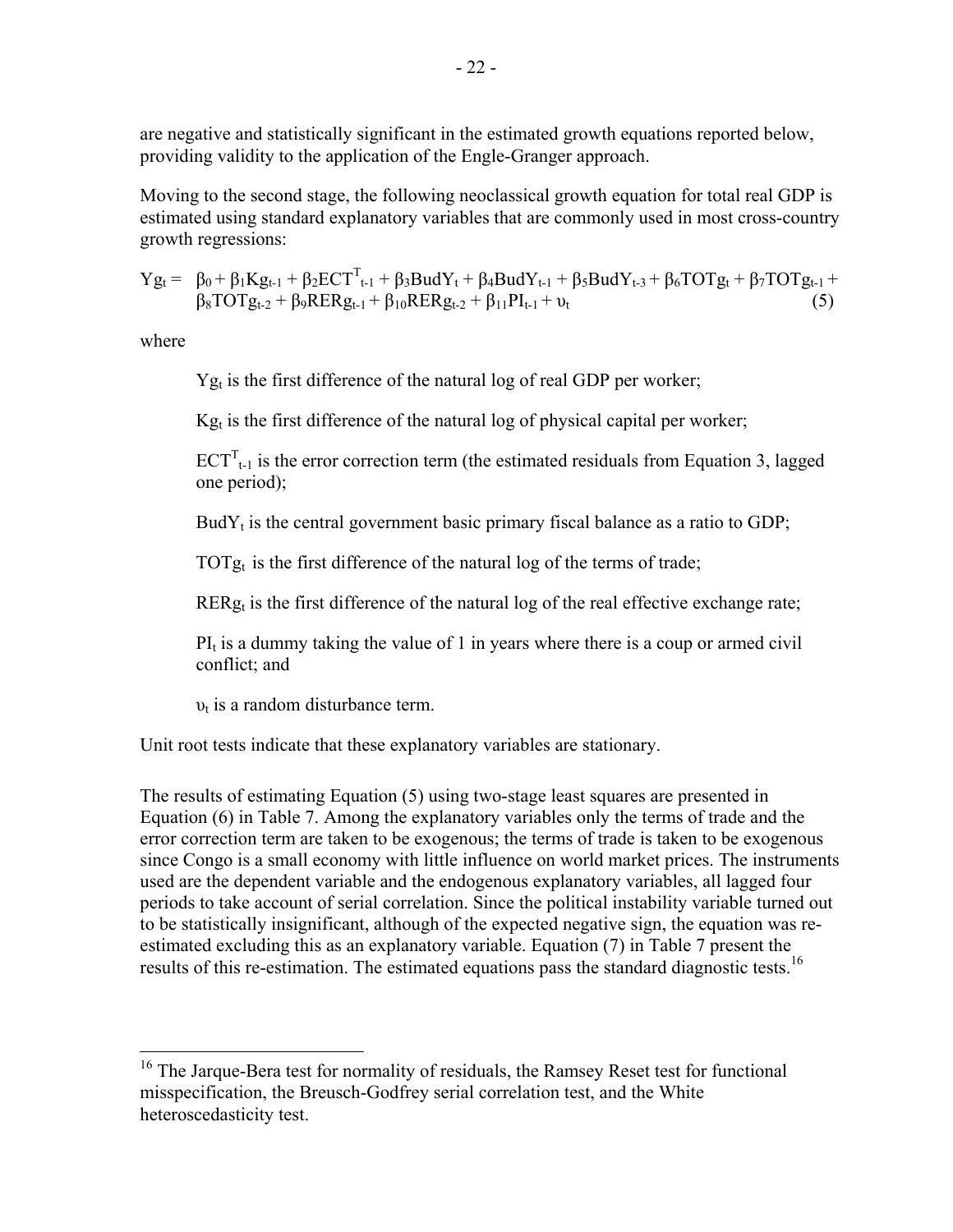|                                                          |              | Equation 6                |              | Equation 7          |
|----------------------------------------------------------|--------------|---------------------------|--------------|---------------------|
| Variable                                                 | Co-efficient | t-statistic $\frac{1}{2}$ | Co-efficient | 1/2/<br>t-statistic |
| (Capital stock per worker) $_{t-1}$ <sup>3/</sup>        | 0.289        | $2.281$ **                | 0.291        | $2.492$ **          |
| Basic primary balance <sup>4/</sup>                      | $-0.242$     | $-2.743$ **               | $-0.236$     | $-3.028$ ***        |
| (Basic primary balance) $_{t-1}$ <sup>4/</sup>           | 0.201        | $3.505$ $^{***}\,$        | 0.204        | $3.462$ ***         |
| (Basic primary balance) $_{t-3}$ <sup>4/</sup>           | 0.513        | $5.709$ ***               | 0.510        | $6.073$ ***         |
| Terms of trade $3/$                                      | 0.091        | $4.317***$                | 0.089        | $4.815***$          |
| (Terms of trade) $_{t-1}$ <sup>3/</sup>                  | 0.097        | $4.770$ $^{***}\,$        | 0.100        | $4.617$ ***         |
| (Terms of trade) $_{t=2}$ 3/                             | 0.067        | $3.064$ ***               | 0.069        | $3.116$ ***         |
| (Real effective exchange rate) $_{t-1}$ $^{3/}$          | $-0.151$     | $-2.153$ **               | $-0.155$     | $-2.138$ **         |
| (Real effective exchange rate) $_{t-2}$ $^{3/}$          | $-0.338$     | $-4.583$ ***              | $-0.331$     | $-4.787$ ***        |
| (Political instability) <sub>t-1</sub>                   | $-0.004$     | $-0.380$                  |              |                     |
| Error correction term from equation 3                    | $-0.435$     | $-4.334$ ***              | $-0.433$     | $-4.412$ ***        |
| Constant                                                 | $-0.012$     | $-1.875$ *                | $-0.013$     | $-2.222$ **         |
| <b>Estimation</b> period                                 |              | 1970-2004                 |              | 1970-2004           |
| Adjusted R-squared                                       |              | 0.855                     |              | 0.865               |
| Jarque-Bera Normality test (p-value)                     |              |                           |              | 0.891               |
| Ramsey RESET test (p-value)                              |              |                           |              | 0.194               |
| Breusch-Godfrey Serial Correlation test (Lag 1, p-value) |              |                           |              | 0.675               |

#### **Table 7. Determinants of Real GDP Growth—Two Stage Least Squares Estimates**

Dependent variable: Growth rate of real GDP per worker

(\*\*\*), (\*\*) and (\*) denote statistical significance at the 1, 5 and 10 percent levels, respectively.

1/ Adjusted to correct for fourth-order serial correlation.

2/ Calculated applying Newey-West heteroscedasticity-consistent standard errors.

3/ In first difference of natural log.

4/ In ratio to GDP.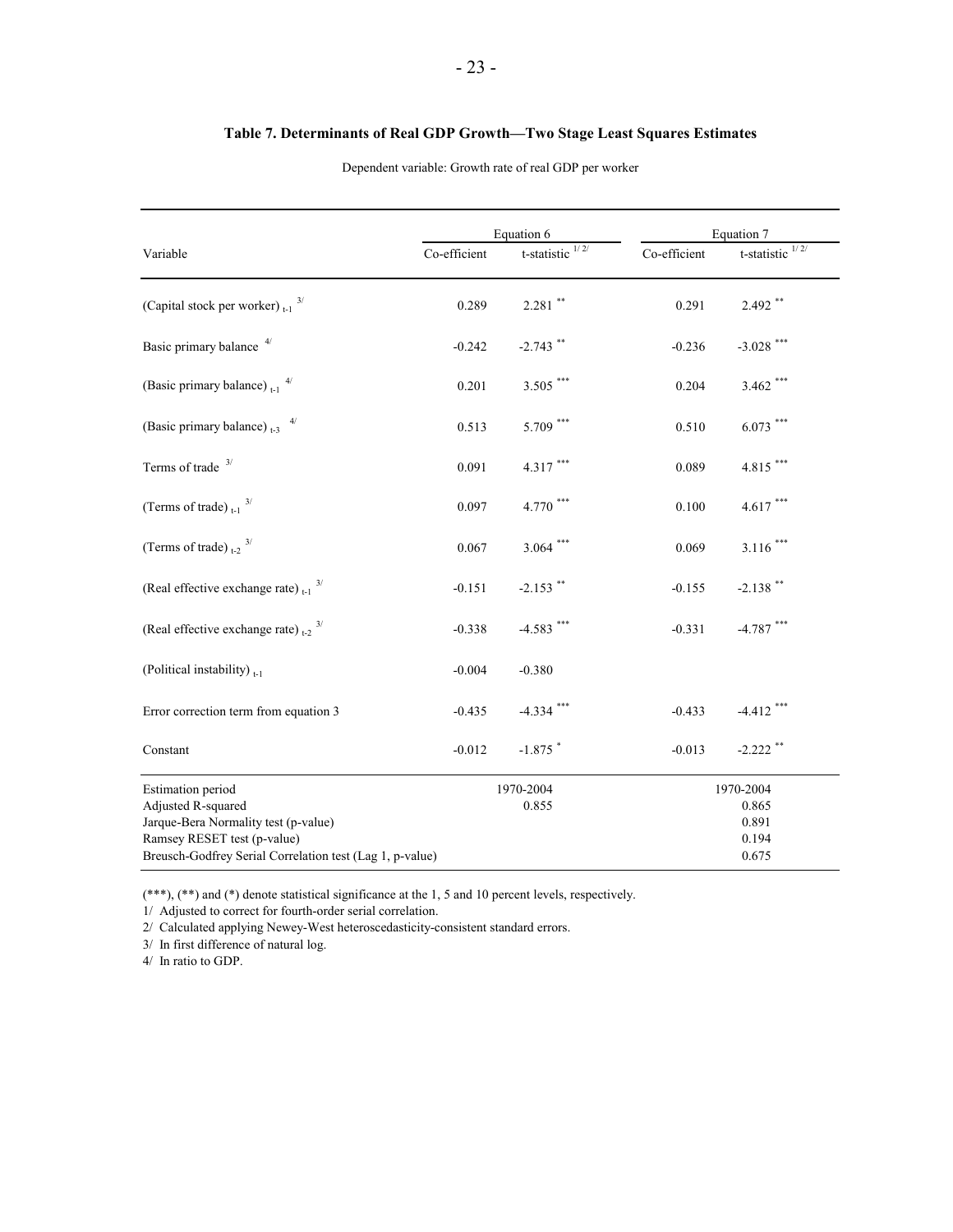The results indicate that:

• The error correction term from the estimated long-run equation is statistically significant, and with the right sign, providing validity to the application of the Engle-Granger approach;

- Capital stock growth has a significant positive impact on growth;
- An improvement in the basic primary fiscal balance has a Keynesian effect in the short-run, being associated with lower real GDP growth contemporaneously, but is conducive to higher growth over the medium-term. This could be because, in the short run, fiscal consolidation has the standard Keynesian effects on employment and growth, but over time it may promote investment and growth by lowering the cost of funds for private investment and by enhancing the credibility of the government for effectively managing the macroeconomy (and more specifically the country's public finances). The overall impact on growth of an improvement in the government's fiscal position is positive.
- Improvements in the terms of trade have a positive impact on growth, while appreciation of the real effective exchange rate has a detrimental effect on growth, with a lag. Both effects are statistically significant.

Political instability and the real effective exchange rate may have very different effects on the oil and non-oil sectors of the economy. The analysis, therefore, goes on to estimate similar growth equations for the non-oil sector, to allow for this possibility, and to examine possible links between the oil and non-oil sectors. More specifically, the following equation is estimated:

$$
Y^{NO}g_{t} = \gamma_{0} + \gamma_{1}K^{NO}g_{t} + \gamma_{2}K^{NO}g_{t\text{-}2} + \gamma_{3}ECT^{NO}_{t\text{-}1} + \gamma_{4}BudY_{t} + \gamma_{5}BudY_{t\text{-}1} + \gamma_{6}BudY_{t\text{-}3} + \gamma_{7}TOTg_{t} + \gamma_{8}RERg_{t\text{-}2} + \gamma_{9}PI_{t\text{-}1} + \mu_{t}
$$
\n(8)

where

 $Y^{NO}$ g<sub>t</sub> is the first difference of the natural log of real GDP per worker in the non-oil sector;

 $K^{NO}$ g<sub>t</sub> is the first difference of the natural log of physical capital per worker in the non-oil sector;

 $ECT^{NO}_{t-1}$  is the error correction term (the estimated residuals from Equation 4, lagged one period);

 $\mu_t$  is a random disturbance term;

and the other variables are as defined above.

Separate data are not available for the labor force disaggregated by oil and non-oil sectors. This is, however, not likely to make much difference to the results, since the total labor force is roughly equal to the non-oil labor force, given that the oil sector is not labor-intensive. As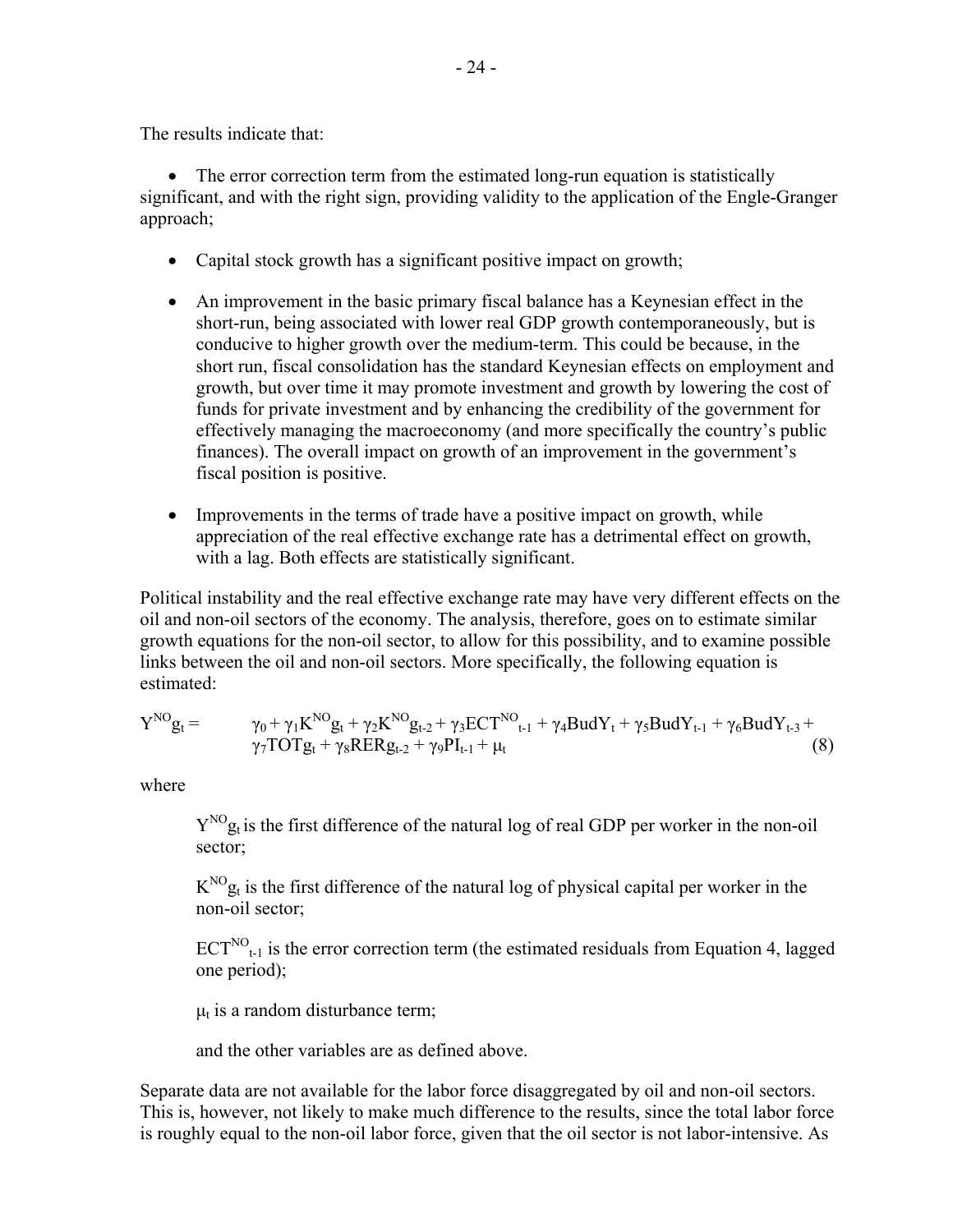before, all of the explanatory variables except for the terms of trade and the error correction term are taken to be endogenous. The instruments used for the two-stage least squares estimation are the dependent variable and the endogenous explanatory variables, all lagged four periods to take account of serial correlation.

The results obtained, and presented in Equation (9) in Table 8, are very similar to those for the overall economy. A key difference, however, is that the terms of trade is not statistically significant, while political instability has an adverse and highly statistically significant impact. Given the statistical insignificance of the terms of trade, Equation (10) presents the results of re-estimating the equation excluding this variable. All the coefficients are statistically significant and of the expected sign. In particular, the coefficient on the error correction term is statistically significant and negative. The results also indicate that real effective exchange rate appreciation has a statistically significant negative impact on non-oil real GDP growth, with a lag. The estimated equations pass all of the standard diagnostic tests mentioned above.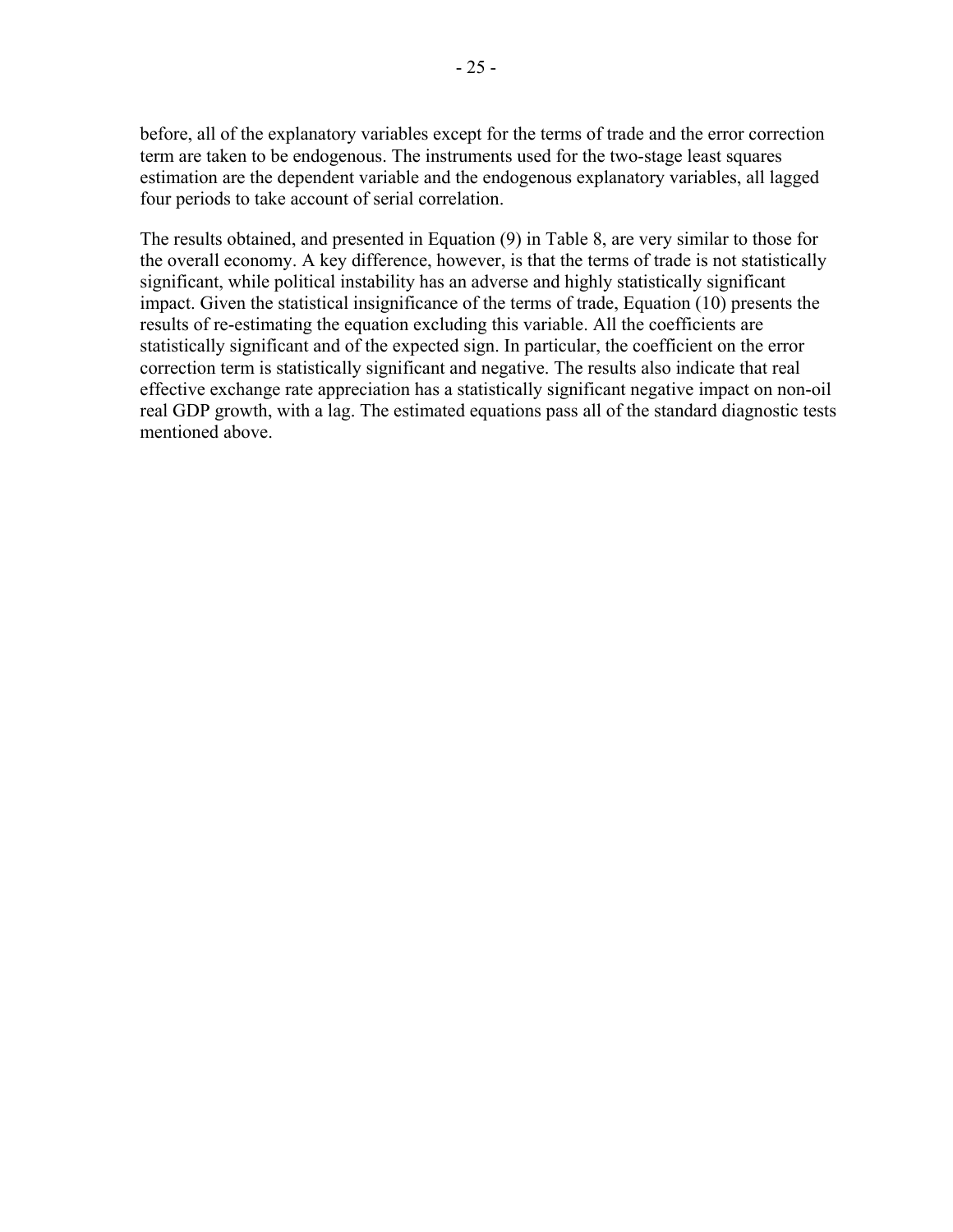|                                                                                                                                                                                                                      |              | Equation 9                           |              | Equation 10                                            |              | Equation 11                            |              | Equation 12                    |
|----------------------------------------------------------------------------------------------------------------------------------------------------------------------------------------------------------------------|--------------|--------------------------------------|--------------|--------------------------------------------------------|--------------|----------------------------------------|--------------|--------------------------------|
| Variable                                                                                                                                                                                                             | Co-efficient | t-statistic $\frac{1}{2}$            | Co-efficient | t-statistic $^{1/2}$                                   | Co-efficient | t-statistic $^{1\!\!/ 2\!\!/}$         | Co-efficient | t-statistic $^{1/2\mathbb{Z}}$ |
| Non-oil capital stock per worker $^{\rm 3/}$                                                                                                                                                                         | 1.067        | $11.647$                             | 1.068        | ŧ<br>12.202                                            | 1.084        | $11.941$ $\cdots$                      | 1.073        | $12.389$ ***                   |
| $\widetilde{\kappa}$<br>(Non-oil capital stock per worker) <sub>t-2</sub>                                                                                                                                            | $-0.300$     | $-2.757$ **                          | $-0.300$     | ÷<br>$-2.835$                                          | $-0.312$     | $-2.714$ **                            | $-0.309$     | ŧ<br>$-2.938$                  |
| Basic primary balance $4^{\prime\prime}$                                                                                                                                                                             | $-0.278$     | $-2.081$ $\hspace{0.1cm}^{\ast\ast}$ | $-0.266$     | t<br>$-2.232$                                          | $-0.262$     | $-2.760$ $\hspace{0.1cm}^{\circ\circ}$ | $-0.247$     | ٠<br>$-2.099$                  |
| (Basic primary balance) $_{\rm t\text{-}l}$ $^{4\! \prime}$                                                                                                                                                          | 0.366        | $2.919$ <sup>**</sup>                | 0.360        | ŧ<br>3.018                                             | 0.370        | $2.487$<br>$\hspace{0.1cm}$            | 0.347        | ÷.<br>2.732                    |
| (Basic primary balance) $_{\rm t\text{-}3}$ $^4\!$                                                                                                                                                                   | 0.497        | $5.778***$                           | 0.498        | $6.727$ ***                                            | 0.497        | $5.143***$                             | 0.473        | $4.151$ ***                    |
| Terms of trade $\sqrt[3]{}$                                                                                                                                                                                          | 0.005        | 0.240                                |              |                                                        |              |                                        |              |                                |
| $\frac{1}{\sqrt{2}}$<br>(Real effective exchange rate) $_{\rm t2}$                                                                                                                                                   | $-0.277$     | $-5.197$ ***                         | $-0.270$     | ***<br>$-5.472$                                        | $-0.271$     | $-5.137$ ***                           | $-0.271$     | $-4.809$ ***                   |
| (Political instability) $_{\rm t\text{-}1}$                                                                                                                                                                          | $-0.048$     | $-5.317$ ***                         | $-0.050$     | $-5.414$ ***                                           | $-0.055$     | $-4.164$ $$                            | $-0.050$     | $-5.556$ ***                   |
| (Change in share of oil sector in real GDP) <sub>1-1</sub>                                                                                                                                                           |              |                                      |              |                                                        | 0.125        | 0.405                                  |              |                                |
| in percent of GDP) $_{t-1}$<br>(Change in share of value of oil exports                                                                                                                                              |              |                                      |              |                                                        |              |                                        | $-0.068$     | $-0.844$                       |
| Error correction term from equation 4                                                                                                                                                                                | $-0.562$     | $-4.511$ ***                         | $-0.574$     | $-4.494$ $$                                            | $-0.546$     | $-4.417$ ***                           | $-0.579$     | $-4.288$ ***                   |
| Constant                                                                                                                                                                                                             | $-0.010$     | $-1.538$                             | $-0.010$     | $-1.742$                                               | $-0.010$     | $-1.273$                               |              | $-1.089$                       |
| (Lag 1, p-value)<br>Breusch-Godfrey Serial Correlation test<br>Chow Breakpont Test (1990, p-value)<br>Jarque-Bera Normality test (p-value)<br>Ramsey RESET test (p-value)<br>Adjusted R-squared<br>Estimation period |              | 0.880<br>1970-2004                   |              | 0.330<br>0.609<br>0.888<br>0.111<br>0.376<br>1970-2004 |              | 1970-2004<br>0.881                     |              | 0.882<br>1970-2004             |

 $-26$  -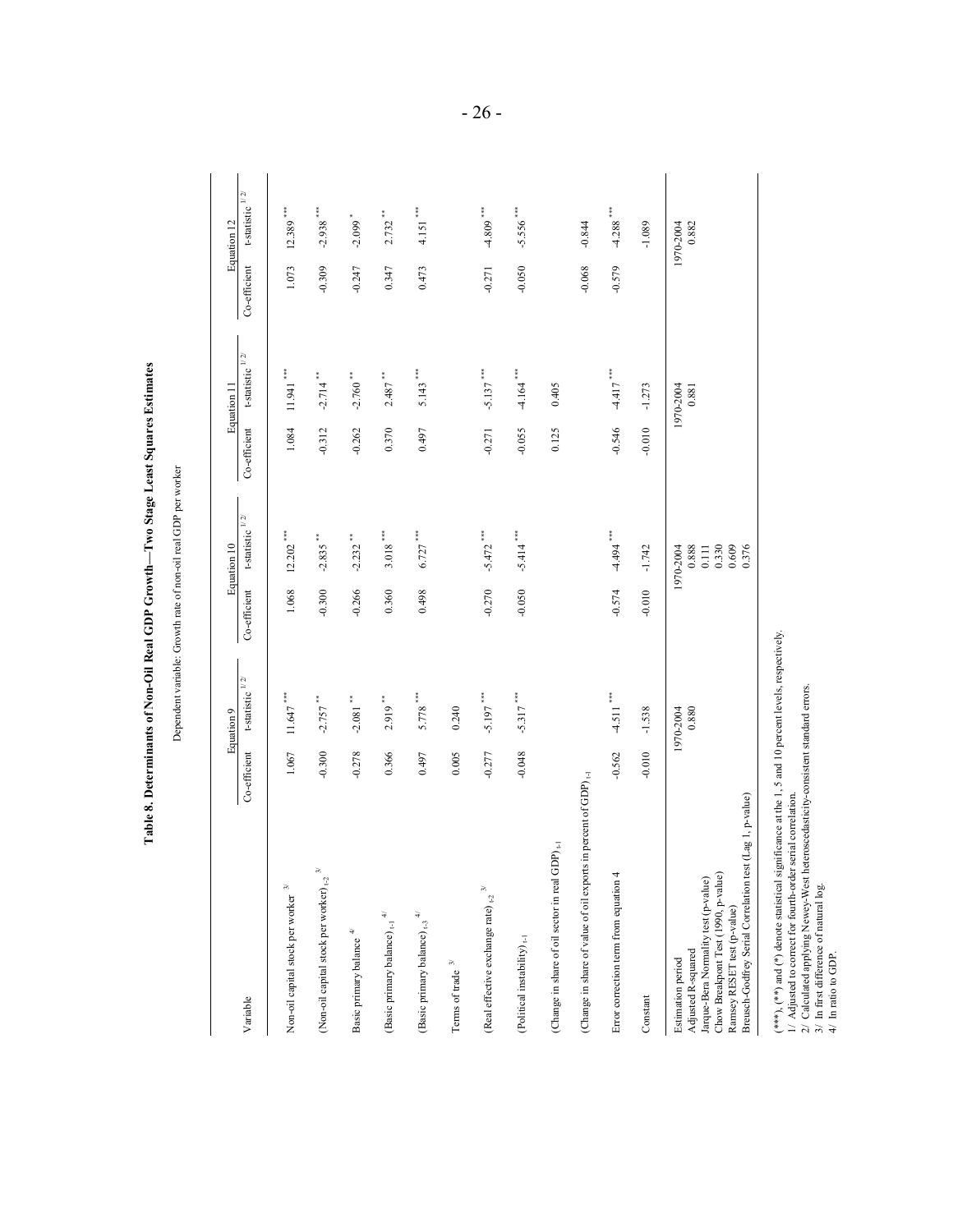To empirically test for direct linkages between the oil and non-oil sectors of the economy, Equation (10) is re-estimated, but including the lagged values of (the change in) the share of the oil sector in real GDP, and (the change in) the value of oil exports in GDP, respectively as additional explanatory variables in Equations (11) and (12).<sup>17</sup> The growth results do not alter significantly as a result of the inclusion of these additional variables, and neither of these variables are statistically significant. Moreover, the Granger causality test results reported in Table 9 provide no evidence that growth in the oil sector Granger-causes non-oil growth.

| Null hypothesis                                                    | Lag 1<br>F stat. P-value |       | F stat. P-value | Lag <sub>2</sub> |       | Lag <sub>3</sub><br>F stat. P-value |
|--------------------------------------------------------------------|--------------------------|-------|-----------------|------------------|-------|-------------------------------------|
|                                                                    |                          |       |                 |                  |       |                                     |
| Oil sector growth does not Granger-cause<br>non-oil sector growth  | 0.172                    | 0.681 | 0.622           | 0.543            | 0.795 | 0.506                               |
| Non-oil growth sector does not Granger-<br>cause oil sector growth | 0.645                    | 0.427 | 0.461           | 0.634            | 0.409 | 0.748                               |

#### **Table 9. Granger-Causality Tests**

The empirical analysis of non-oil real GDP growth does not provide empirical evidence for the hypothesis that the oil sector has had any direct spillover effects, either positive or negative. However, it may have had indirect negative effects on non-oil growth through a number of channels.

 $\triangleright$  First, the growth results indicate that political instability has had a significant negative effect on growth of the non-oil sector. In Congo, the presence of oil could have fueled civil conflict and political unrest in at least two ways, namely by being associated with weakening of institutions and rising corruption in government, and by providing a source of finance to rebel groups. It may also have fuelled "grievance" by increasing the volatility of the economy through greater exposure to shocks in the world oil market. The first channel seems particularly pertinent to Congo.

<u>.</u>

 $17$  The results of augmented Dickey-Fuller and Phillips-Perron unit root tests indicate that both of these variables are stationary.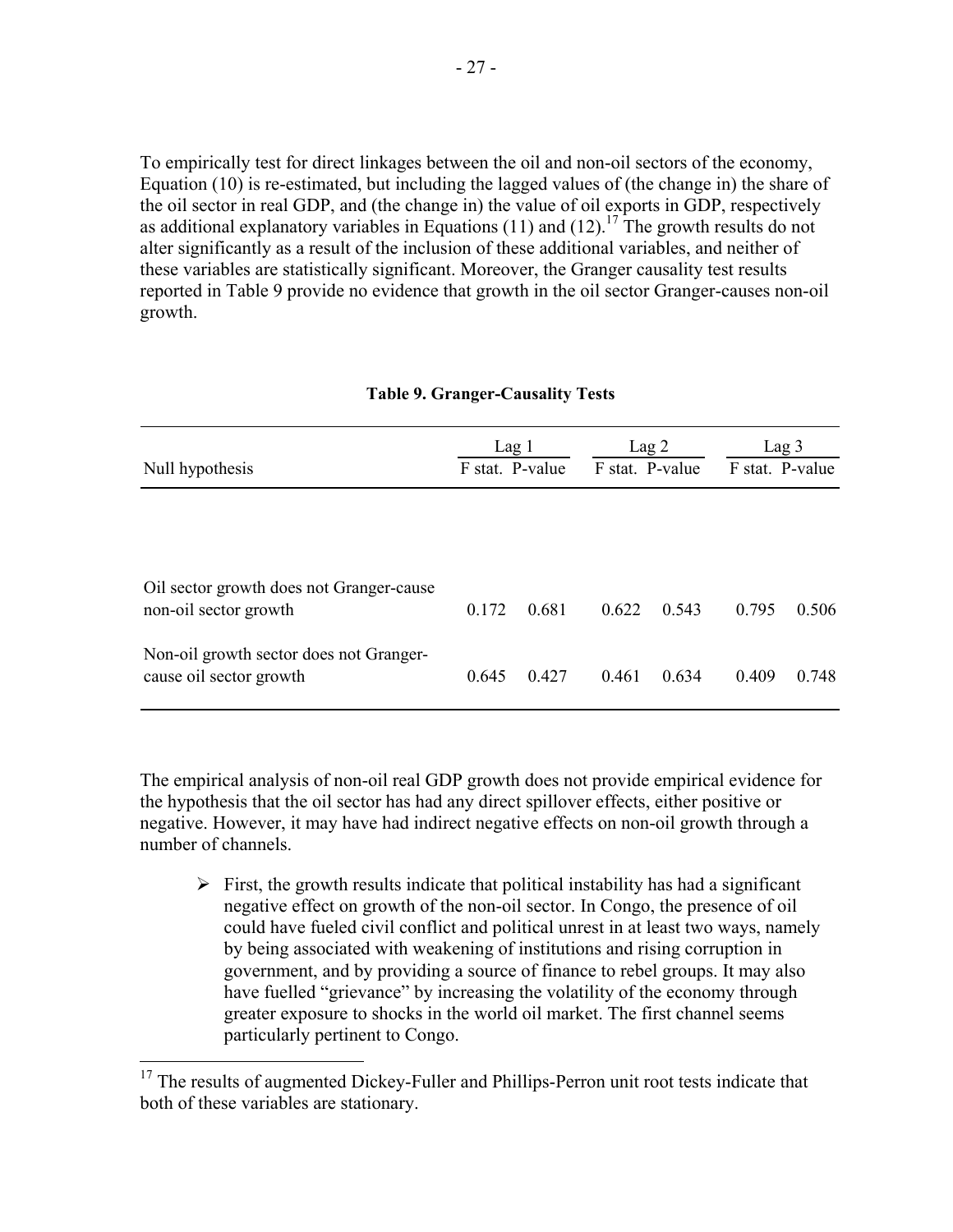$\triangleright$  Second, development of the oil sector may have had an indirect effect on growth through the real effective exchange rate, that is, the so-called "Dutch disease" avenue. The growth results indicate that appreciation of the real effective exchange rate negatively affects growth of both the overall economy and of the non-oil sector.

This paper now goes on to examine if there exists a statistically significant relationship between oil and the real effective exchange rate.

## **VII. REAL EFFECTIVE EXCHANGE RATE DETERMINANTS**

As shown in Figure 4, a striking feature of the real effective exchange rate is that it has exhibited a trend depreciation over the past four decades—contrary to what one would expect if the Dutch disease phenomenon were at play. This could be because oil revenues have been spent mostly on imports, including on purchases of arms by both rebel groups and the government, rather than on non-tradables. A significant share of oil revenues may also have been deposited in overseas bank accounts, or invested in foreign assets, instead of being repatriated to the Congo and the funds spent or invested domestically.

The importance of the real effective exchange rate in explaining growth, however, calls for a more detailed and sophisticated analysis of its relationship with oil. To empirically investigate the impact that the oil sector may have had on the real effective exchange rate, a vector error correction model (VECM) is estimated, and is based on the real effective exchange rate model presented and estimated in MacDonald and Ricci (2003). Estimation of the VECM employed the following variables:

 $LREXR_t$ : Natural logarithm of the real effective exchange rate;

LOILPRICER<sub>t</sub>: Natural logarithm of the world oil price, in U.S. dollars per barrel, deflated by the export price deflator for the Group of Seven (G-7) industrialized countries;

 $LRPCGDP_t$ : Natural logarithm of real GDP per capita relative to the Congo's trading partners;

 $NFAMGS<sub>t</sub>$ : Net foreign assets of the banking system as a ratio to exports of goods and services;

 $OPEN_t$ : Openness measure (ratio to GDP of the sum of exports and imports of goods);

Various fiscal measures (basic primary fiscal balance, total government expenditures, total government domestically-financed primary expenditures, all as ratios to GDP —  $BudY_t$ , GEXP<sub>t</sub>, and GPRIEXP<sub>t</sub> respectively); and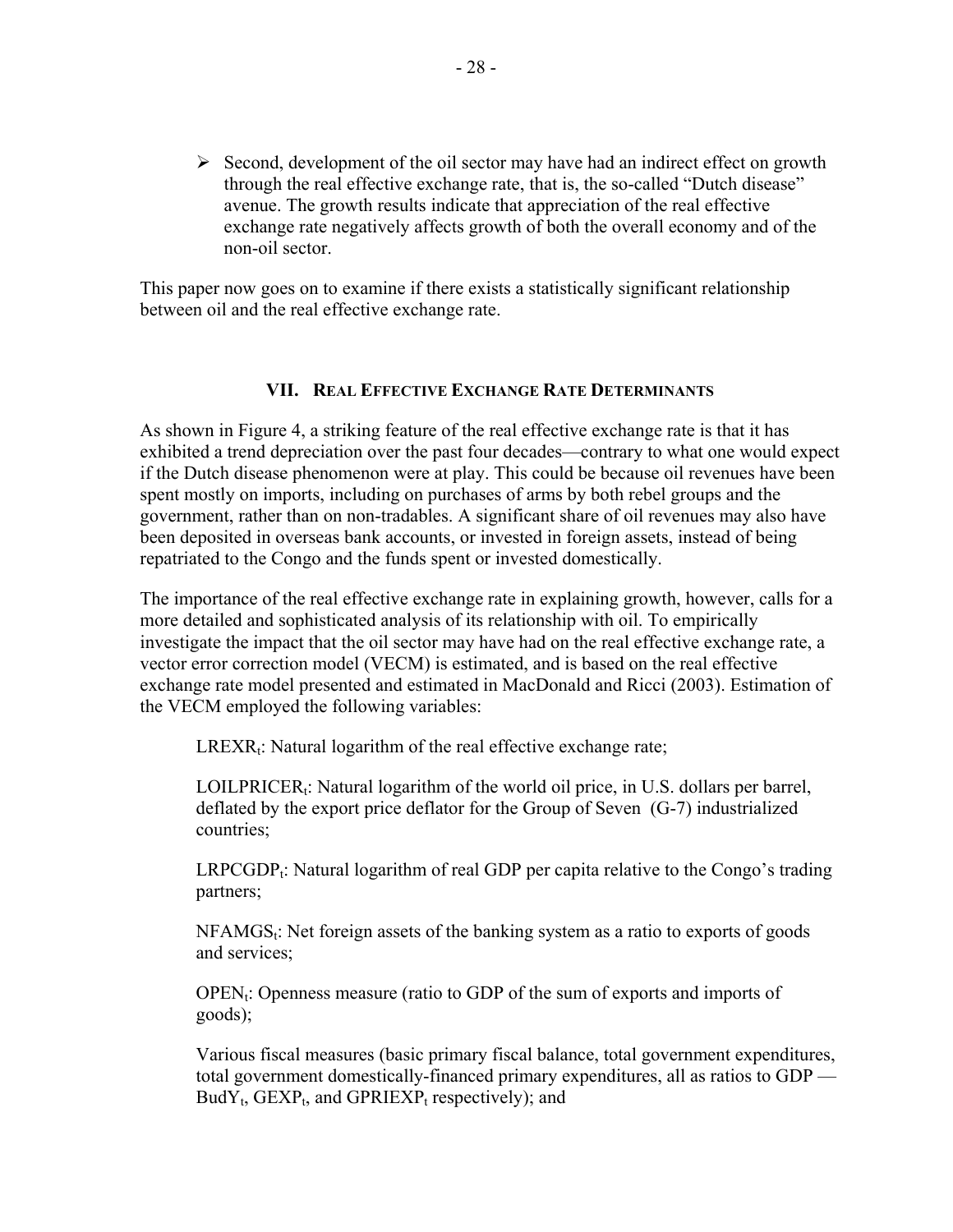Dummy variables for the impact of the January 1994 CFA devaluation on the level (permanent) and growth rate (temporary) of the real effective exchange rate.

An increase in the world price of commodities exported by a country would tend to appreciate the real effective exchange rate, for example by raising domestic demand and putting upward pressure on the price of nontradables. In principle, these effects should be captured more comprehensively by the terms of trade. In practice, however, few studies have found a significant relationship between the real effective exchange rate and the terms of trade, while a number of empirical studies have found commodity prices to be strongly cointegrated with the real effective exchange rate of commodity exporters.<sup>18</sup> MacDonald and Ricci (2003) argue that this may be explained by the relative accuracy of the measurement of commodity prices, as opposed to the arbitrariness involved in the construction of countryspecific export and import price deflators. For Congo, the trace and maximum eigenvalue tests for cointegration reported in Table 10 provide much stronger evidence of a cointegrating relationship between the (logs of) the real effective exchange and the world price of oil than between the (logs of) the real effective exchange rate and the terms of trade.

An increase in per capita real GDP of a country relative to its trading partners will have an income (Balassa-Samuelson) effect. In particular, stronger productivity growth in the tradable sector (relative to the country's trading partners) is likely to give rise to demands for higher wages in the tradable sector; if wages are equalized across sectors, this would put upward pressure on the price of nontradables, leading to an appreciation of the real effective exchange rate.

An increase in net foreign assets is likely to be associated with a more appreciated exchange rate, as discussed in Lane and Milesi-Ferretti (2000). In part, this is because higher net foreign assets may induce increased spending on domestic goods, thus raising the price of nontradables and appreciating the real effective exchange rate. Moreover, as noted by MacDonald and Ricci (2003), a country that increases its level of net foreign assets can afford to finance a larger current account deficit, and can therefore sustain a loss in competitiveness associated with a more appreciated real effective exchange rate.

To the extent that trade restrictions raise the domestic price of tradable goods, putting upward pressure on the overall price level and hence on the real effective exchange rate, a more open trade regime is likely to be associated with a more depreciated real effective exchange rate. The empirical analysis in this paper uses as a proxy for openness the ratio to GDP of the sum of exports and imports of merchandise goods.

 $\overline{a}$ 

<sup>&</sup>lt;sup>18</sup> See, for example, Chen and Rogoff (2002), MacDonald (2002), Cashin, Cespedes, and Sahay (2002), and Prati, Sahay, and Tressel (2003).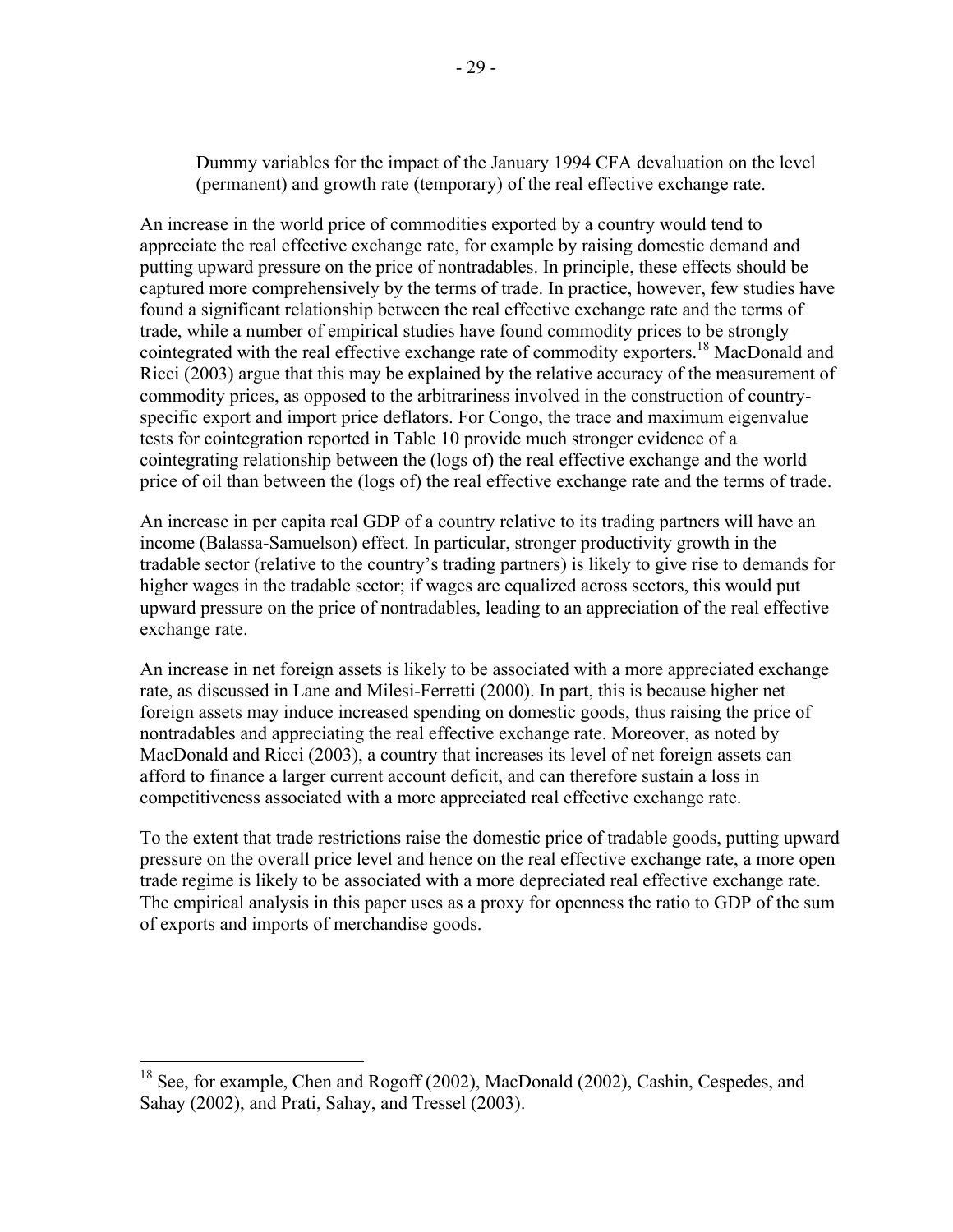#### **Table 10. Johansen Cointegration Test Summary for Real Effective Exchange Rate Analysis**

Sample: 1972-2004 Series: (Logs of) Real effective exchange rate, Terms of trade index Exogenous variables: Permanent and Temporary dummy variables for 1994 devaluation, ∆(Log of) per capita GDP relative to trading partners (constant 2000 US\$), Net foreign assets of the banking system as ratio to exports of goods and services, Openness measure

Lag interval: 1 to 1

Selected (at 5 percent significance level) number of cointegrating relations by model  $1/$ 

| Data Trend:<br>Test Type:                    | None<br>No Intercept<br>No Trend | None<br>Intercept<br>No Trend | Linear<br>Intercept<br>No Trend | Linear<br>Intercept<br>Trend | Quadratic<br>Intercept<br>Trend |  |
|----------------------------------------------|----------------------------------|-------------------------------|---------------------------------|------------------------------|---------------------------------|--|
| <b>Trace Test</b><br>Maximum Eigenvalue Test |                                  |                               |                                 |                              |                                 |  |

1/ Critical values based on MacKinnon-Haug-Michelis (1999)

#### Sample: 1972-2004

Series: (Logs of) Real Effective Exchange Rate, Oil price (U.S.\$/barrel) deflated by G7 export price deflator

Exogenous variables: Permanent and Temporary Dummy Variables for 1994 devaluation, ∆(Log of) per capita GDP relative to trading partners (constant 2000 US\$), Net foreign assets of the banking system as ratio to exports of goods and services, Openness measure

Lag interval: 1 to 1

Selected (at 5 percent significance level) number of cointegrating relations by model  $1/$ 

| Data Trend:<br>Test Type:             | None<br>No Intercept<br>No Trend | None<br>Intercept<br>No Trend | Linear<br>Intercept<br>No Trend | Linear<br>Intercept<br>Trend | Quadratic<br>Intercept<br>Trend |  |
|---------------------------------------|----------------------------------|-------------------------------|---------------------------------|------------------------------|---------------------------------|--|
| Trace Test<br>Maximum Eigenvalue Test |                                  |                               |                                 |                              |                                 |  |

1/ Critical values based on MacKinnon-Haug-Michelis (1999)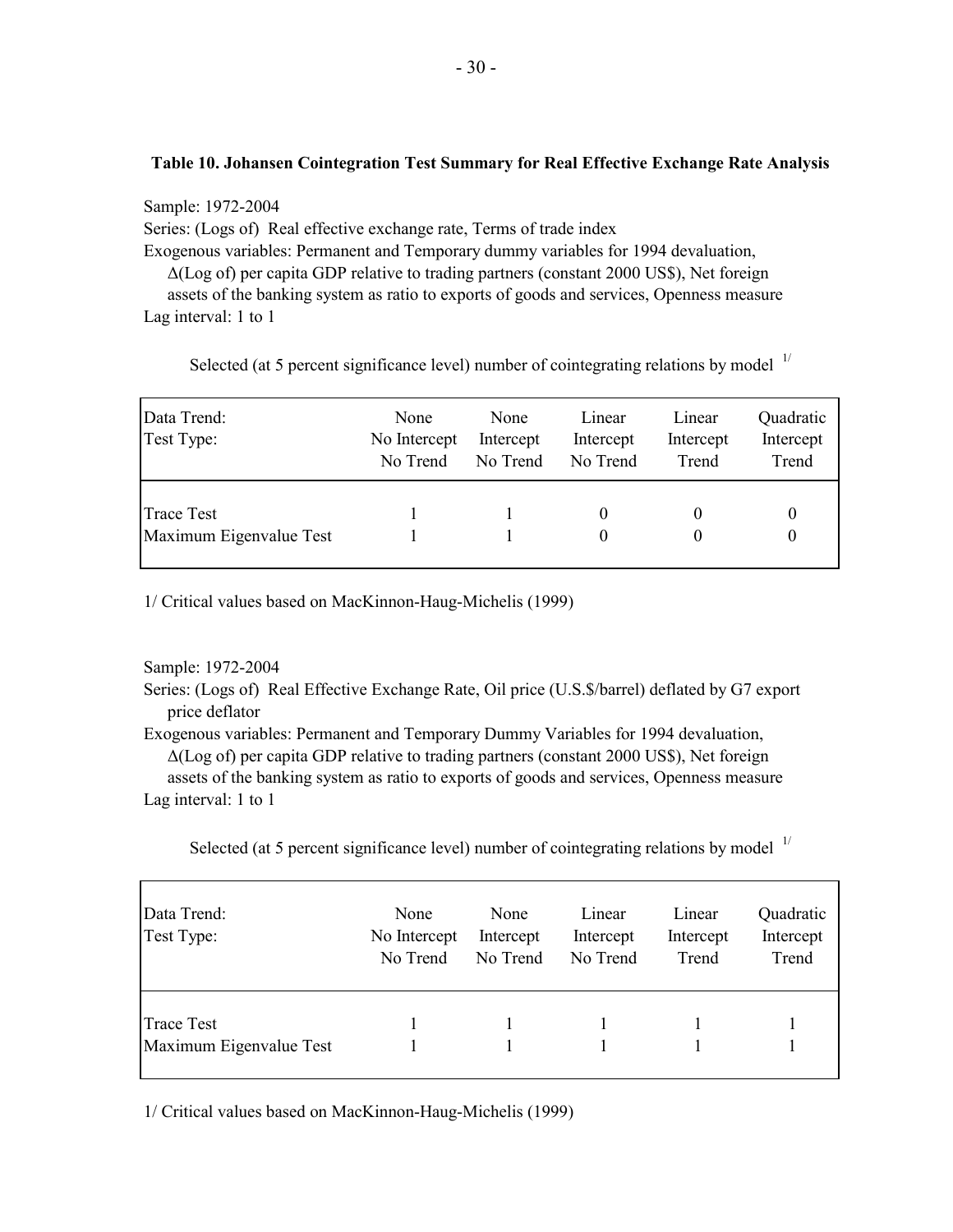The empirical analysis employs three variables to capture the effect of fiscal policy: the basic primary balance, total government expenditures, and total government domestically-financed primary expenditures, all as ratios to GDP.

Augmented Dickey-Fuller and Phillips-Perron unit root tests indicate that the (logs of) the real effective exchange, the oil price deflated by the G7 export price deflator, and real GDP per capita relative to trading partners all have a unit root (i.e. are non-stationary), while the rest of the variables are stationary (although the results on the openness measure are borderline).<sup>19</sup> The unit root tests provide the basis for the specification of the VECM models that were estimated using annual data for Congo; the results are presented in Table  $11<sup>20</sup>$ . The estimated equations all have a relatively high adjusted R-squared. They also pass the Jarque-Bera test for normality of residuals, and the standard diagnostic tests provide no indication of problems regarding serial correlation or heteroscedasticity of the residuals at the standard 5 percent significance level. Moreover, the Wald lag exclusion test shows that the second lag of the first-differenced variables in the cointegrating vector are jointly statistically insignificant in the VECM model.

The key findings from the empirical analysis are as follows:

- The real effective exchange rate is cointegrated with the world oil price, with a higher oil price leading to an appreciation of the real effective exchange rate, both in the short run and over the long-run. More specifically, over the long run a 1 percent increase in the real price of oil is associated with an appreciation of the real effective exchange rate of around 0.2 percent.
- The estimated coefficient on the lagged residual from the cointegrating vector suggests that about 20 percent of the gap between the actual and 'equilibrium' longrun real effective exchange rate is eliminated every year, implying that (in the absence of further shocks) about half of the gap would be closed within three years. For comparison, in the case of South Africa, the empirical estimates presented in MacDonald and Ricci (2003) is consistent with half of the gap being closed within two and two-and-a-half years.

1

 $19$ <sup>19</sup> The unit root test results are available from the authors upon request.

<sup>&</sup>lt;sup>20</sup> Models were also estimated with the (log of) the real GDP per capita relative to trading partners in the cointegrating vector, but the results were less robust.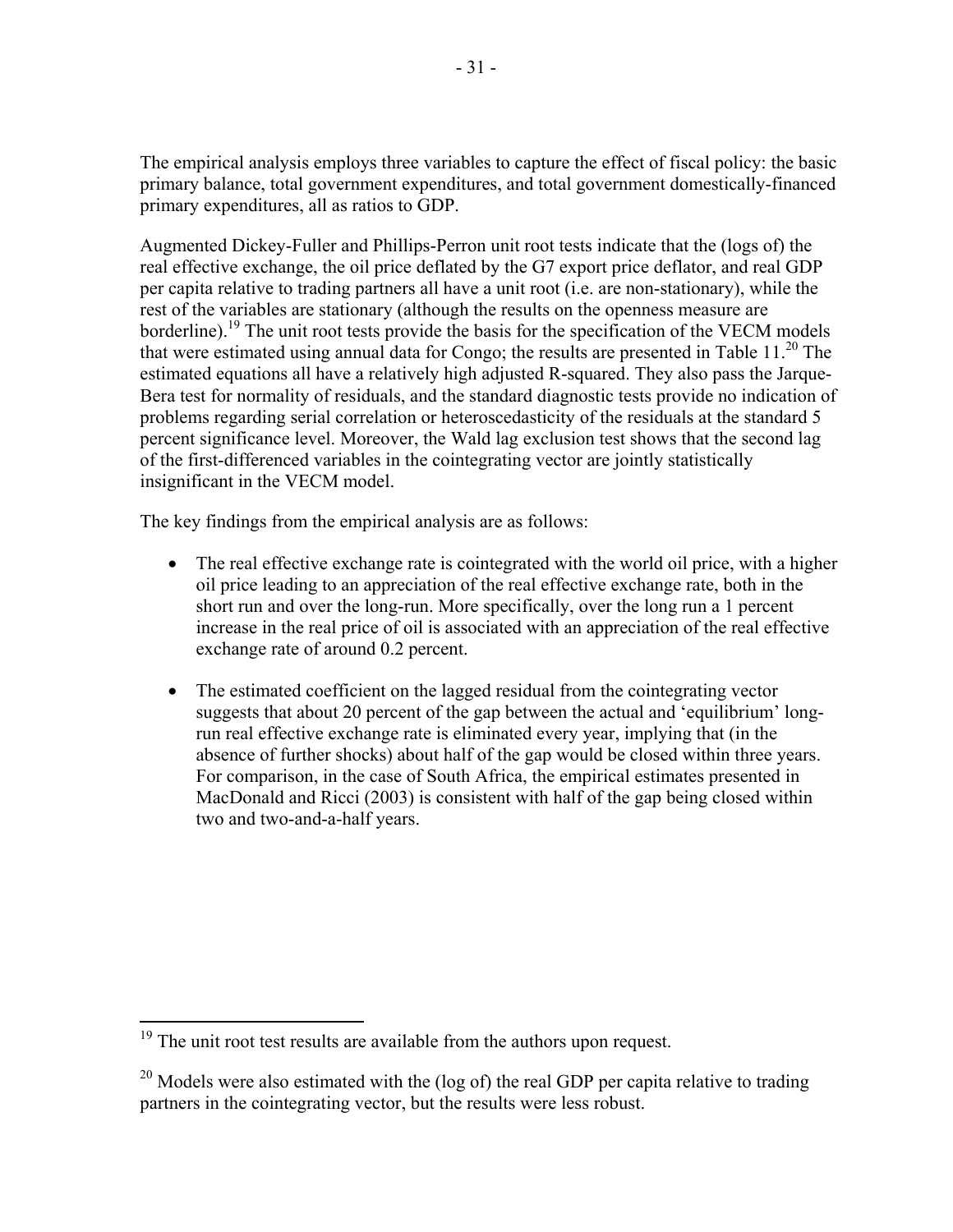#### **Table 11. VECM Estimation of the Real Effective Exchange Rate**

| Variable                                                                                                                                                                                                                                                                                                                                                                                | Equation 13<br>Co-efficient t-statistic                      |                    | Equation 14<br>Co-efficient t-statistic |                    | Equation 15<br>Co-efficient t-statistic |                    | Equation 16<br>Co-efficient t-statistic                                                    |                                                                                   |
|-----------------------------------------------------------------------------------------------------------------------------------------------------------------------------------------------------------------------------------------------------------------------------------------------------------------------------------------------------------------------------------------|--------------------------------------------------------------|--------------------|-----------------------------------------|--------------------|-----------------------------------------|--------------------|--------------------------------------------------------------------------------------------|-----------------------------------------------------------------------------------|
|                                                                                                                                                                                                                                                                                                                                                                                         |                                                              |                    |                                         |                    |                                         |                    | Estimates of the long-run cointegrating relationship with the Real Effective Exchange Rate |                                                                                   |
| (Log of the real effective exchange rate) $_{t-1}$                                                                                                                                                                                                                                                                                                                                      | 1.000                                                        |                    | 1.000                                   |                    | 1.000                                   |                    | 1.000                                                                                      |                                                                                   |
| Constant                                                                                                                                                                                                                                                                                                                                                                                | $-3.987$                                                     |                    | $-3.917$                                |                    | $-4.164$                                |                    | $-3.953$                                                                                   |                                                                                   |
| (Log of oil price, U.S.\$ per barrel, deflated by G7 export<br>price deflator) $_{t-1}$                                                                                                                                                                                                                                                                                                 | $-0.181$                                                     | $-3.218$           | $-0.204$                                | $-2.587$           | $-0.123$                                | $-2.622$           | $-0.192$                                                                                   | $-3.105$                                                                          |
|                                                                                                                                                                                                                                                                                                                                                                                         | Estimates of short-run real effective exchange rate dynamics |                    |                                         |                    |                                         |                    |                                                                                            |                                                                                   |
| Temporary dummy for 1994 devaluation                                                                                                                                                                                                                                                                                                                                                    | $-0.221$                                                     | $-5.413$           | $-0.235$                                | $-5.408$           | $-0.228$                                | $-5.622$           | $-0.224$                                                                                   | $-5.440$                                                                          |
| Permanent dummy for 1994 devaluation                                                                                                                                                                                                                                                                                                                                                    | $-0.088$                                                     | $-2.804$           | $-0.065$                                | $-1.960$           | $-0.086$                                | $-2.891$           | $-0.077$                                                                                   | $-2.533$                                                                          |
| $\Delta((\text{Log of the real effective exchange rate})_{t=1})$                                                                                                                                                                                                                                                                                                                        | 0.343                                                        | 2.832              | 0.282                                   | 2.482              | 0.321                                   | 2.875              | 0.288                                                                                      | 2.554                                                                             |
| $\Delta((\text{Log of the real effective exchange rate})_{t=3})$                                                                                                                                                                                                                                                                                                                        | $-0.201$                                                     | $-2.454$           | $-0.182$                                | $-2.280$           | $-0.198$                                | $-2.362$           | $-0.179$                                                                                   | $-2.254$                                                                          |
| $\Delta$ ((Log of oil price, U.S.\$ per barrel, deflated by G7 export<br>price deflator) $_{1-1}$ )                                                                                                                                                                                                                                                                                     | 0.067                                                        | 3.137              | 0.078                                   | 2.864              | 0.080                                   | 3.533              | 0.065                                                                                      | 3.012                                                                             |
| $\Delta$ ((Log of real GDP per capita relative to trading partners), $\epsilon$ <sub>1</sub> )                                                                                                                                                                                                                                                                                          | $-0.529$                                                     | $-5.069$           | $-0.533$                                | $-4.952$           | $-0.510$                                | $-5.110$           | $-0.518$                                                                                   | $-4.933$                                                                          |
| (NFA of banking system) $_{12}$ <sup>1/</sup>                                                                                                                                                                                                                                                                                                                                           | 0.187                                                        | 3.231              | 0.177                                   | 2.997              | 0.170                                   | 3.005              | 0.182                                                                                      | 3.121                                                                             |
| (Openness Measure) $_{t-1}$                                                                                                                                                                                                                                                                                                                                                             | 0.418                                                        | 3.346              | 0.436                                   | 3.462              | 0.411                                   | 3.284              | 0.430                                                                                      | 3.475                                                                             |
| (Openness Measure) <sub>1-2</sub>                                                                                                                                                                                                                                                                                                                                                       | $-0.375$                                                     | $-3.432$           | $-0.383$                                | $-3.440$           | $-0.366$                                | $-3.408$           | $-0.377$                                                                                   | $-3.422$                                                                          |
| (Basic primary balance) $_{t-1}$ <sup>2/</sup>                                                                                                                                                                                                                                                                                                                                          | $-0.164$                                                     | $-1.137$           |                                         |                    |                                         |                    |                                                                                            |                                                                                   |
| (Total government expenditures) $_{1.1}$ <sup>2/</sup>                                                                                                                                                                                                                                                                                                                                  |                                                              |                    | 0.108                                   | 0.811              |                                         |                    |                                                                                            |                                                                                   |
| (Total government domestically-financed primary expenditures) $_{t=1}^{27}$                                                                                                                                                                                                                                                                                                             |                                                              |                    |                                         |                    | 0.217                                   | 1.400              |                                                                                            |                                                                                   |
| Co-efficient on cointegrating vector                                                                                                                                                                                                                                                                                                                                                    | $-0.293$                                                     | $-2.979$           | $-0.167$                                | $-2.236$           | $-0.281$                                | $-3.265$           | $-0.205$                                                                                   | $-3.027$                                                                          |
| Constant                                                                                                                                                                                                                                                                                                                                                                                | $-0.008$                                                     | $-0.230$           | $-0.065$                                | $-1.161$           | $-0.066$                                | $-1.287$           | $-0.025$                                                                                   | $-0.818$                                                                          |
| <b>Estimation</b> period<br>Adjusted R-squared<br>Jarque-Bera Normality test (p-value)<br>LM Serial Correlation test (Lag 1, p-value)<br>LM Serial Correlation test (Lag 2, p-value)<br>LM Serial Correlation test (Lag 3, p-value)<br>VEC Residual Heteroscedasticity test (p-value)<br>VEC Lag Exclusion Wald Test (Δlag 1, p-value)<br>VEC Lag Exclusion Wald Test (Δlag 2, p-value) |                                                              | 1972-2003<br>0.839 |                                         | 1972-2003<br>0.833 |                                         | 1972-2003<br>0.846 |                                                                                            | 1972-2003<br>0.836<br>0.124<br>0.051<br>0.570<br>0.658<br>0.426<br>0.001<br>0.451 |

1/ In ratio to imports of goods and services. 2/ In ratio to GDP.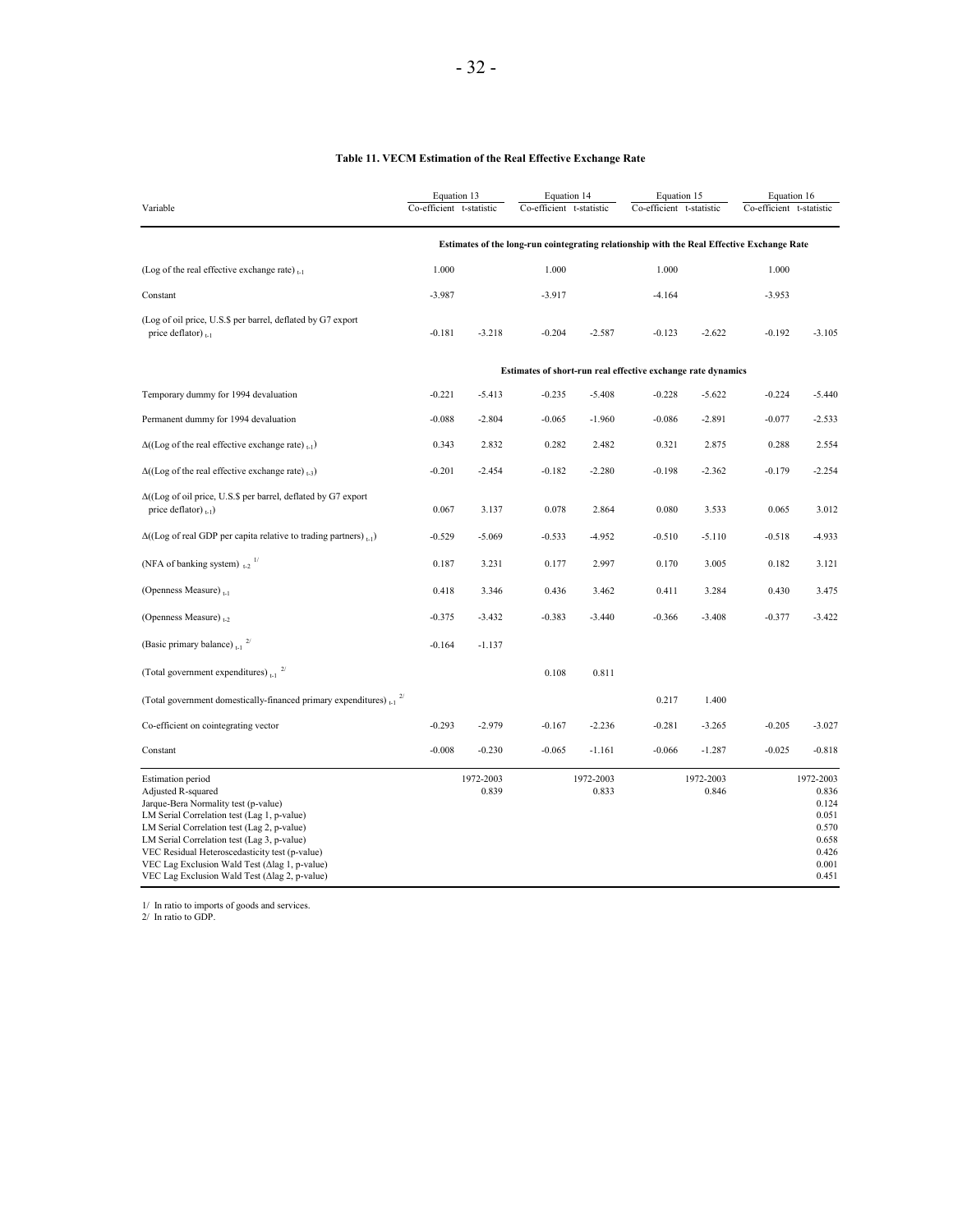- The fiscal variables do not seem to have a statistically significant impact on the real effective exchange rate, even in the short run. This may reflect a large share of tradables, and in particular imports, in total government spending, implying that changes in government expenditures have relatively marginal effects on the nontraded sector. $21$
- Contrary to what one might expect, the results suggest that a higher real GDP per capita relative to trading partners is associated with a depreciation of the real effective exchange rate in the short run. This could be because, in a country like Congo, this variable may reflect, not so much productivity differentials with trading partners, but rather movements in income from the oil sector. In the short run this income may be spent mostly on imports, worsening the current account. If the income elasticity to import is greater than one in the short run, an increase in real GDP per capita relative to trading partners would put downward pressure on the real effective exchange rate.
- The results also indicate that an increase in openness initially results in an appreciation of the real effective exchange rate, but that this effect dies away quickly over time. These results may stem from the fact that our measure of openness is an imperfect proxy, and could reflect movements in oil exports relative to GDP rather than developments relating to changes in the trade regime per se.

In short, the empirical results show a strong link between world oil price and the real effective exchange rate, both in the short run and in the long run, with movements in the real effective exchange rate in turn having important repercussions on both total and non-oil GDP growth. However, the transmission mechanism through which oil prices affect the real effective exchange rate is a puzzle. Given the predominance of foreign oil companies and of the state in the oil sector, the most plausible transmission mechanism would have been through government domestic spending. Since all of the fiscal variables are statistically insignificant, the only remaining mechanism appears to be wealth effects of changes in the value of the country's oil resources on spending by the private sector, but much of this spending is likely to fall on imports rather than non-tradables. This is an issue on which further research would be useful.

## **VIII. CONCLUSIONS AND POLICY IMPLICATIONS**

Congo has an economy heavily dependent on oil, and this paper has addressed how dependence on oil has affected its economic growth, both directly and indirectly. The results

 $\overline{a}$ 

 $21$  The results did not change much when the equations were reestimated with the fiscal variables (basic primary fiscal balance, total government expenditures, total government domestically financed primary expenditures) measured as a share of non-oil GDP.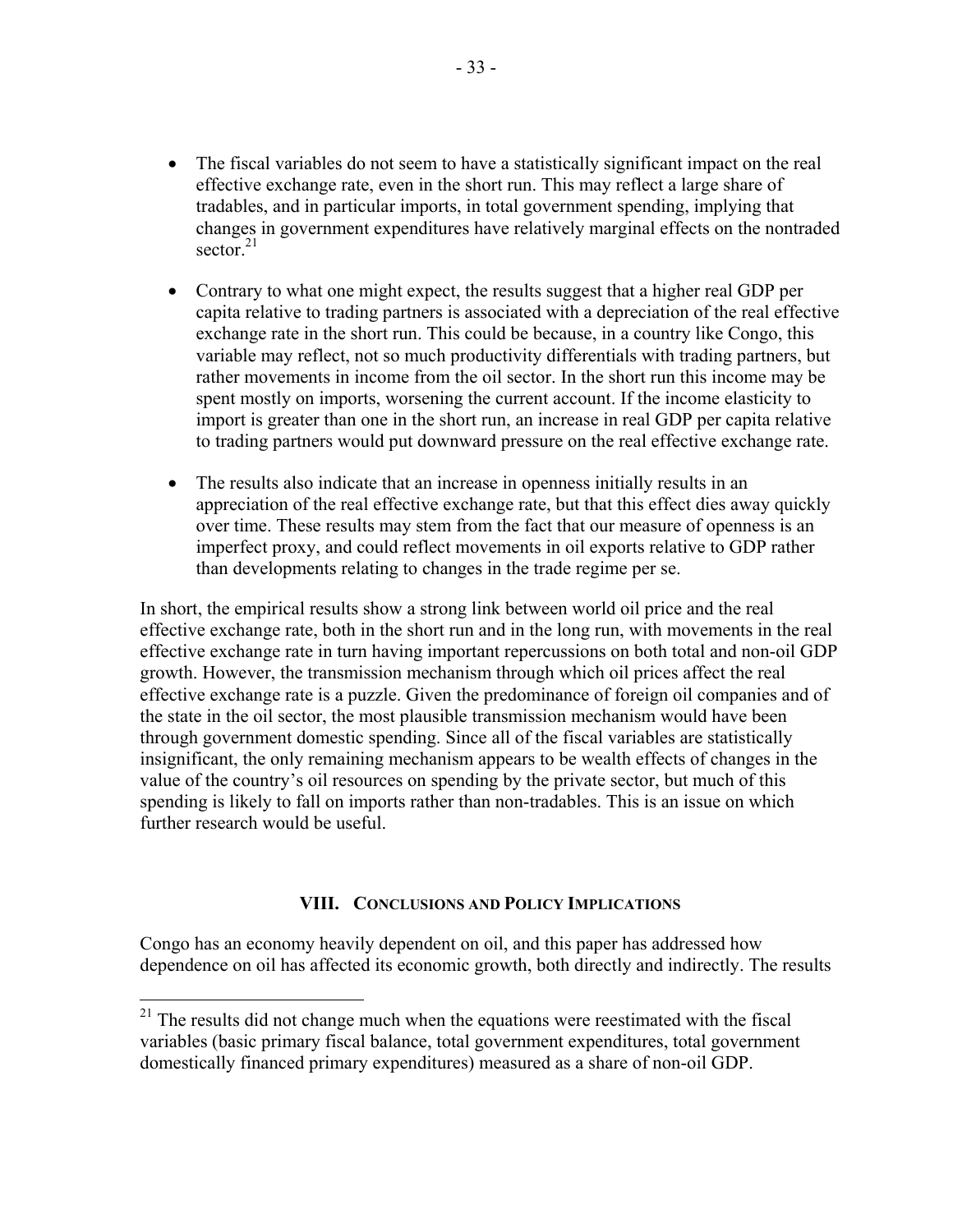presented here do not provide empirical support for the hypothesis that the oil sector has had any *direct* spillover effects, either positive or negative, on growth of the non-oil sector. However, development of the oil sector may have had *indirect* effects on non-oil growth, along the following channels.

First, the growth results indicate that political instability has had a significant negative effect on growth of the non-oil sector. The presence of oil could have fueled civil conflict and political unrest in at least two ways, namely by being associated with weakening institutions and rising corruption, and by providing a source of finance to rebel groups. Development of the oil sector may also have fuelled "grievance" by increasing the volatility of the economy through greater exposure to shocks in the world oil market.

To the extent that political instability is at least partly fuelled by a widespread perception that the country's oil resources are being mismanaged, a key policy implication relates to the need to develop high quality institutions to ensure, among other things, the rule of law, an efficient bureaucracy, and low corruption. Improving transparency in the oil sector to ensure full mobilization of government oil revenue and proper and adequate tracking and monitoring of public spending at all levels is key in this regard. In this context it is relevant to note that the government publicly announced in June 2004 its commitment to adhere to the Extractive Industries Transparency Initiative (EITI), and has been making progress, albeit slowly, toward full participation in this initiative.

Second, and more concretely, the real effective exchange rate estimates, combined with the results from estimation of the growth equations, provide empirical support for the hypothesis that increases in the world market price of oil have affected growth of both total GDP and non-oil GDP through appreciation of the real effective exchange rate. In particular, the empirical results suggest that, over the long run, a 1 percent increase in the real world market price of oil is associated with an appreciation of the real effective exchange rate of around 0.2 percent, with negative effects on growth for at least two years.

However, the transmission mechanism through which oil prices affect the real effective exchange rate is unclear. The most plausible transmission mechanism would have been through government domestic spending, given the predominance of foreign oil companies and of the state in the oil sector. However, the fiscal variables are statistically insignificant in the estimation of the real effective exchange rate; the most likely explanation here is that the incidence of government spending falls mainly on imports. The only remaining mechanism appears to be wealth effects of changes in the value of the country's oil resources on private sector spending, but much of this spending is likely to fall on imports rather than nontradables. This is an issue on which further research would be useful. At the same time the real effective exchange rate has not exhibited a trend appreciation over the past four decades, suggesting that other offsetting factors have been at play, including the 1994 devaluation and movements in the net foreign assets of the banking system.

Given the peg of the CFA franc to the euro, there is little that can be done directly to tackle the problem of real effective exchange rate appreciation when the price of oil rises in world markets. However, the results presented in this paper underscore the need to adopt measures to mitigate the negative repercussions on growth through structural reforms that help promote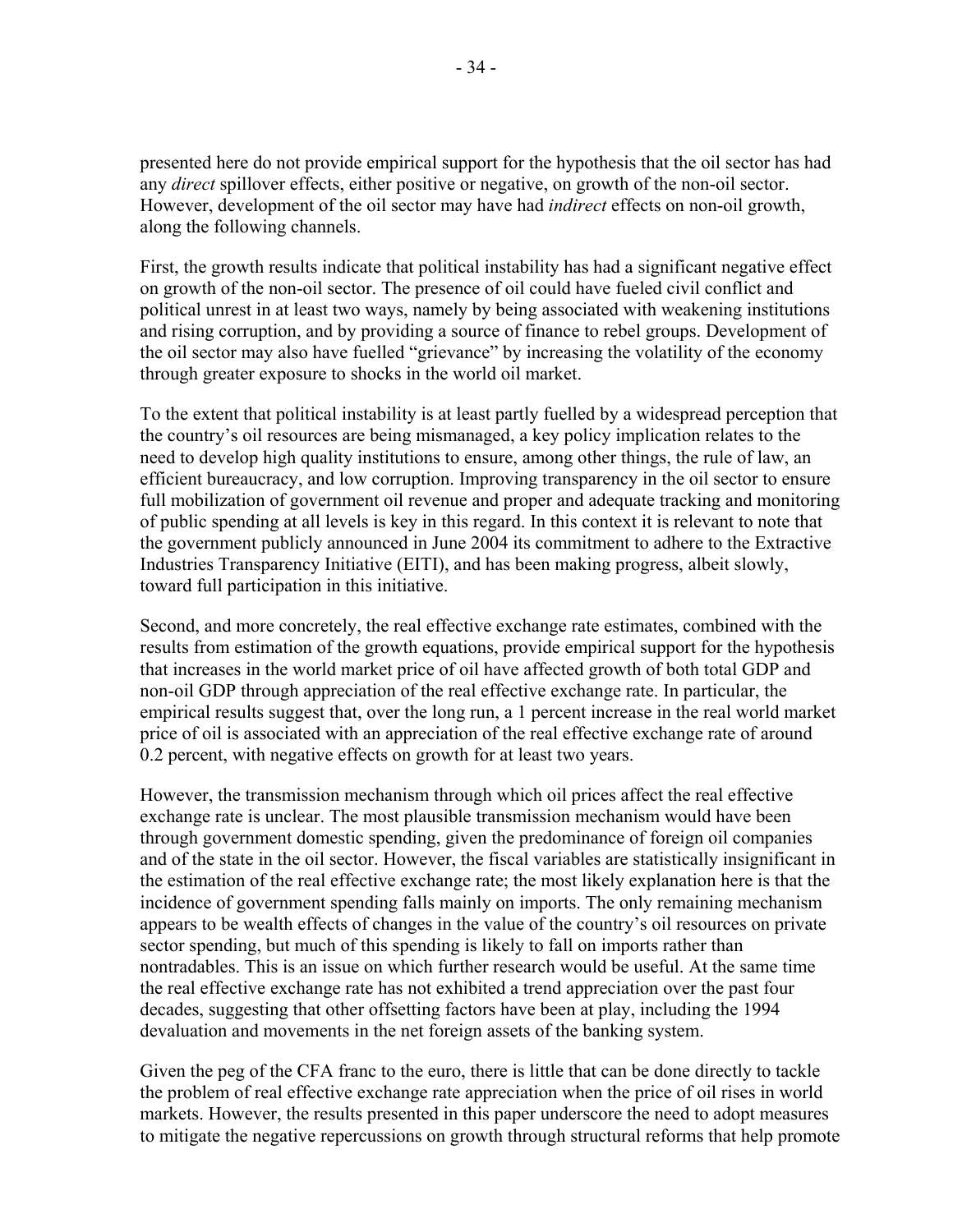investment and growth in the economy (particularly in the non-oil sector). The negative growth effects can also be partly offset by ensuring that higher spending from oil revenue windfalls is utilized effectively to expand the productive potential of the economy, for example by developing the country's physical infrastructure and human capital. Having been confronted with three successive and intense conflicts, which destroyed a significant part of the basic infrastructure, Congo continues to suffer from a lack of adequate physical capital. To the extent that higher government oil revenues are spent on imports, this will also help to offset appreciation of the real effective exchange rate. In addition, international debt relief would complement the country's own efforts at mobilizing resources to raise spending aimed at increasing the country's productive capacity.

The empirical growth results also show that an improvement in the basic primary fiscal balance lowers real GDP growth contemporaneously, but is conducive to higher growth over the medium term. One interpretation of this result is that, in the short run, fiscal consolidation has the standard Keynesian effects on employment and growth, but over time it may promote investment and growth by lowering the cost of funds for private investment and by enhancing the credibility of the government for effectively managing the macroeconomy (and more specifically the country's public finances).

At present there is no specific fiscal framework designed to ensure effective use of oil revenues in the Republic of Congo. It is thus advisable that the country authorities establish a medium-term budget framework consistent with sustainable management of the country's oil resources. This would entail regular updates of oil reserves and production schedules to obtain reasonable estimates of the country's permanent income from oil. These estimates should figure prominently in the annual budget discussions on how much of current oil revenues to save for future generations, weighing also considerations of immediate pressing spending needs against absorptive capacity constraints.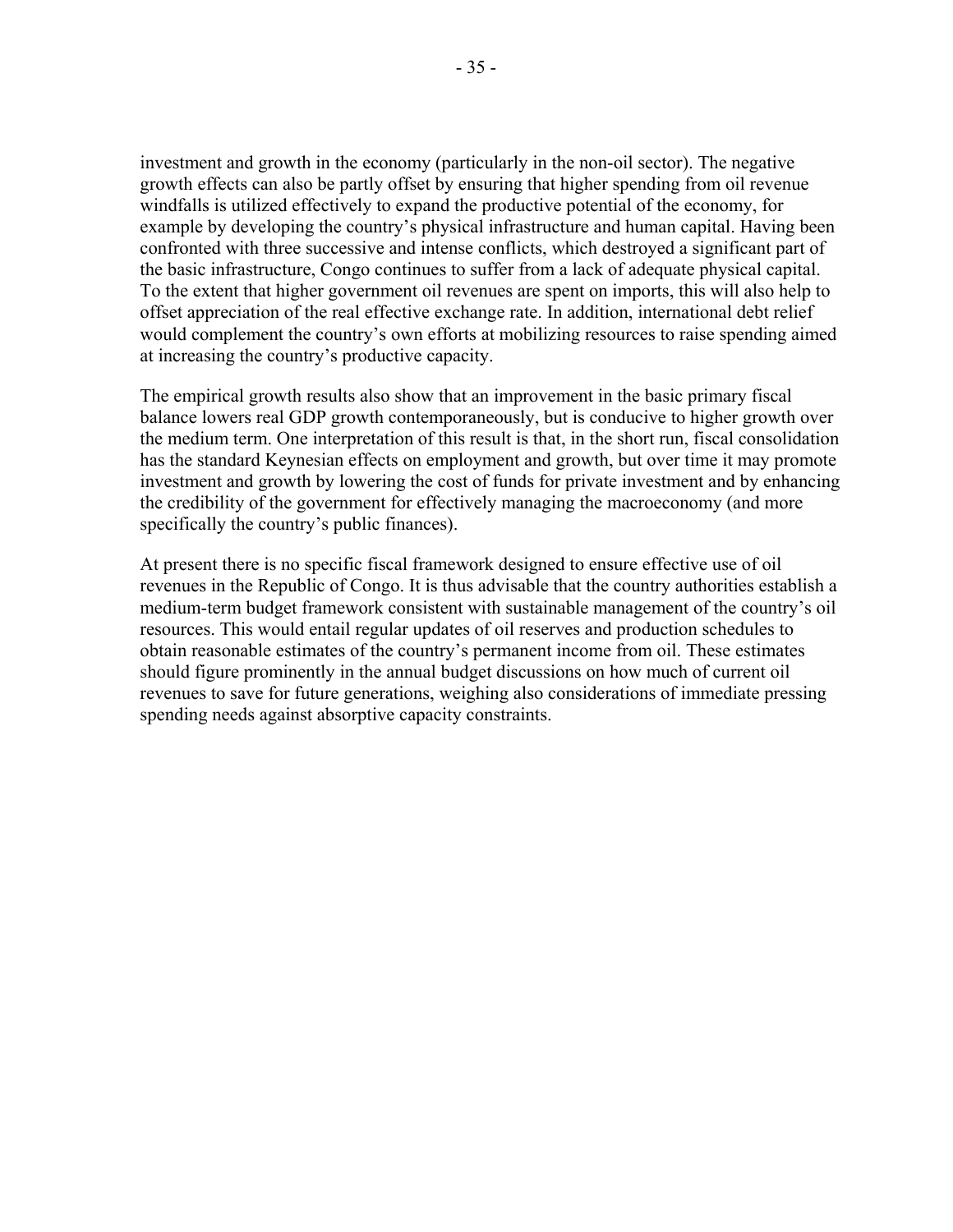# **List of Acronyms**

| $BudY_t$                | Central government primary fiscal balance as ratio to GDP                                                                                                        |
|-------------------------|------------------------------------------------------------------------------------------------------------------------------------------------------------------|
| $DOLX_t$                | (Change in) the value of oil exports in GDP                                                                                                                      |
| $DOLY_t$                | (Change in) the share of the oil sector in real GDP                                                                                                              |
| $GEXP_t$                | Total government expenditures as ratio to GDP                                                                                                                    |
| $GPRIEXP_t$             | Total government domestically-financed primary expenditures as ratio<br>to GDP                                                                                   |
| $L_t$                   | Labor force                                                                                                                                                      |
| $K_t$                   | Capital stock                                                                                                                                                    |
| $k_{\rm t}$             | (Natural logarithm of) physical capital per worker                                                                                                               |
| $\mathrm{Kg}_t$         | First difference of the natural logarithm of physical capital per worker<br>(total economy)                                                                      |
| $K^{NO}$ g <sub>t</sub> | First difference of the natural logarithm of physical capital per worker<br>in the non-oil sector                                                                |
| $LOILPRICER_t$          | (Natural logarithm of) the world oil price, in U.S. dollars per barrel,<br>deflated by the export price deflator for the G7 group of industrialized<br>countries |
| $LREXR_t$               | (Natural logarithm of) the real effective exchange rate                                                                                                          |
| $LRPCGDP_t$             | (Natural logarithm of) real GDP per capita relative to Congo's trading<br>partners                                                                               |
| $NFAMGS_t$              | Net foreign assets of the banking system as a ratio to exports of goods<br>and services                                                                          |
| $OPEN_t$                | Openness measure (ratio to GDP of the sum of exports and imports of<br>goods)                                                                                    |
| $PI_t$                  | Dummy variable taking the value of 1 in years where there is a coup or<br>armed civil conflict                                                                   |
| $RERg_t$                | First difference of the natural log of the real effective exchange rate                                                                                          |
| $TOTg_t$                | First difference of the natural log of the terms of trade;                                                                                                       |
| $Y_t$                   | Output (GDP at constant prices)                                                                                                                                  |
| $y_{t}$                 | (Natural logarithm of) output per worker                                                                                                                         |
| $Yg_t$                  | First difference of the natural log of real GDP per worker (total<br>economy)                                                                                    |
| $Y^{\rm NO} g_t$        | First difference of the natural log of real GDP per worker in the non-<br>oil sector                                                                             |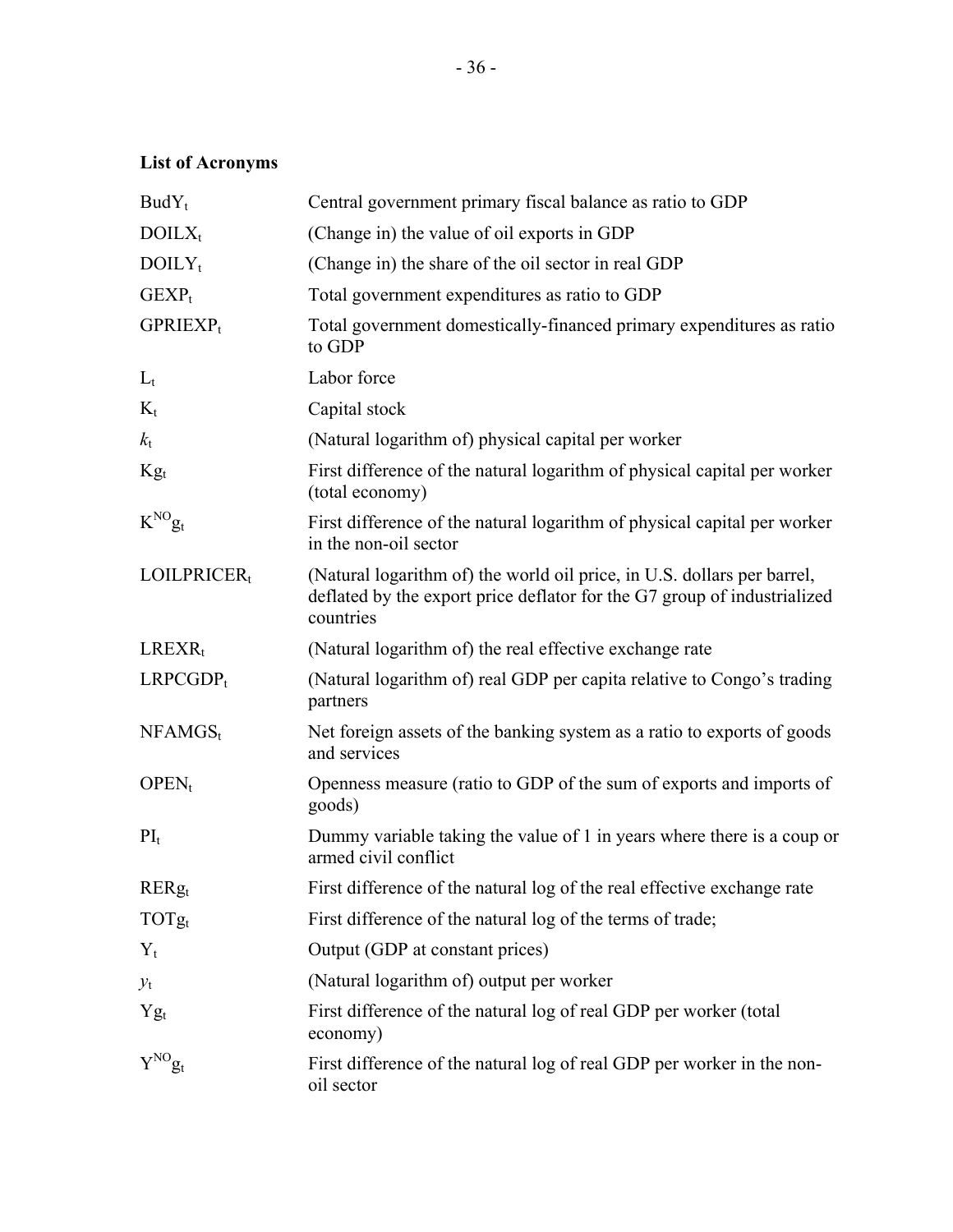#### **References**

- Akitoby, Bernardin, and Matthias Cynyabuguma, 2004, "Sources of Growth in the Democratic Republic of Congo: an Econometric Approach," in *Postconflict Economics in Sub-Saharan Africa: Lessons from the Democratic Republic of the Congo*, ed. by Jean A.P. Clément (Washington: International Monetary Fund), pp. 177–204.
- Artadi, Elsa V., and Xavier Sala-i-Martin, 2003, "The Economic Tragedy of the XXth Century: growth in Africa", NBER Working Paper No. 9861 (Cambridge, Massachusetts: National Bureau of Economic Research).
- Barro, Robert J., and Jong-Wha Lee, 1994, "Sources of Economic Growth," *Carnegie-Rochester Conference Series on Public Policy*, No. 40 (June), pp. 1–57.
- Caselli, Francesco, Gerarado Esquivel, and Fernando Lefort, 1996, "Reopening the Convergence Debate: A New Look at Cross-country Growth Empirics," *Journal of Economic Growth*, Vol. 1 (September), pp. 363–89.
- Cashin, Paul, Luis Cerpedes, and Ratna Sahay, 2002, "Developing Country Real Exchange Rates: How Many Are Commodity Countries?" IMF Working Paper 02/223 (Washington: International Monetary Fund).
- Chen, Yu-Chin, and Kenneth Rogoff, 2002, "Commodity Currencies and Empirical Exchange Rate Puzzles," IMF Working Paper 02/2*7* (Washington: International Monetary Fund).
- Collier, Paul, 1999, "On the Economic Consequences of Civil War," *Oxford Economic Papers*, Vol. 51 (January), pp. 163–83.
- Collier, Paul, and Anke Hoeffler, 2002," Greed and Grievance in African Civil Wars," CSAE Working Paper No. WPS/2002–01 (Oxford: Centre for African Economies).
- Collier, Paul, and others, 2003, *Breaking the Conflict Trap: Civil War and Development Polic*y (New York: Oxford University Press for the World Bank).
- Dietrich, Christian, 2002, "Hard Currency: The Criminalized Diamond Economy of the Democratic Republic of Congo and its Neighbors," Occasional Paper 4 (Ottawa: Partnership Africa-Canada, International Peace Information Service, Network for Justice and Development).
- Easterly, William, Michael Kremer, Lant Pritchett, and Lawrence H. Summers, 1993, "Good Policy or Good Luck? Country Growth Performance and Temporary Shocks," *Journal of Monetary Economics*, Vol. 32 (No. 3), pp. 459–83.
- Easterly, William, and Ross Levine, 1997, "Africa's Growth Tragedy: Policies and Ethnic Divisions," *Quarterly Journal of Economics*, Vol. 112 (November), pp. 1203–50.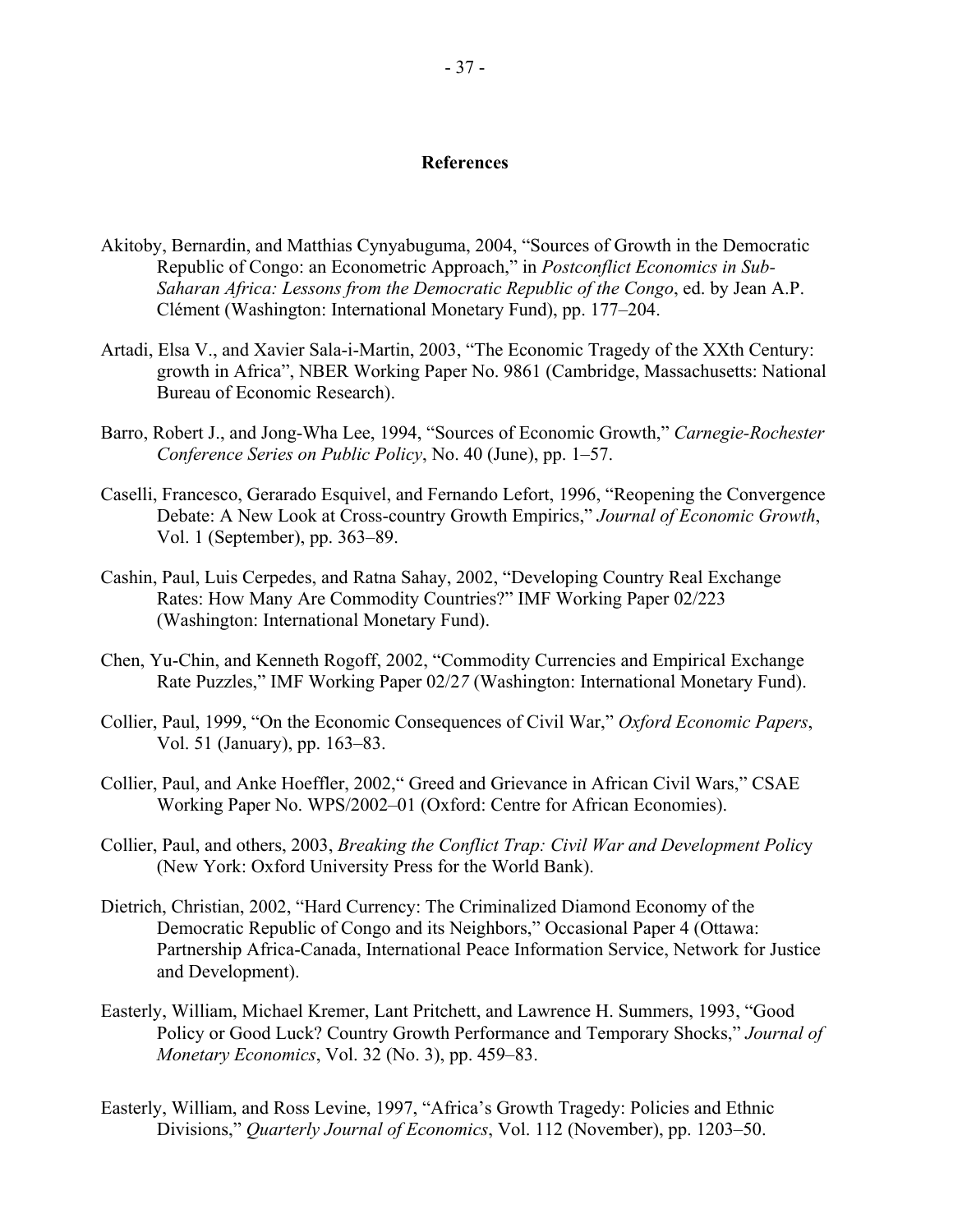- Elbadawi, Ibrahim, and Nicholas Sambanis, 2000, "Why Are There So Many Civil Wars in Africa? Understanding and Preventing Violent Conflict," *Journal of African Economies*, Vol. 9 (October), pp. 244–69.
- Fosu, Augustin Kwasi, 2001, "Political Instability and Economic Growth in Developing Economies: Some Specification Empirics," *Economics Letters*, Vol. 70 (February), pp. 289–94.
- Ghura, Dhaneshwar, and Benoît Mercereau, 2004, "Political Instability and Growth: The Central African Republic," in *Postconflict Economics in Sub-Saharan Africa: Lessons from the Democratic Republic of the Congo*, ed. by Jean A.P. Clément (Washington: International Monetary Fund), pp. 205–25.
- Ghura, Dhaneshwar, and Michael T. Hadjimichael, 1996, "Growth in Sub-Saharan Africa," *IMF Staff Papers,* Vol. 43 (September), pp. 605–34.
- Gudmundsson, Ragnar, 2004, "Alleviating Poverty in Post-Conflict Cases: A Survey of the Literature," in *Postconflict Economics in Sub-Saharan Africa: Lessons from the Democratic Republic of the Congo*, ed. by Jean A.P. Clément (Washington: International Monetary Fund), pp. 62–86.
- Gyimah-Brempong, Kwabena, and Marva E. Corley, 2005, "Civil Wars and Economic Growth in Sub-Saharan Africa," *Journal of African Economies*, Vol. 14 (June), pp. 270–311.
- Isham, J., L.Pritchett, M. Woodstock, and G. Busby, 2003, "The Varieties of the Resource Experience: How Natural Resource Export Structures Affect the Political Economy of Economic Growth," (unpublished; Washington: World Bank).
- Lane, Philip, and Gian Maria Milesi-Ferretti, 2000, "The Transfer Problem Revisited: Net Foreign Assets and Real Exchange Rates," IMF Working Paper 00/123 (Washington: International Monetary Fund).
- Leite, Carlos, and Jens Weidmann, 1999, "Does Mother Nature Corrupt? Natural Resources, Corruption and Economic Growth," IMF Working Paper 99/85 (Washington: International Monetary Fund).
- MacDonald, Ronald, 2002, "Purchasing Power Parity and New Trade Theory," IMF Working Paper 02/32 (Washington: International Monetary Fund).
- MacDonald, Ronald, and Luca Ricci, 2003, "Estimation of the Equilibrium Real Exchange Rate for South Africa," IMF Working Paper 03/44 (Washington: International Monetary Fund).
- Mauro, Paulo, 1995, "Corruption and Growth," *Quarterly Journal of Economics*, Vol.110, pp. 681–712.
- Murdoch, J.C., and T. Sandler, 2002, "Economic Growth, Civil Wars, and Spatial Spillovers," *Journal of Conflict Resolution*, Vol. 46 (No. 1), pp. 91–110.